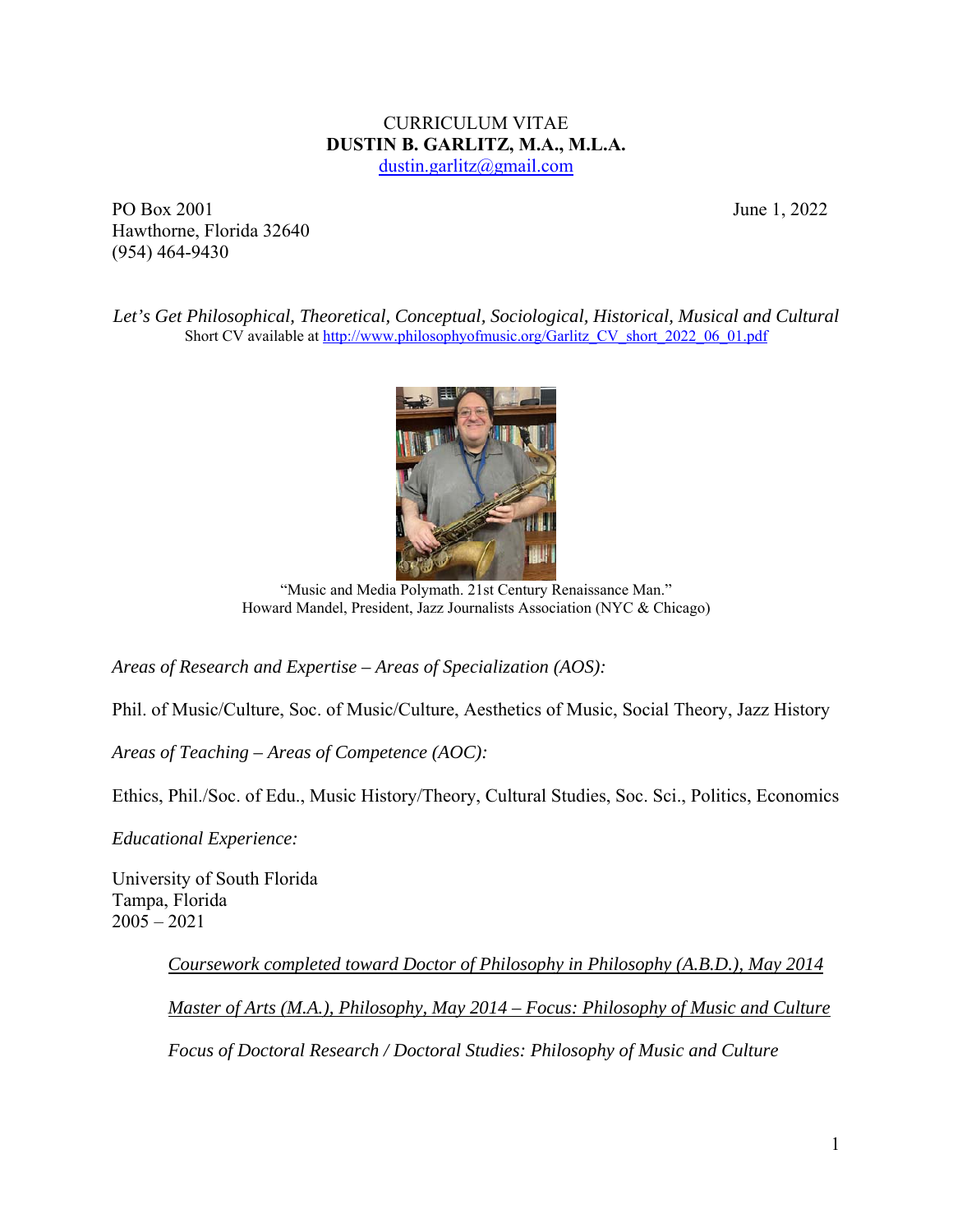Philosophy of Jazz/Aesthetics of Music/Aesthetics of Jazz/Ontology of Music (Musical Ontology), Metaphysics of Music, Musical Hermeneutics (Hermeneutics of Music)/Philosophical Musicology/Adorno & Jazz/Philosophy of Lyrics/Philosophy of Music Criticism/Philosophy of Music Improvisation-Composition-Arrangement-Orchestration-Conducting-Performance, Philosophy of Musical Concepts (Theoretical Concepts of Music – Musical Conceptualism)/Philosophical Ethnomusicology/Anthropology of Music/Sociology of Music) & Philosophical History of Music, Philosophical Music Theory, Music & Ethics (Ethics of Jazz), Musical Epistemology (Epistemology of Music), Philosophical Psychology of Music, Philosophy of Songwriting, Cultural Studies of Music/Avant-Garde Jazz, Musical Meaning, Musical Subjectivity, Philosophy of Music Education-Music Pedagogy, Myth & Music, Musical Definitions, Musical Philosophy & Politics-Economics (Political Economy of Music)

*Primary/Secondary Specializations & Additional Areas of Doctoral Studies/Research*: Continental Philosophy/Aesthetics/Social & Political Philosophy/Philosophy of Social Science (Philosophy of Economics)/Philosophy of Sociology/Philosophy of Anthropology-Philosophical Anthropology)/Philosophy of Education/History of Philosophy/Philosophy of History/Philosophy of Law/Cultural Studies/German Critcal Theory-Frankfurt School/French Structuralism-Poststructuralism/Modernism (Modernity)& Postmodernism (Postmodernity)/Deconstruction & Deconstructionism/Hermeneutics-Phenomenology-Existentialism/Philosophy & Cultural Criticism-Social Criticism-Cultural/Social Commentary/Philosophy of Popular Culture/Philosophy of Film/Philosophy of Art & the Arts/Philosophy of Communication/Philosophy of Media (Media Philosophy)/Philosophy of Literature (Literary Philosophy/Philosophy of Literary Criticism/Philosophy of Writing), Kant & Neo-Kantianism, Hegel & (Neo)Hegelianism, Nietzsche & Schopenhauer, Marx & (Neo)Marxism, German Idealism/Philosophy of the Human Sciences/Performance Philosophy, Philosophy of Creativity, Philosophy of Psychoanalysis, Philosophical Psychology, Critical Pedagogy (Pedagogical Philosophy), Public Philosophy, Ethics & Moral Philosophy, Contemporary-Recent French & German Continental Thought (21<sup>st</sup>) Century Philosophy), Philosophy of the Avant-Garde/Popular Culture & Philosophy

### *Master of Liberal Arts (M.L.A.), Liberal Arts: Social & Political Thought, Dec. 2007*

### *Focus: Sociology of Music and Culture / Cultural Studies, Social Theory, and Music*

### *Primary Specializations*:

Socology of Jazz/Cultural Theory/Social Theory/Political Theory/Critical Theory/Sociology of Knowledge/Political Sociology/Historical Sociology/Economic Sociology/Sociology of Consumer Culture/Sociology of Art & the Arts/Social History/Cultural History/Music History (Jazz History)/History of Social Science/Historical Musicology/Ethnomusicology, Adorno, Jazz Music Theory, Jazz/Avant-Garde Jazz, Multiculturalism, Cultural Studies, Cultural Sociology/Sociology of Culture, Sociological Theory, Music Sociology, Sociomusicology, Syst. Musicology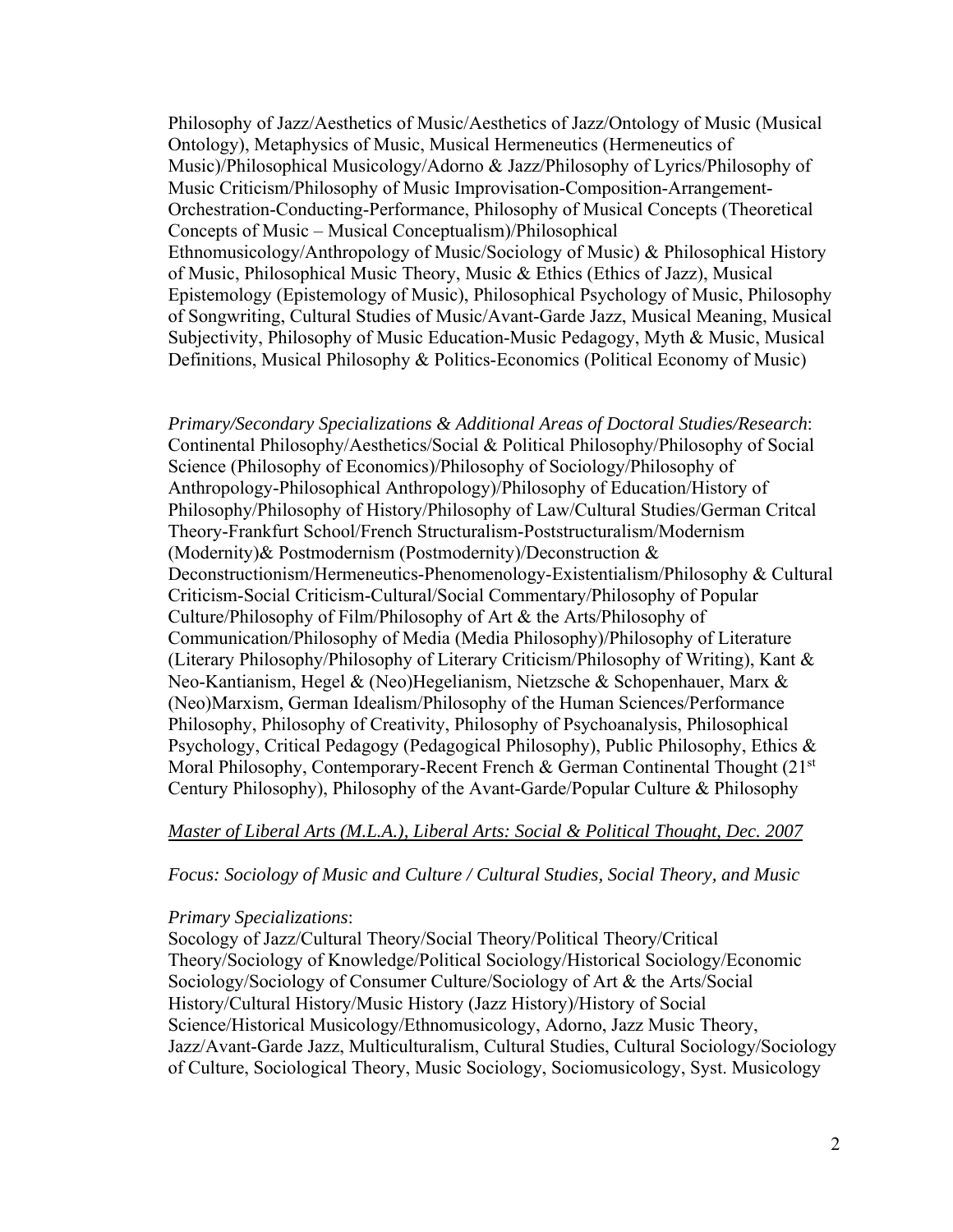#### *Secondary Specializations*:

Sociology of Education/Intellectual History/History of Political Thought (Skinner)/History of Social Thought (Braudel/Hobsbawm)/History of Ideas/History of Concepts, Legal Theory, Sociology of Law, Comparative Sociology, Sociology & History of Political Economy, Literary Theory, Sociology of Media/Communication, Urban Sociology, Journalism, Anthropological Theory, Communication Theory, Media Theory, Durkheim, Marx, Weber, Bourdieu/Habitus, Foucault, Frankfurt School (Habermas), French Structuralism (Lévi-Strauss)/Poststructuralism (Barthes), Modernity/Postmodernity, Derrida/Deconstruction, Deleuze, Althusser, Soc. of Religion, Social Criticism/Commentary, Sociology of Race & Ethnicity, Hist. of Cultural Studies, Historicism/Historiography, Public Sociology, Microsociology, Sociology of Popular Culture, Educational Theory, History of Education, History of Sociology, Lacan/Žižek

University of North Florida Jacksonville, Florida 1998 / 2008

*Graduate Studies, Philosophy, 2008* 

*Focus: Philosophy of Music and Culture* 

Philosophy of Jazz/Aesthetics of Music (Aesthetics of Jazz)/Ontology of Music/Musical Hermeneutics/Metaphysics of Music/Adorno & Jazz/Philosophy of Music Criticism

#### *Specializations*:

Continental Philosophy/Aesthetics/Philosophy of Social Science (Philosophy of Economics)/Social and Political Philosophy, German Critical Theory/Frankfurt School

*Summer Jazz Program/Jazz Camp, 1998 (No Credit/No Transcript)* 

*Focus:* Avant-Garde Jazz/Jazz Performance/Music Theory/Music History (Jazz History)

New School University (*now* The New School / *The New School for Social Research*) New York, New York 1999 – 2003

Eugene Lang College, New School University (*now* Eugene Lang College of Liberal Arts at The New School) *Bachelor of Arts (B.A.), Liberal Arts: Social & Historical Inquiry - Economics, Jan. 2003*  Focus: Economics - History of Economic Thought/Econ. History/Hist. of Pol. Economy

Graduate Faculty of Political and Social Science, *New School for Social Research* (*now* The New School for Social Research) *Graduate Coursework (taken for Eugene Lang College Credit), Economics, 2001-2002*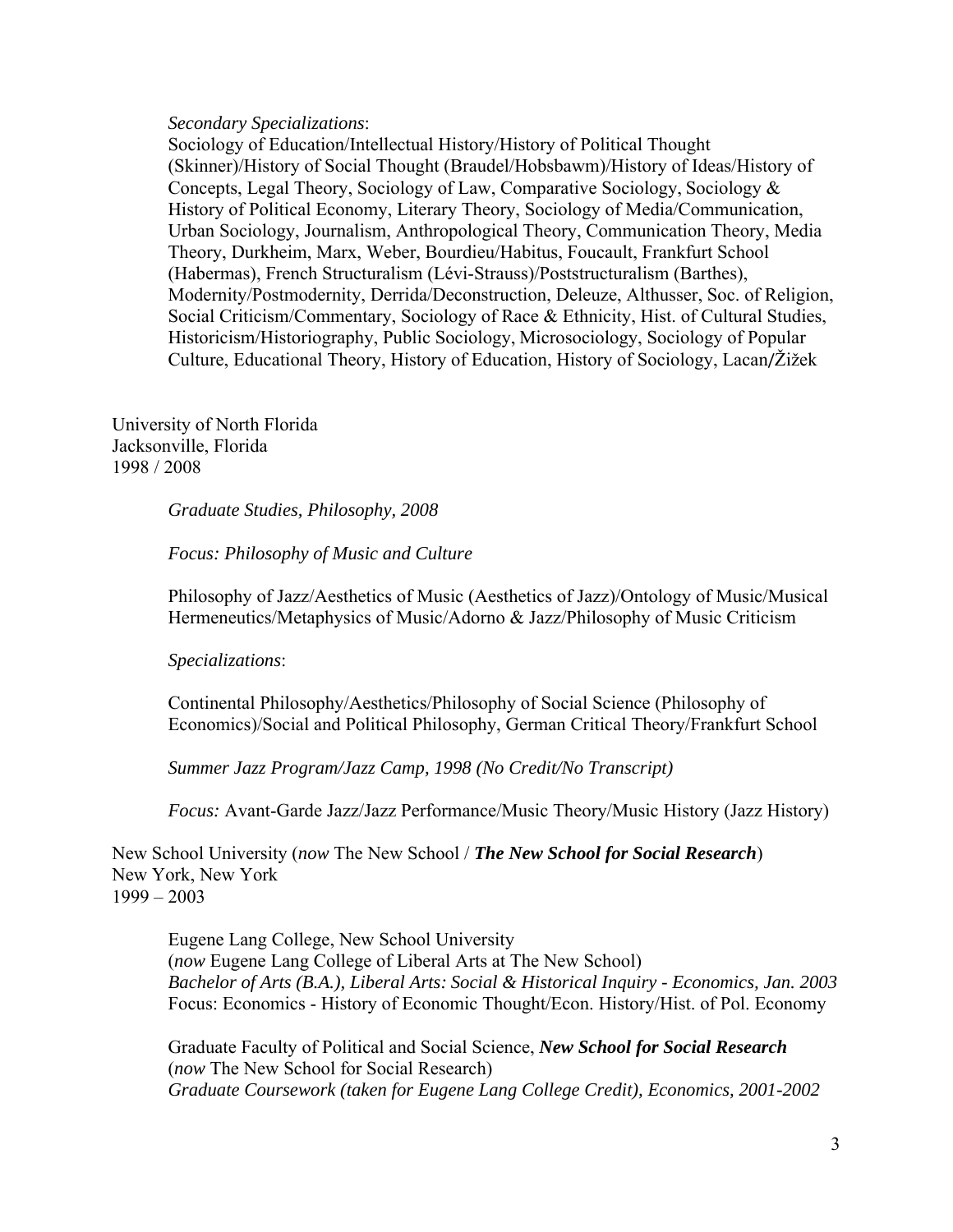*Foundational Graduate Coursework for the Master of Arts (M.A.) Program in Economics*  Focus: Political Economy/History of Economic Thought/Econ. History/Economic Policy

Milano Graduate School of Management and Urban Policy, New School University (*now* Milano School of International Affairs, Management, & Urban Policy, New School) *Graduate Coursework (taken for Eugene Lang College Credit), Economics, 2002 Foundational Coursework for the Master of Science (M.S.) in Public & Urban Policy*  Focus: Economic Policy/Social Policy/Public Policy/Urban Policy

*Jazz* & Contemporary Music Program/*Mannes College of Music*, New School University (*now School of Jazz* and *Mannes School of Music* at The New School) *Bachelor of Fine Arts (B.F.A.) Studies, Jazz and Contemporary Music, 1999-2001*  Concentration: Jazz Performance Focus: Avant-Garde Jazz/Jazz Performance/Music Theory/Music History (Jazz History)

Parsons School of Design, New School University (*now* Parson School of Design at The New School) *Musical Performance w/ Bachelor of Fine Arts (B.F.A.) Students, 2000-2002 (No Credit)*  Focus: Avant-Garde Jazz/Jazz Performance/Music Theory/Music History (Jazz History)

Turtle Bay Music School New York, New York 2001

> Jazz – Cecil Taylor Masterclass *(No Credit)*, *February 1-28, 2001* Focus: Avant-Garde Jazz/Jazz Performance/Music Theory/Music History (Jazz History)

New York Society for Ethical Culture New York, New York 1999

> Jazz – AACM Masterclass w/ Roscoe Mitchell and Muhal Richard Abrahams *(No Credit)* Focus: Avant-Garde Jazz/Jazz Performance/Music Theory/Music History (Jazz History)

Brecht Forum New York, New York 2000

> Jazz – Butch Morris Conduction Masterclass *(No Credit)* Focus: Avant-Garde Jazz/Jazz Performance/Music Theory/Music History (Jazz History)

New York University New York, New York 2001

*Musical Performance w/ Master of Fine Arts (M.F.A.) Students(No Credit/No Transcript)*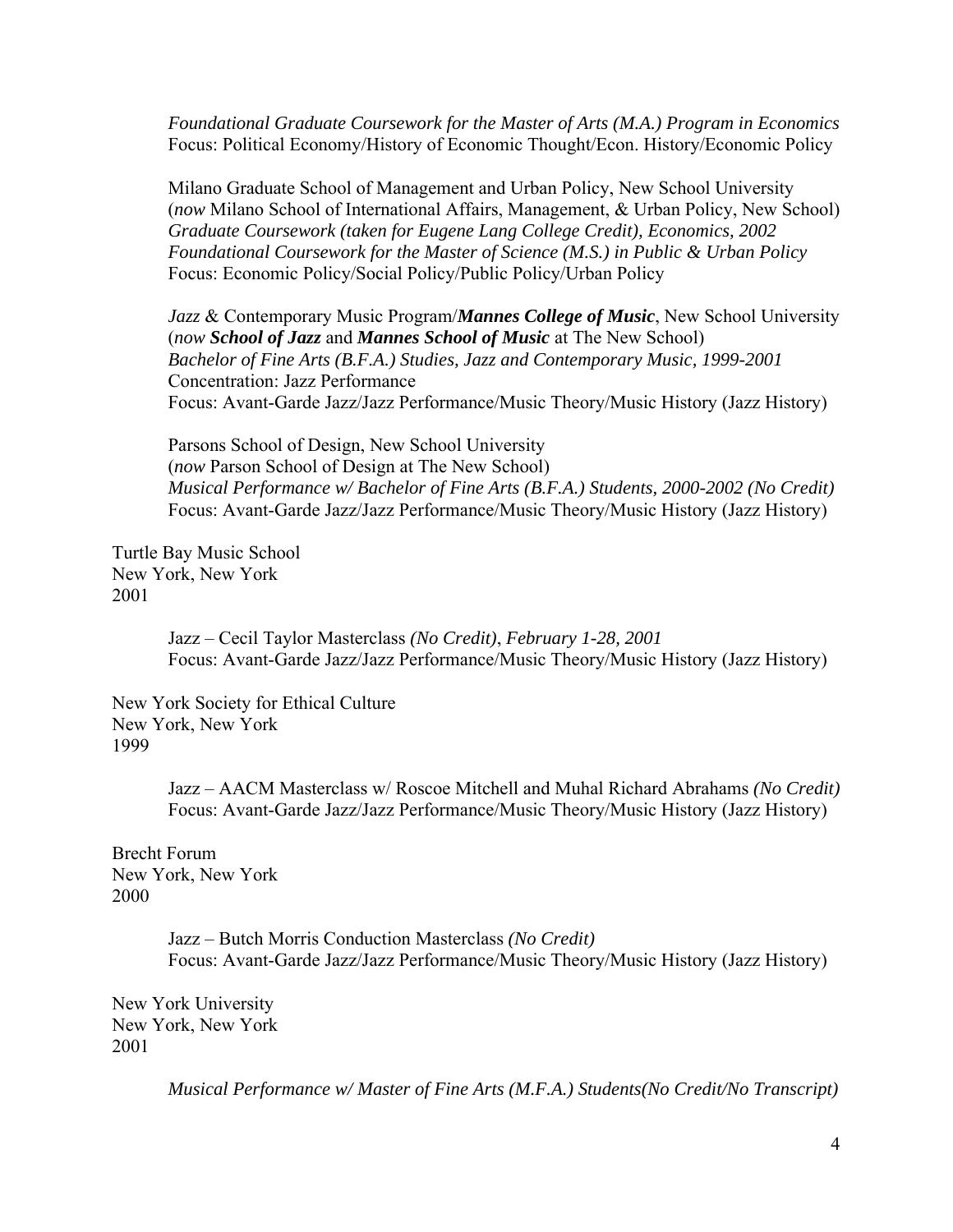Tisch School of the Arts - Musical Theatre Graduate Program Focus: Avant-Garde Jazz/Jazz Performance/Music Theory/Music History (Jazz History)

Gonville and Caius College, *Cambridge University* Cambridge, England (U.K.) 2002

> *U.N.H. Study Abroad – History/History of Political Thought/Economics/Music History*  Focus: History of Political Thought/History of Social Thought/History of Economic Thought/Intellectual History/Cultural History/Social History/Economic History/History of Ideas & Concepts/History of Political Economy – *Foundational Coursework for the Cambridge Master of Philosophy* (*M.Phil.) in Political Thought and Intellectual History*

Columbia University in the City of New York New York, New York 2001

> Attended the Philosophy Lectures of Edward Said *(No Credit/No Transcript)* Focus: Philosophy of Culture

Yeshiva University New York, New York 2000

> Attended the Philosophy Lectures of Jacques Derrida *(No Credit/No Transcript)* Focus: Philosophy of Culture

P.K. Yonge Developmental Research School, University of Florida Gainesville, Florida 1987 - 1999

> Diploma, June 1999 Focus: Liberal Arts/Social Sciences/Music

*Teaching Experience:* 

Broward College Fort Lauderdale, Florida 2008

> Adjunct Instructor of Philosophy Department of Social Science/Department of History & Political Science

*Editorial Experience (7):* 

1. Editorial Associate, Agora Publishing (*subs. included* Pickering & Chatto, London), 2003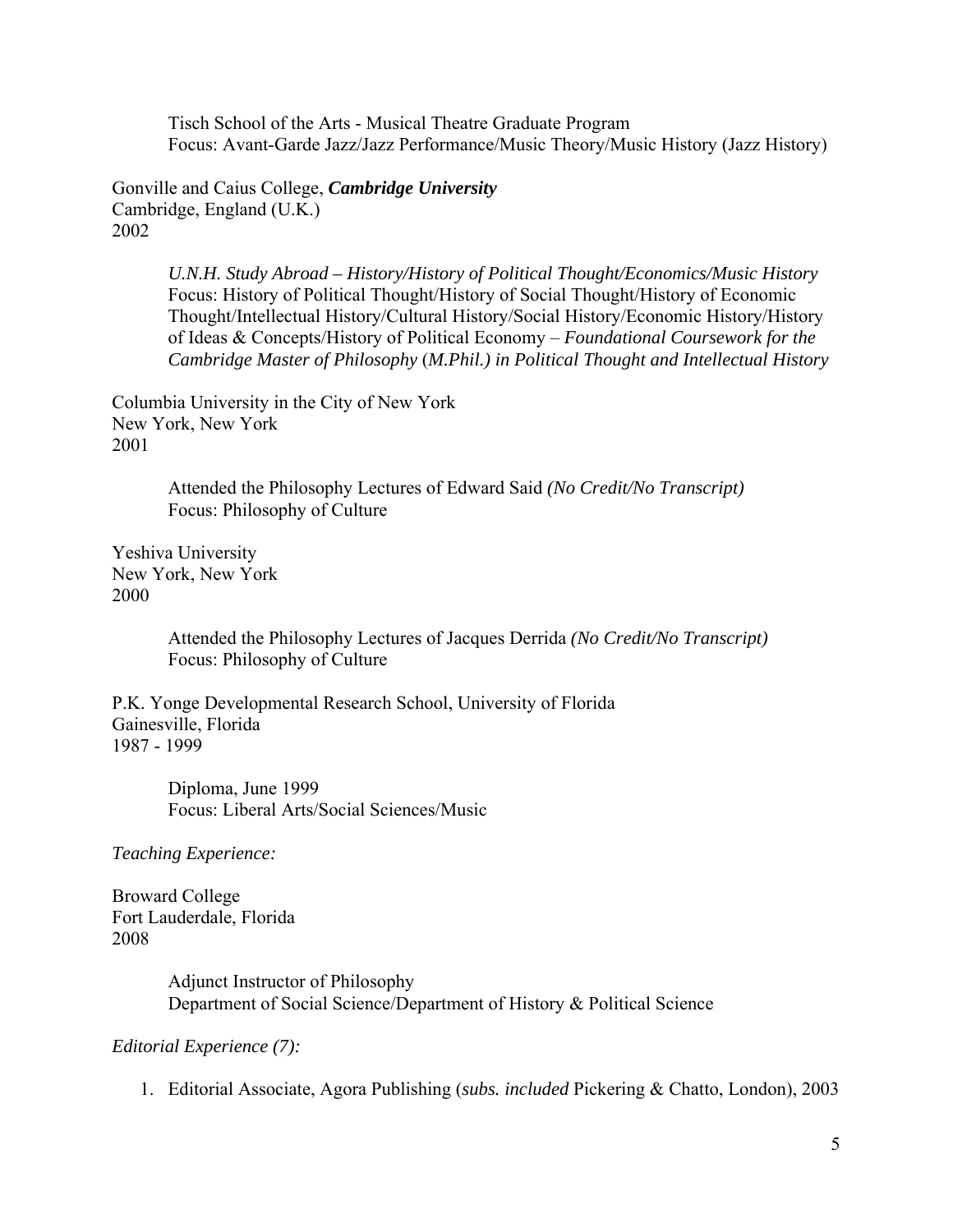- 2. Editor, JazzTalent.com, 2004 http://jazztalent.com/
- 3. Editor, PhilosophyOfMusic.org, 2008- *Approaches to Philosophy of Music: Continental, Analytic, Historical, Literary, and Multicultural*  http://www.philosophyofmusic.org/
- 4. Editor, PhilosophyOfCulture.org, 2012- *Continental Approaches to Philosophy of Culture, Cultural Theory, Cultural Studies, Cultural Criticism, and Popular Culture*  http://www.philosophyofculture.org/
- 5. Article Editor, *Critical Contemporary Culture* (Department of Sociology, London School of Economics, U.K.), 2012-2016 http://www.criticalcontemporaryculture.org https://blogs.lse.ac.uk/researchingsociology/2013/12/04/reflections-on-the-criticalcontemporary-culture-project/

Issue I: Novelty Issue II: Fakeness https://vimeo.com/57924893 Issue III: Crisis https://vimeo.com/84904964 https://www.youtube.com/watch?v=yW8afZztrCA&t=305s Issue IV: Play https://www.lsesu.com/ents/event/3678/

- 6. Section Editor, *Encyclopedia of Educational Philosophy and Theory*, 2015- (Springer, 2017) https://www.springer.com/gp/book/9789812875877 Research Reference Book DOI: https://doi.org/10.1007/978-981-287-532-7 ISBN-13: 978-9812875877 ISBN-10: 9812875875
- 7. Editorial Board Member, *Evental Aesthetics* (London), 2017- ISSN: 2167-1931 https://eventalaesthetics.net/ https://eventalaesthetics.net/editorial-board/

*Research Experience (6):* 

*Directed Research, Independent Studies, Tutorials, and Theses:*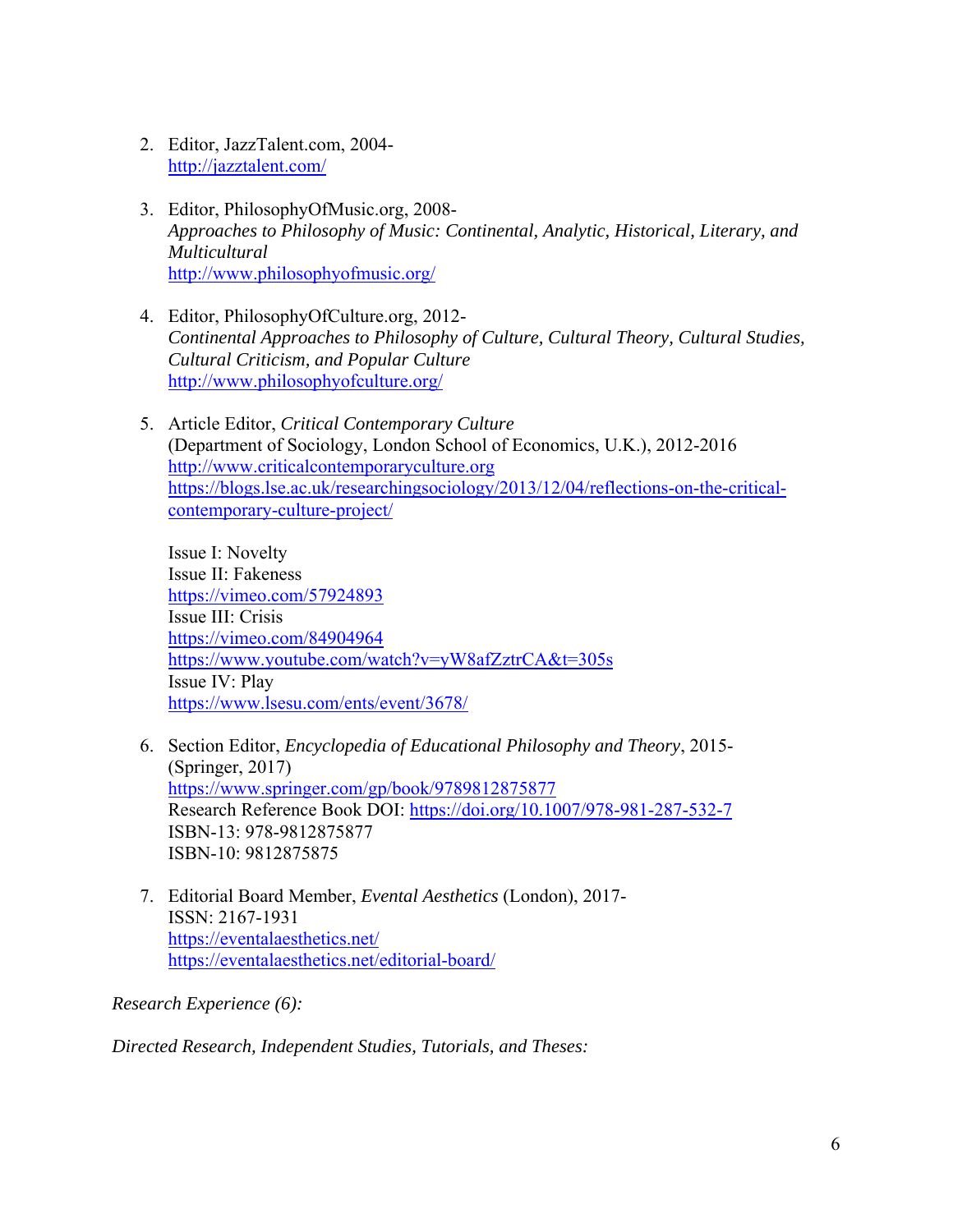- 1. New School University Independent Studies & Tutorials in Economics with Distinguished Graduate Research Professors Alice Rivlin, Lance Taylor, Edward Nell, and Anwar Shaikh, Graduate Faculty, New School for Social Research & Milano Graduate School, 2000-2002
- 2. New School University Senior Thesis in Economics: "Reasons the Federal Reserve Should Care About the Rest of the World"; Advisor: Alice Rivlin (Bill Clinton Administration Budget Director, Federal Reserve Vice Chair, Congressional Budget Office Founding Director, Distinguished Henry Cohen Graduate Research Professor, New School University/Milano Graduate School and Georgetown University Graduate School of Public Policy, Brookings Institution Senior Economic Studies Fellow, American Economic Association President Emeritus), 2002
- 3. University of South Florida Graduate Directed Research in Recent French Social Theory with Distinguished University Professor/Graduate Research Professor of Philosophy and Sociology & Center for Social and Political Thought Director Stephen Turner, 2006
- *4.* University of South Florida Master's Thesis in Social & Political Thought/Cultural Studies (Philosophy of Music and Culture/Sociology of Music and Culture): "Philosophy of New Jazz: Reconstructing Adorno"; Master's Thesis Committee: Stephen Turner (Director) (Sociology and Philosophy/Social & Political Thought) (University of South Florida Distinguished University Professor/Graduate Research Professor of Philosophy and Sociology), Ofelia Schutte (Philosophy), Maria Cizmic (Musicology and Cultural Studies/Humanities), 2007*.*

*Scholar Commons Citation: Garlitz, Dustin Bradley, "Philosophy of new jazz: Reconstructing Adorno" (2007). University of South Florida Graduate Theses and Dissertations*. https://digitalcommons.usf.edu/etd/2183

- 5. University of North Florida Graduate Directed Independent Studies in Continental Philosophy (Continental Philosophy of Music and Culture/Continental Aesthetics of Music) with Philosophy Department Chair and Professor Hans-Herbert Kögler, 2008
- 6. University of South Florida Doctoral Directed Research in Continental Aesthetics (Continental Aesthetics of Music) with Philosophy Department Associate Chair and American Foundation for Greek Language and Culture (AFGLC) Professor of Greek Culture Joanne Waugh, 2013

*Peer-Reviewed Publications – 105:* 

*90 Chapters/Articles Published in 32 Peer-Reviewed Research Reference Books/Research Encyclopedias (Polymath/Polymathic/Polymathy – Encyclopedic Knowledge) 3 Long Chapters (Sociology of Culture - Social Theory / Political Sociology) Published in Peer-Reviewed Sociology Research Handbooks*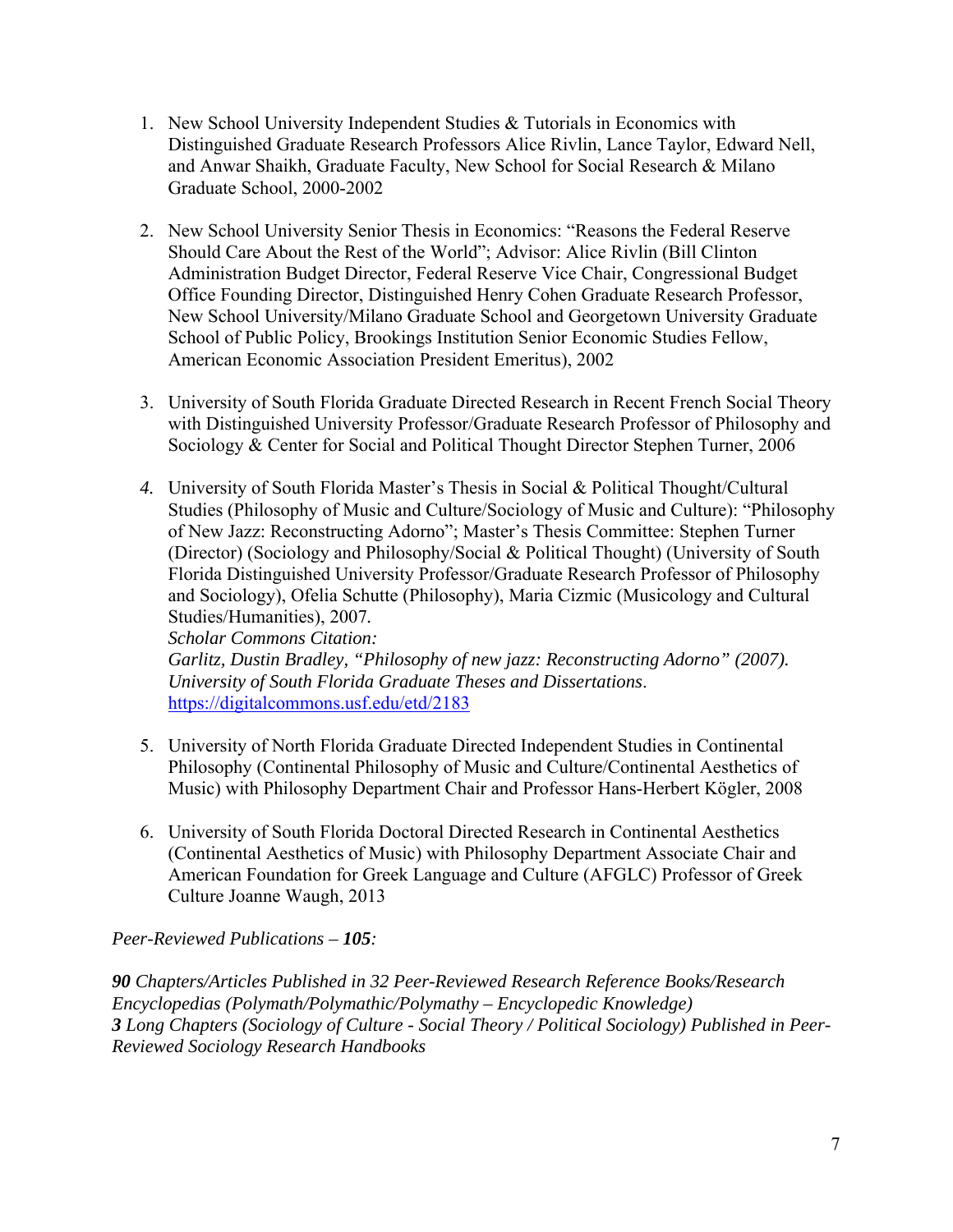*18 Articles (Sociology of Knowledge/Education, Critical Theory, Sociology & Philosophy of Music/Culture) Published (5) or Proposed/In Development/In Progress (15) in Peer-Reviewed Research Journals 1 Book Review Published in a Peer-Reviewed Sociology Research Journal 1 Edited Peer-Reviewed Philosophy Research Encyclopedia/Research Reference Book Section Article Editor of 1 Peer-Reviewed Research Sociology Journal (4 Issues) Editorial Board Member of 1 Peer-Reviewed Research Philosophy Journal (6 Issues) Editor of 3 Music/Culture Websites 4 Peer-Reviewed Conference Paper Presentations 1 Peer-Reviewed Conference Paper Presentation Commentary 3 Peer-Reviewed Scholarly Videos 2 Musical Albums as a Bandleader/Co-Bandleader and Composer/Arranger 12 Unreleased Musical Recordings as a Bandleader and Composer/Arranger Sideman/Bandmember Appearance on 30 Unreleased Musical Recordings 1 Liner Notes/Historical Commentary in Musical Album 20 Reviews of Popular Musical Albums 30 Popular Music Essays Google Scholar Profile: https://scholar.google.com/citations?user=R55U6oQAAAAJ&hl=en ORCID Scholar Profile: https://orcid.org/0000-0002-9409-5121 (150 Entries/Works) Publons Scholar/Researcher Profile: https://publons.com/researcher/1726815/dustin-garlitz/ ResearchGate Scholar Profile: https://www.researchgate.net/profile/Dustin-Garlitz Scopus Scholar/Researcher: https://www.scopus.com/authid/detail.uri?authorId=57201109098 Academia.edu Scholar/Researher Profile: https://usf.academia.edu/DustinGarlitz PhilPapers Scholar/Researcher Profile: https://philpeople.org/profiles/dustin-garlitz WorldCat: https://www.worldcat.org/search?qt=worldcat\_org\_all&q=Dustin+Garlitz AllMusic Guide: https://www.allmusic.com/artist/dustin-garlitz-mn0001964082 RYM: https://rateyourmusic.com/artist/dustin\_garlitz ArtistID: 434993 Web of Science ResearcherID: O-7697-2019* 

*Edited Peer-Reviewed Research Reference Book / Peer-Reviewed Research Encyclopedia:* 

1. Garlitz, Dustin. Section Editor, "Critical Pedagogy (12 Chapters)." *The Encyclopedia of Educational Philosophy and Theory*, Editor-in-Chief: Michael A. Peters. Singapore: Springer, 2017. https://www.springer.com/gp/book/9789812875877 Print ISBN: 978-981-287-589-1 Research Reference Book DOI: https://doi.org/10.1007/978-981-287-532-7

# *Authored Peer-Reviewed Research Journal Articles* (18 – 5 *Published* / 13 *Proposed*)*:*

2. Garlitz, Dustin. "Critical Reflections on the Dionysian Spirit of Music in Nietzsche's *The Birth of Tragedy*: Literary and Historical Foundations of Nineteenth Century German Continental Philosophy of Music." *Educational Philosophy and Theory* (London: Routledge), *proposed*. Draft at: http://philosophyofmusic.org/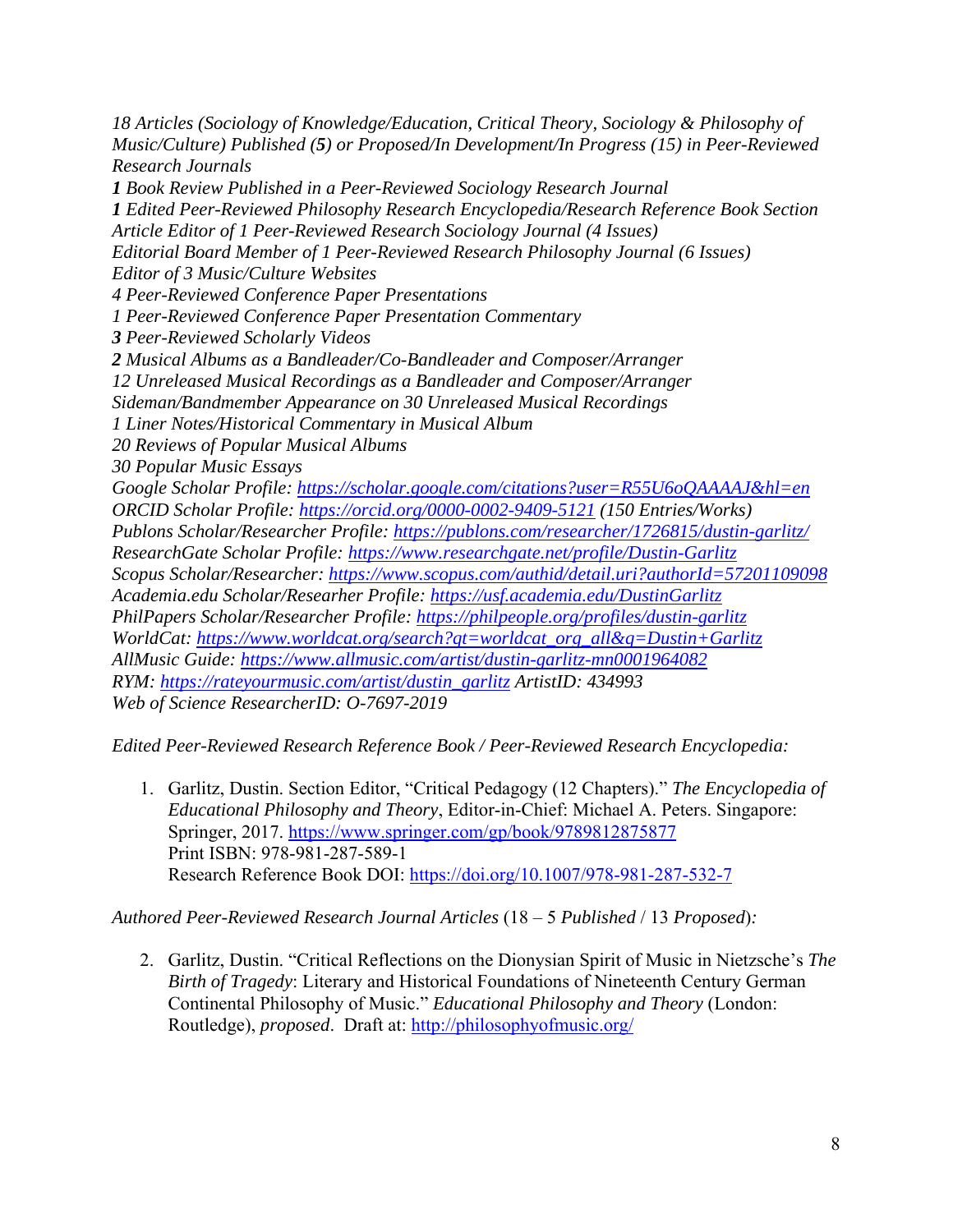- 3. Garlitz, Dustin. "Towards 'the perfection of all culture': Critical Reflections on the 'B-Deduction' in Kant's *Critique of Pure Reason*." *Educational Philosophy and Theory* (London: Routledge), *proposed*. Draft at: http://philosophyofculture.org/
- 4. Garlitz, Dustin. "Frankfurt School contra Heidegger: Adorno's Social, Cultural, and Philosophical Critiques of the Ideology of German Existentialism in *The Jargon of Authenticity." Educational Philosophy and Theory* (London: Routledge), *proposed.* Draft at: http://philosophyofculture.org/
- 5. Garlitz, Dustin. "The Frankfurt School's Theoretical and Ideological Critiques of Consumerism and Mass Culture: From Commodification to Adorno's Culture Industry – Enlightenment as Mass Deception." *Educational Philosophy and Theory* (London: Routledge), *proposed*. Draft at: http://philosophyofculture.org/
- 6. Garlitz, Dustin. "An Overview of Jean Baudrillard and Pierre Bourdieu's Contributions to Critical and Cultural Theory." *Educational Philosophy and Theory* (London: Routledge), *proposed*. Draft at: http://philosophyofculture.org/
- 7. Garlitz, Dustin. "Political Philosophy of Music in World Democracy: Politicizing and Theorizing Musical Reproduction." *Philosophy of Education Society of Australasia (PESA) Agora, proposed*.
- 8. Garlitz, Dustin. "Subjectivities in the Philosophy of Music and the Social Sciences." *Philosophy of Education Society of Australasia (PESA) Agora, proposed.*
- 9. Garlitz, Dustin. "Leading Theoretical Concepts in the Philosophy of Music: Musical Ontology, Musical Hermeneutics, the Metaphysics of Music, and the Aesthetics of Music." *Philosophy of Education Society of Australasia (PESA) Agora*, *proposed*. Draft at: http://philosophyofmusic.org/
- 10. Garlitz, Dustin. "Critical Reflections on Adorno's New Musical Concepts from Darmstadt: Novel Innovations in Heterodox, Avant-Garde, Experimental, and Negative Composition." *Philosophy of Education Society of Australasia (PESA) Agora*, *proposed*. Draft at: http://philosophyofmusic.org/
- 11. Garlitz, Dustin. "Social, Cultural, and Theoretical Critiques of German Continental Philosophy of Music: Schopenhauer, Nietzsche, Adorno, and the Birth of Analytic vs. Continental Philosophy of Music." *Philosophy of Education Society of Australasia (PESA) Agora*, *proposed*. Draft at: http://philosophyofmusic.org/
- 12. Garlitz, Dustin. "Social, Cultural, and Conceptual Critiques of Adorno's Philosophy of Music: The Case of Avant-Garde Jazz." *Educational Philosophy and Theory* (London: Routledge), *proposed*. Draft at: http://philosophyofmusic.org/
- 13. Garlitz, Dustin. "Philosophy of New Jazz: Reconstructing Adorno." *Educational Philosophy and Theory* (London: Routledge), *proposed*.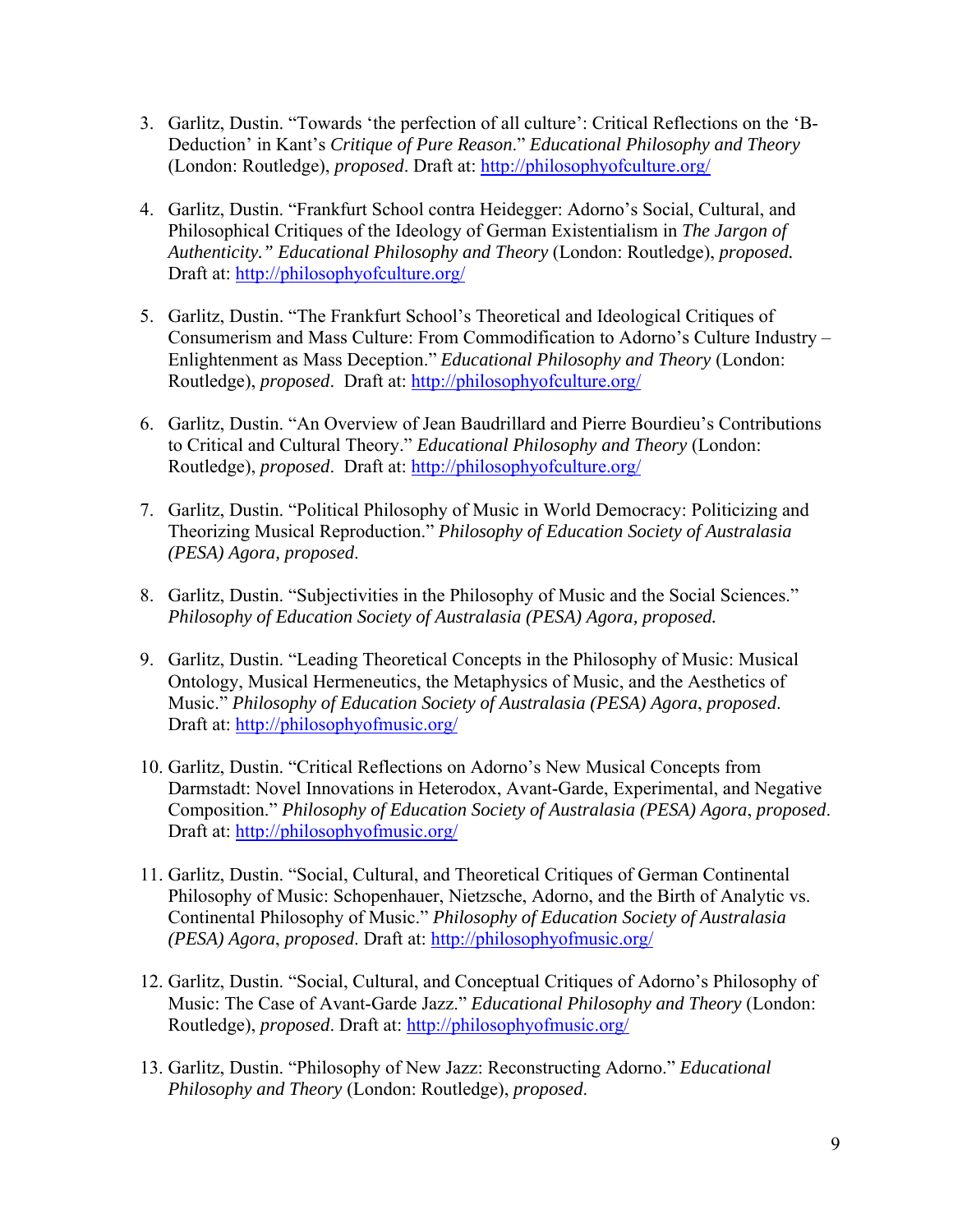https://digitalcommons.usf.edu/etd/2183 Draft at: http://philosophyofmusic.org/ & http://philosophyofculture.org/

- 14. Garlitz, Dustin. "An Overview of Durkheim's Philosophy of Social Science: Critical Applications and Continued Relevance for Philosophy of Culture and Education." *Educational Philosophy and Theory* (London: Routledge), *proposed*. Draft at: http://philosophyofculture.org/
- 15. Garlitz, Dustin. "Toward a Historical Philosophy of Monetary Policy." *Philosophy of Education Society of Australasia (PESA) Agora*, July 1, 2021. https://pesaagora.com/columns/the-history-of-monetary-policy-and-philosophy-ofeconomic-education/
- 16. Garlitz, Dustin. "Neo-Kantianism as Philosophy of Culture: Cassirer, Simmel, and the *Bildung* Tradition in Contemporary German Intellectual Thought." *Educational Philosophy and Theory* (London: Routledge), March 14, 2021. https://www.tandfonline.com/doi/full/10.1080/00131857.2021.1879052 Research Journal Article DOI: https://doi.org/10.1080/00131857.2021.1879052 Draft at: http://philosophyofculture.org/ ISSN: 0013-1857 ISSN: 1469-5812
- 17. Garlitz, Dustin and Joseph Zompetti. "Critical Theory as Post-Marxism: The Frankfurt School and Beyond." *Educational Philosophy and Theory* (London: Routledge), March 9, 2021. https://www.tandfonline.com/doi/full/10.1080/00131857.2021.1876669 Research Journal Article DOI: https://doi.org/10.1080/00131857.2021.1876669 ISSN: 0013-1857 ISSN: 1469-5812
- 18. Garlitz. Dustin. "Durkheim's French Neo-Kantian Social Thought: Epistemology, Sociology of Knowledge, and Morality in *The Elementary Forms of Religious Life*" (9000 Words). *Kant Yearbook* (Berlin: De Gruyter), Volume 12, Number 1, pp. 33-56. Special Issue: "Kant and Neo-Kantianism," December 1, 2020. https://www.degruyter.com/journal/key/kantyb/html?lang=en https://www.degruyter.com/document/doi/10.1515/kantyb-2020-0002/html Research Journal Article DOI: https://doi.org/10.1515/kantyb-2020-0002 ISSN: 1868-4602 ISSN: 1868-4599 Research Article Draft at: http://philosophyofculture.org/
- 19. Garlitz, Dustin. "Philosophical and Sociological Reflections on the Future of Teaching." *The Beijing International Review of Education* (Leiden: Brill), Volume 1, Issue 2-3, Special Issue: "The Future of Teaching," June 29, 2019. (pp. 254-258 [233–258]). https://brill.com/view/journals/bire/1/2-3/article-p233\_233.xml Research Journal Article DOI: https://doi.org/10.1163/25902539-00102001 ISSN: 2590-2539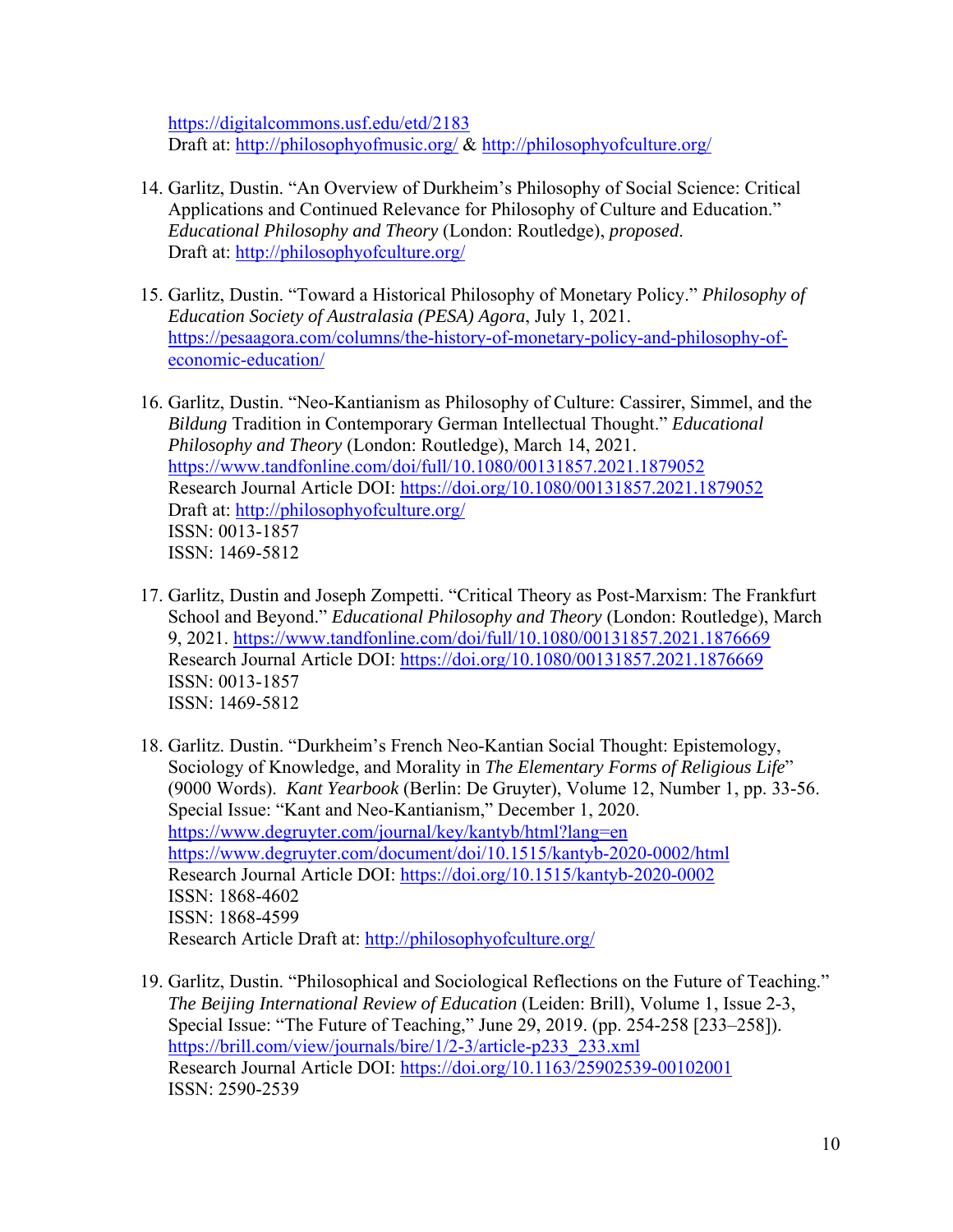ISSN: 2590-2547

*Authored Peer-Reviewed Research Handbook Chapters (3):* 

- 20. Garlitz, Dustin. "Foucault and Camus on Imperialism: From Governmentality, Neo-Liberalism, and Biopolitics to Postcolonialism, Existentialism, and Literary Philosophy." In *The Palgrave Handbook of Global Social Change*. London: Palgrave Macmillian, *forthcoming 2029*.
- 21. Garlitz, Dustin. "Exploring the Connections between Critical and Contemporary Social Theory and the Sociology of Culture" (Chapter 10) (10900 Words). In *The Research Handbook on the Sociology of Organizations*, edited by Mary Godwyn. Cheltenham: Edward Elgar, *forthcoming 06/28/2022*. (pp. 188-207). https://www.e-elgar.com/shop/usd/research-handbook-on-the-sociology-of-organizations-9781839103254.html ISBN: 978 1 83910 325 4 ISBN: 978 1 83910 326 1 Research Handbook Chapter Draft at: http://philosophyofculture.org/
- 22. Garlitz, Dustin. "Adorno and Genocide" (Chapter 41) (8800 Words). In *The Sage Handbook of Political Sociology*, edited by William Outhwaite and Stephen Turner. London: Sage, January 1, 2019. (Volume 2, pp. 734-749). https://us.sagepub.com/en-us/nam/the-sage-handbook-of-political-sociology-2v/book244876 Research Handbook DOI: https://dx.doi.org/10.4135/9781526416513 https://sk.sagepub.com/reference/the-sage-handbook-of-political-sociology-2v/i5703.xml Research Handbook Chapter DOI: https://dx.doi.org/10.4135/9781526416513.n43 ISBN: 9781473919464 ISBN: 9781526416490

*Authored Peer-Reviewed Research Reference Book Chapters / Encyclopedia Articles* (90):

- 23. Garlitz, Dustin. "Weber, Max." In *The Encyclopedia of Law and Economics* (Second Edition), edited by Alain Marciano and Giovanni Ramello. Berlin and New York: Springer. (*forthcoming 2025*)
- 24. Garlitz, Dustin. "Cassirer, Ernst," "Dilthey, Wilhelm," "Skinner, Quentin" (Section: "Classical Tradition, Education, and Historiography"). In *The Encyclopedia of Renaissance Philosophy*, edited by Marco Sgarbi. Berlin and New York/Dordrecht and Cham: Springer. (*forthcoming 2023/2024*). https://www.springer.com/gp/book/9783319141688 ISBN: 9783319028484 https://link.springer.com/referencework/10.1007/978-3-319-02848-4 Research Reference Book DOI: https://doi.org/10.1007/978-3-319-02848-4 https://link.springer.com/referenceworkentry/10.1007/978-3-319-02848-4\_1112-1 https://link.springer.com/referenceworkentry/10.1007/978-3-319-02848-4\_1111-1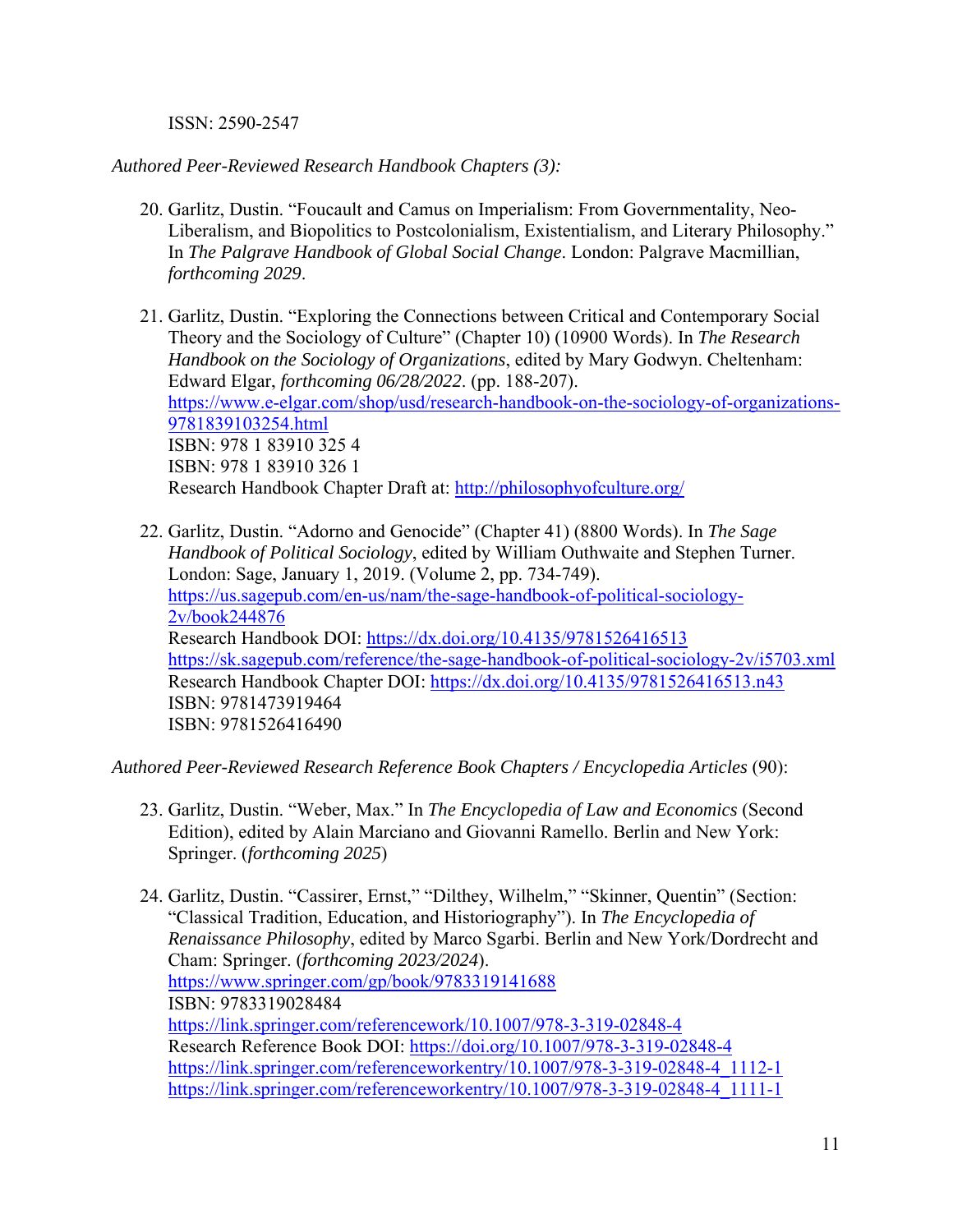https://link.springer.com/referenceworkentry/10.1007/978-3-319-02848-4\_1110-1 Research Reference Book Chapter DOI: https://doi.org/10.1007/978-3-319-02848-4\_1112-1 Research Reference Book Chapter DOI: https://doi.org/10.1007/978-3-319-02848-4\_1111-1 Research Reference Book Chapter DOI: https://doi.org/10.1007/978-3-319-02848-4\_1110-1

25. Garlitz, Dustin. "British Cultural Theory," "Critical Theory," "Deconstructionism," "Frankfurt School." In *The Sage International Encyclopedia of Mass Media and Society*, edited by Debra Merskin. (Volume 1, pp. 220-222, 412-413, 445-447, 648-649). Thousand Oaks, CA: Sage, 2020. https://us.sagepub.com/en-us/nam/the-sage-international-encyclopedia-of-mass-media-

and-society/book244632 Research Reference Book DOI: https://dx.doi.org/10.4135/9781483375519 ISBN: 9781483375533 https://sk.sagepub.com/reference/the-sage-encyclopedia-of-mass-media-andsociety/i3567.xml Research Reference Book Chapter DOI: https://dx.doi.org/10.4135/9781483375519.n88 https://sk.sagepub.com/reference/the-sage-encyclopedia-of-mass-media-andsociety/i5161.xml Research Reference Book Chapter DOI: https://dx.doi.org/10.4135/9781483375519.n162 https://sk.sagepub.com/reference/the-sage-encyclopedia-of-mass-media-and-

society/i5460.xml

Research Reference Book Chapter DOI: https://dx.doi.org/10.4135/9781483375519.n178 https://sk.sagepub.com/reference/the-sage-encyclopedia-of-mass-media-andsociety/i7188.xml

Research Reference Book Chapter DOI: https://dx.doi.org/10.4135/9781483375519.n255

- 26. Garlitz, Dustin. "Weber, Max." In *The Encyclopedia of Law and Economics*, edited by Alain Marciano and Giovanni Ramello. Berlin and New York: Springer, 2019. https://www.springer.com/gp/book/9781461477525 ISBN: 978-1-4614-7754-9 Research Reference Book DOI: https://doi.org/10.1007/978-1-4614-7753-2 https://link.springer.com/referenceworkentry/10.1007/978-1-4614-7753-2\_48 Research Reference Book Chapter DOI: https://doi.org/10.1007/978-1-4614-7753-2\_48
- 27. Garlitz, Dustin. "Aesthetics," "Commodification," "Cultural Studies," "Hegemony, Music and," "Ideology," "Jazz (including cultural and historical background; styles; treatment as a genre)" (with Paul Austerlitz), "Jazz (treatment as a movement)" (with Scott Currie), "Meaning and Metaphor," "Philosophy and Music." In *The Sage Encyclopedia of Music and Culture*, edited by Janet L. Sturman. Thousand Oaks, CA: Sage, 2019. (Vol. 1, pp. 36-37, 605-606, 700-702, 1076-1076, 1126-1127, 1238-1245, 1233-1237, 1403-1403, 1696-1698.)

https://us.sagepub.com/en-us/nam/the-sage-international-encyclopedia-of-music-andculture/book243395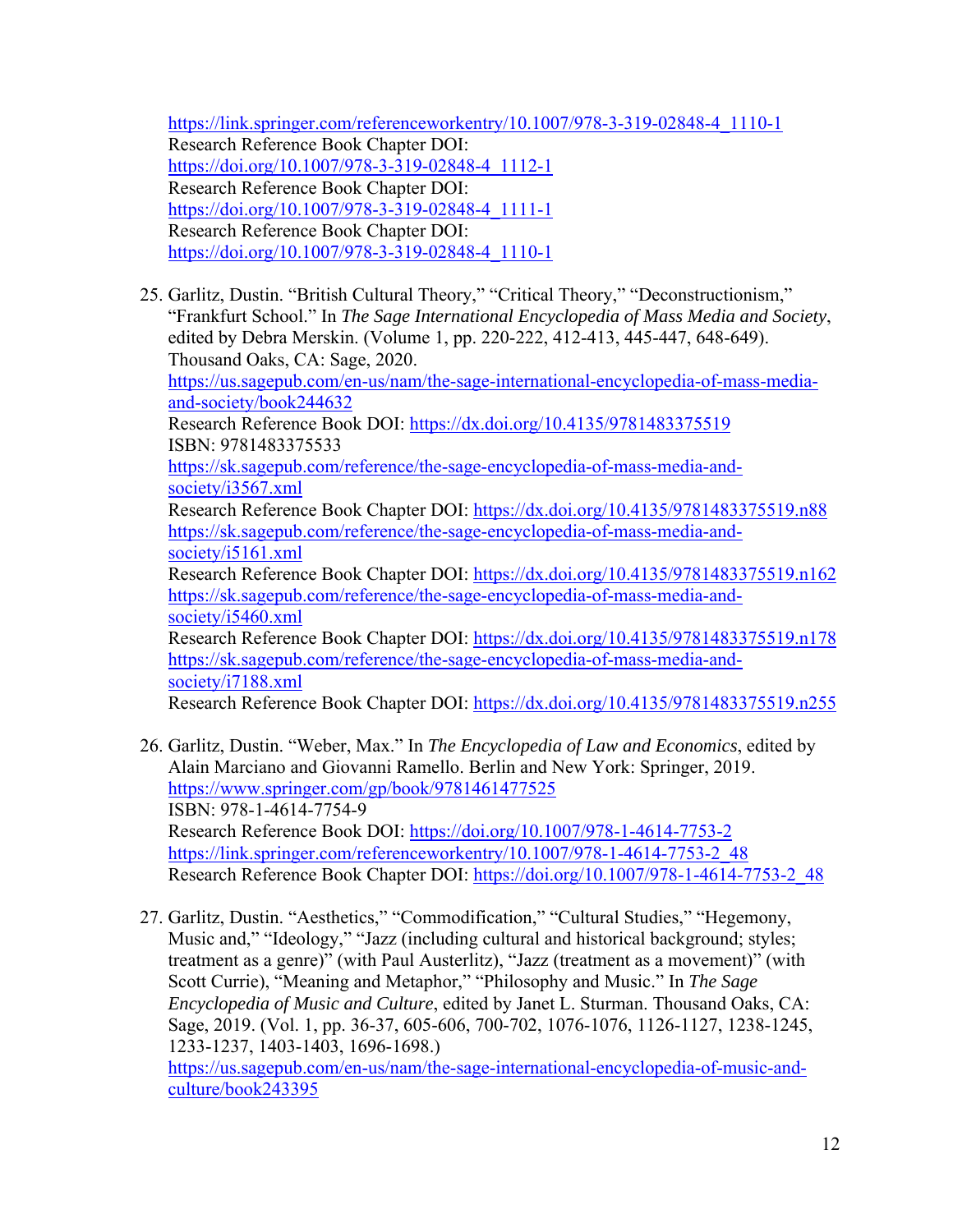Research Reference Book DOI: https://dx.doi.org/10.4135/9781483317731 ISBN: 9781483317755

https://sk.sagepub.com/reference/the-sage-international-encyclopedia-of-music-andculture/i2220.xml

Research Reference Book Chapter DOI: https://dx.doi.org/10.4135/9781483317731.n16 https://sk.sagepub.com/reference/the-sage-international-encyclopedia-of-music-andculture/i6637.xml

Research Reference Book Chapter DOI: https://dx.doi.org/10.4135/9781483317731.n180 https://sk.sagepub.com/reference/the-sage-international-encyclopedia-of-music-andculture/i7443.xml

Research Reference Book Chapter DOI: https://dx.doi.org/10.4135/9781483317731.n209 https://sk.sagepub.com/reference/the-sage-international-encyclopedia-of-music-andculture/i10745.xml

Research Reference Book Chapter DOI: https://dx.doi.org/10.4135/9781483317731.n340 https://sk.sagepub.com/reference/the-sage-international-encyclopedia-of-music-andculture/i11201.xml

Research Reference Book Chapter DOI: https://dx.doi.org/10.4135/9781483317731.n358 https://sk.sagepub.com/reference/the-sage-international-encyclopedia-of-music-andculture/i12211.xml

Research Reference Book Chapter DOI: https://dx.doi.org/10.4135/9781483317731.n396 https://sk.sagepub.com/reference/the-sage-international-encyclopedia-of-music-andculture/i12160.xml

Research Reference Book Chapter DOI: https://dx.doi.org/10.4135/9781483317731.n395 https://sk.sagepub.com/reference/the-sage-international-encyclopedia-of-music-andculture/i13774.xml

Research Reference Book Chapter DOI: https://dx.doi.org/10.4135/9781483317731.n460 https://sk.sagepub.com/reference/the-sage-international-encyclopedia-of-music-andculture/i16378.xml

Research Reference Book Chapter DOI: https://dx.doi.org/10.4135/9781483317731.n562

28. Garlitz, Dustin. "Philosophical Anthropology." In *The International Encyclopedia of Anthropology*, edited by Hilary Callan. London: Wiley-Blackwell, 2019 (2018). (Volume 12, pp.  $4608 - 4613$ ).

https://www.wiley.com/en-

as/The+International+Encyclopedia+of+Anthropology,+12+Volume+Set-p-9780470657225

Research Reference Book DOI:

https://onlinelibrary.wiley.com/doi/book/10.1002/9781118924396

Print ISBN: 9780470657225

Online ISBN: 9781118924396

https://onlinelibrary.wiley.com/doi/10.1002/9781118924396.wbiea2159 Research Reference Book Chapter DOI:

https://doi.org/10.1002/9781118924396.wbiea2159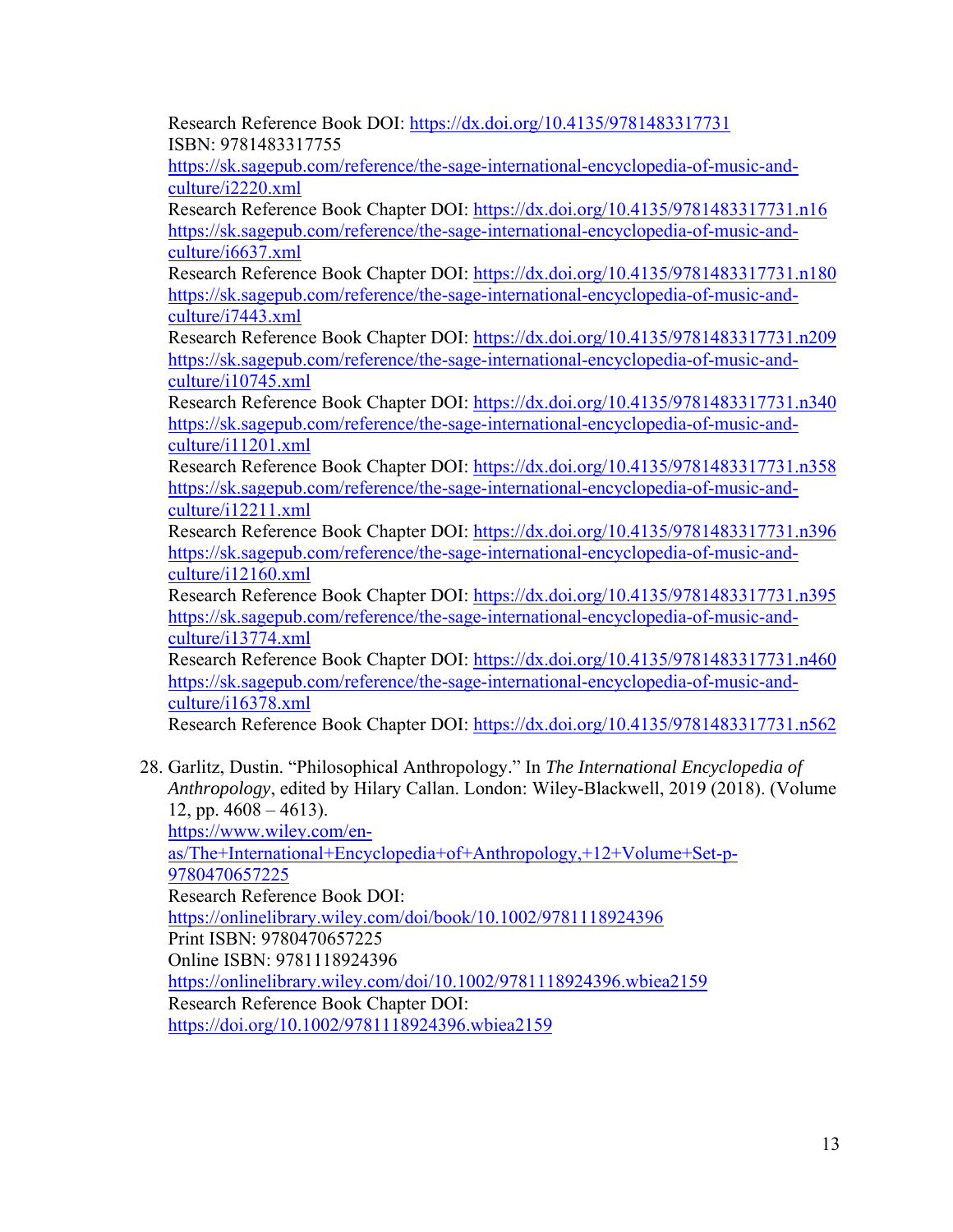- 29. Garlitz, Dustin. "Marcuse and Critical Education" (Section: Critical Pedagogy). *The Encyclopedia of Educational Philosophy and Theory*, edited by Michael A. Peters, Dustin Garlitz, et al. Singapore: Springer, 2017. (Vol. 2, pp. 1334-1349). https://www.springer.com/gp/book/9789812875877 Research Reference Book DOI: https://doi.org/10.1007/978-981-287-588-4 https://doi.org/10.1007/978-981-287-532-7 Print ISBN: 978-981-287-589-1 https://link.springer.com/referenceworkentry/10.1007/978-981-287-588-4\_231 Research Reference Book Chapter DOI: https://doi.org/10.1007/978-981-287-588-4\_231
- 30. Garlitz, Dustin. "Braxton, Anthony," "Coleman, Ornette," "Ellington, Duke," "Gillespie, Dizzy," "Jazz (Modernism and Jazz)," "Mingus, Charles," "Monk, Thelonious," "Zorn, John." In *The Routledge Encyclopedia of Modernism* (*Routledge Research Encyclopedias*), edited by Stephen Ross. London and New York: Routledge, 2017 (2016/2022).

https://www.rem.routledge.com/

https://www.rem.routledge.com/articles/braxton-anthony-1945 https://www.rem.routledge.com/articles/coleman-ornette-1930-1 https://www.rem.routledge.com/articles/ellington-duke-1899-1974 https://www.rem.routledge.com/articles/gillespie-dizzy-1917-93 https://www.rem.routledge.com/articles/mingus-charles-1922-1979 https://www.rem.routledge.com/articles/monk-thelonious-1917-1982-1 https://www.rem.routledge.com/articles/zorn-john-1953 https://www.rem.routledge.com/articles/jazz

Research Article/Research Reference Book Chapter DOI: https://10.4324/9781135000356-REM549-1 Research Article/Research Reference Book Chapter DOI: https://10.4324/9781135000356-REM26-1 Research Article/Research Reference Book Chapter DOI: https://10.4324/9781135000356-REM953-1 Research Article/Research Reference Book Chapter DOI: https://10.4324/9781135000356-REM995-1 Research Article/Research Reference Book Chapter DOI: https://10.4324/9781135000356-REM36-1 Research Article/Research Reference Book Chapter DOI: https://10.4324/9781135000356-REM37-1 Research Article/Research Reference Book Chapter DOI: https://10.4324/9781135000356-REM26-1 Research Article/Research Reference Book Chapter DOI: https://10.4324/9781135000356-REM609-1

31. Garlitz, Dustin. "Adorno, Theodor," "Bloch, Ernst," "Cambridge School of Economics," "Foucault, Michel," "Lacan, Jacques," "Lévi-Strauss, Claude." In *The Wiley-Blackwell Encyclopedia of Social Theory (Wiley-Blackwell Research Encyclopedias in the Social Sciences)*, edited by Bryan S. Turner. London: Wiley-Blackwell, 2017 (2016). (Volume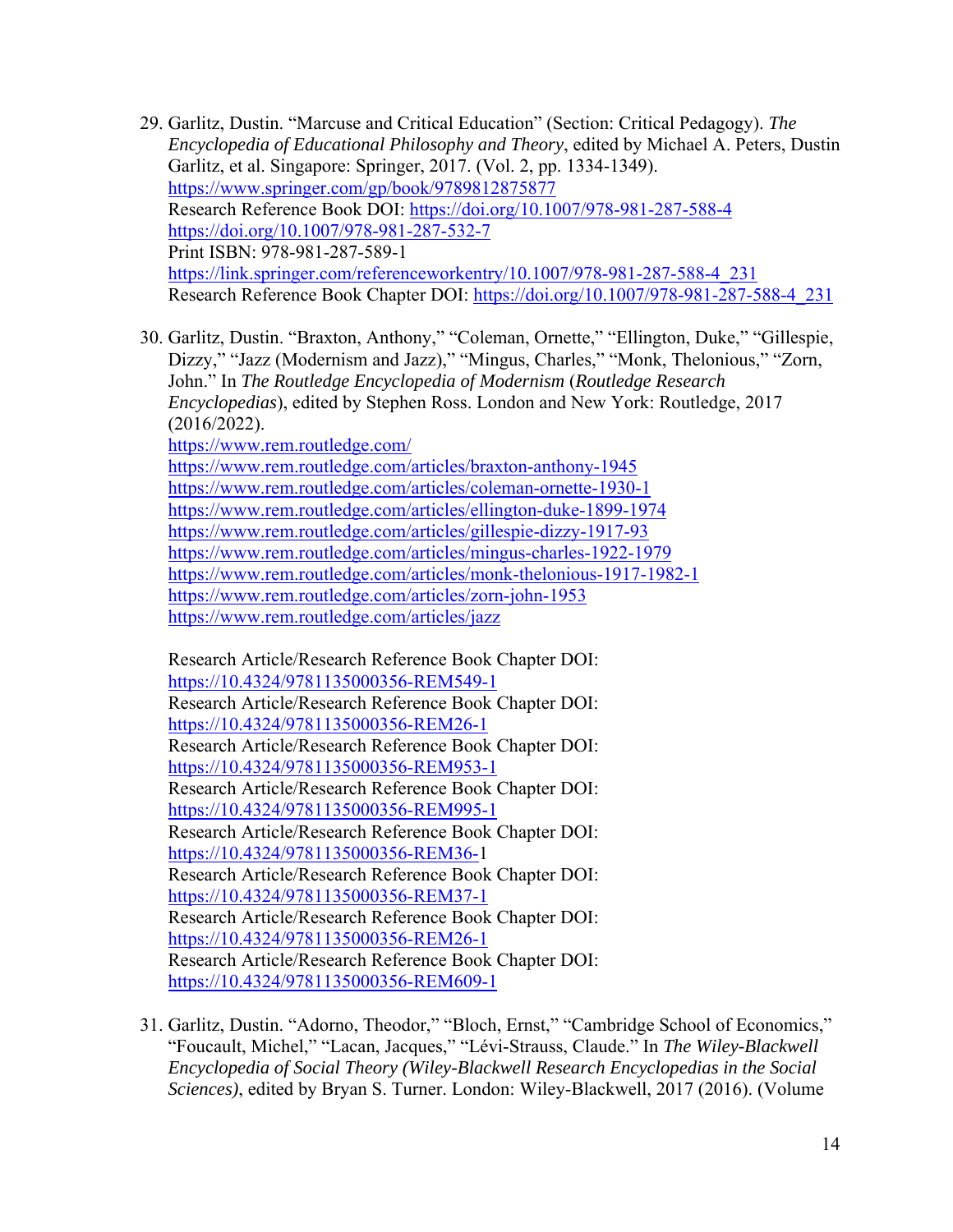1, pp. 13 – 15, pp. 163 – 164, pp. 206 – 208; Volume 2, pp. 858 – 859, pp. 1276 – 1277; Volume 3, pp. 1325 – 1327)

https://www.wiley.com/enus/The+Wiley+Blackwell+Encyclopedia+of+Social+Theory% 2C+5+Volume+Set-p-9781118430866

Research Reference Book DOI: https://10.1002/9781118430873 Print ISBN: 9781118430866

Online ISBN: 9781118430873

https://onlinelibrary.wiley.com/doi/10.1002/9781118430873.est0004 Research Reference Book Chapter DOI: https://doi.org/10.1002/9781118430873.est0004 https://onlinelibrary.wiley.com/doi/10.1002/9781118430873.est0577 Research Reference Book Chapter DOI: https://doi.org/10.1002/9781118430873.est0577 https://onlinelibrary.wiley.com/doi/10.1002/9781118430873.est0040 Research Reference Book Chapter DOI: https://doi.org/10.1002/9781118430873.est0040 https://onlinelibrary.wiley.com/doi/10.1002/9781118430873.est0653 Research Reference Book Chapter DOI: https://doi.org/10.1002/9781118430873.est0653 https://onlinelibrary.wiley.com/doi/10.1002/9781118430873.est0685 Research Reference Book Chapter DOI: https://doi.org/10.1002/9781118430873.est0685 https://onlinelibrary.wiley.com/doi/10.1002/9781118430873.est0212 Research Reference Book Chapter DOI: https://doi.org/10.1002/9781118430873.est0212

- 32. Garlitz, Dustin. "Adorno, Theodor W." In *The International Encyclopedia of Communication Theory and Philosophy*, edited by Klaus Bruhn Jensen and Robert T. Craig. Malden, MA: Wiley-Blackwell, 2017 (2016). (pp. 27-30). https://www.wiley.com/enus/The+International+Encyclopedia+of+Communication+The ory+and+Philosophy%2C+4+Volume+Set-p-9781118290736 Research Reference Book DOI: https://onlinelibrary.wiley.com/doi/book/10.1002/9781118766804 ISBN: 978-1-118-29073-6 https://onlinelibrary.wiley.com/doi/10.1002/9781118766804.wbiect174 Research Reference Book Chapter DOI: https://doi.org/10.1002/9781118766804.wbiect174
- 33. Garlitz, Dustin. "Jazz," "Jazz Age." In *The Edinburgh Dictionary of Modernism*, edited by Vassiliki Kolocotroni and Olga Taxidou. Edinburgh: Edinburgh University Press, 2018. (pp. 172-175, 200-203). https://edinburghuniversitypress.com/book-the-edinburgh-dictionary-of-modernism.html ISBN: Paperback: 9780748637034 Hardback: 9780748637027 Ebook (ePub): 9780748684069 Ebook (PDF): 9780748637041
- 34. Garlitz, Dustin. "Lowe, Frank," "McPhee, Joe," "Shipp, Matthew," "Sims, Peter La Roca," "Wright, Frank." In *The African American National Biography*, edited by Henry Louis Gates, Jr., and Evelyn Brooks Higginbotham. Oxford and New York: Oxford University Press, 2016 (2017/2018/2019).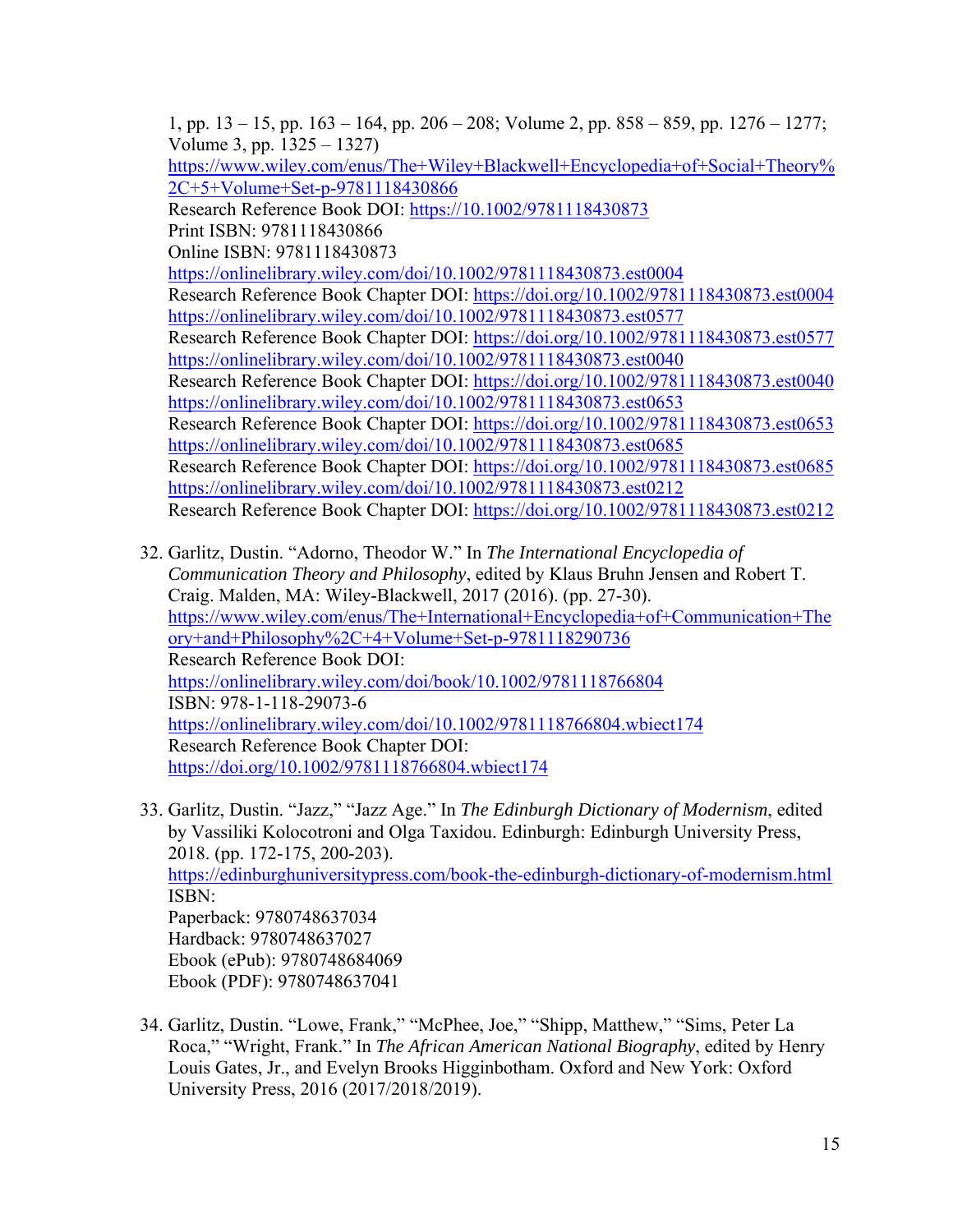https://global.oup.com/academic/product/the-african-american-national-biography-9780195160192 https://global.oup.com/academic/product/african-american-national-biography-9780199920778 https://hutchinscenter.fas.harvard.edu/aanb www.oxfordaasc.com https://oxfordaasc.com/page/aanb-about-the-book/about-the-book ISBN: 9780195160192 https://oxfordaasc.com/view/10.1093/acref/9780195301731.001.0001/acref-9780195301731-e-72935 Research Reference Book Chapter DOI: https://doi.org/10.1093/acref/9780195301731.013.72935 https://oxfordaasc.com/view/10.1093/acref/9780195301731.001.0001/acref-9780195301731-e-39711 Research Reference Book Chapter DOI: https://doi.org/10.1093/acref/9780195301731.013.39711 https://oxfordaasc.com/view/10.1093/acref/9780195301731.001.0001/acref-9780195301731-e-78505 Research Reference Book Chapter DOI: https://doi.org/10.1093/acref/9780195301731.013.78505 https://oxfordaasc.com/view/10.1093/acref/9780195301731.001.0001/acref-9780195301731-e-77960 Research Reference Book Chapter DOI: https://doi.org/10.1093/acref/9780195301731.013.39752 https://oxfordaasc.com/view/10.1093/acref/9780195301731.001.0001/acref-9780195301731-e-39752 Research Reference Book Chapter DOI: https://doi.org/10.1093/acref/9780195301731.013.39752

35. Garlitz, Dustin. "Hall, Stuart," "Kelly, Wynton," "Sánchez, David." In *The Dictionary of Caribbean and Afro-Latin American Biography*, edited by Henry Louis Gates, Jr., and Franklin W. Knight. Oxford and New York: Oxford University Press, 2016. vol. 3, pp. 252-254, 450-451, vol. 5, pp. 440-441.

https://global.oup.com/academic/product/dictionary-of-caribbean-and-afro-latinamerican-biography-9780199935796

Research Reference Book DOI: https://doi.org/10.1093/acref/9780199935796.001.0001 https://www.oxfordreference.com/view/10.1093/acref/9780199935796.001.0001/acref-9780199935796

https://hutchinscenter.fas.harvard.edu/DCALAB

https://hutchinscenter.fas.harvard.edu/publications/dictionary-caribbean-and-afro-latinamerican-biography

ISBN: 9780199935796

www.oxfordaasc.com

https://oxfordaasc.com/view/10.1093/acref/9780195301731.001.0001/acref-9780195301731-e-74113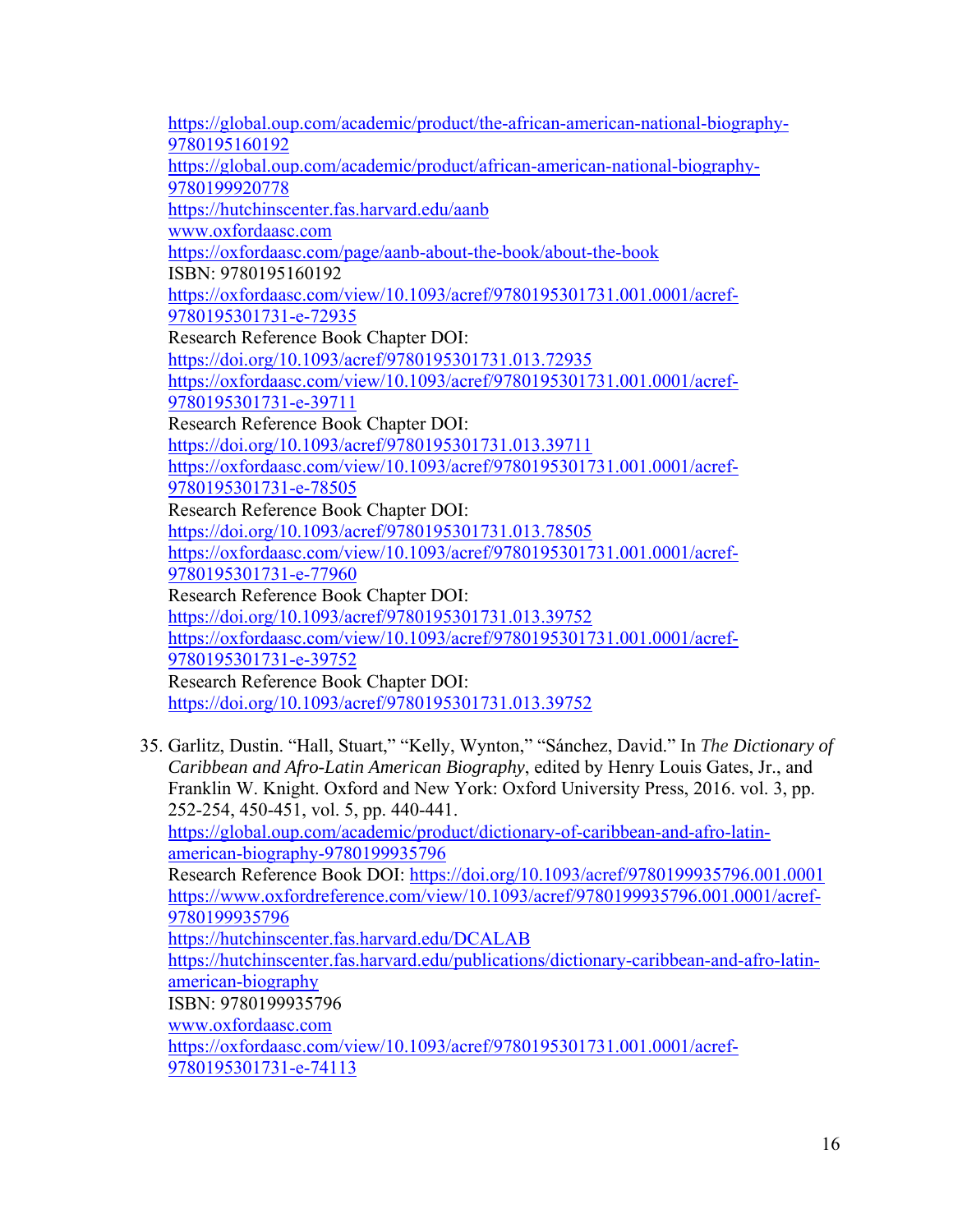Research Reference Book Chapter DOI: https://doi.org/10.1093/acref/9780195301731.013.74113 https://oxfordaasc.com/view/10.1093/acref/9780195301731.001.0001/acref-9780195301731-e-74268 Research Reference Book Chapter DOI: https://doi.org/10.1093/acref/9780195301731.013.74268 https://oxfordaasc.com/view/10.1093/acref/9780195301731.001.0001/acref-9780195301731-e-75033 Research Reference Book Chapter DOI: https://doi.org/10.1093/acref/9780195301731.013.75033

- 36. Garlitz, Dustin. "Marx and Engels on the Family." In *The Encyclopedia of Family Studies*, edited by Constance L. Shehan. Malden, MA: Wiley-Blackwell, 2016. (pp. 1388- 1395). https://www.wiley.com/enus/The+Wiley+Blackwell+Encyclopedia+of+Family+Studies%2C+4+Volume+Set-p-9780470658451 Print ISBN: 9780470658451 Online ISBN: 9781119085621 Research Reference Book DOI: https://doi.org/10.1002/9781119085621 https://onlinelibrary.wiley.com/doi/10.1002/9781119085621.wbefs357 Research Reference Book Chapter DOI: https://doi.org/10.1002/9781119085621.wbefs357 www.familystudiesencyclopedia.com
- 37. Garlitz, Dustin. "Culture Industry: Enlightenment as Mass Deception, The (Theodor W. Adorno and Max Horkheimer)," "*Distinction* (Pierre Bourdieu)." In *The Sage Encyclopedia of Economics and Society*, edited by Frederick F. Wherry. (Vol. 1, pp. 531- 532, 565-565). Thousand Oaks, CA: Sage, 2015. https://us.sagepub.com/en-us/nam/the-sage-encyclopedia-of-economics-andsociety/book243294 ISBN: 9781452226439 Research Reference Book DOI: https://dx.doi.org/10.4135/9781452206905 https://sk.sagepub.com/reference/the-sage-encyclopedia-of-economics-andsociety/i6307.xml Research Reference Book Chapter DOI: https://dx.doi.org/10.4135/9781452206905.n209 https://sk.sagepub.com/reference/the-sage-encyclopedia-of-economics-andsociety/i6668.xml Research Reference Book Chapter DOI: https://dx.doi.org/10.4135/9781452206905.n225
- 38. Garlitz, Dustin. "Barthes, Roland (1915-1980)" (5300 Words), "Critical Theory/Frankfurt School: Institute for Social Research" (with Hans-Herbert Kögler) (6500 Words). In *The International Encyclopedia of the Social and Behavioral Sciences,* Second Edition, edited by James D. Wright, pp. 357-362, 380-386. Oxford and Amsterdam: Elsevier, 2015. https://www.sciencedirect.com/referencework/9780080970875/internationalencyclopedia-of-the-social-and-behavioral-sciences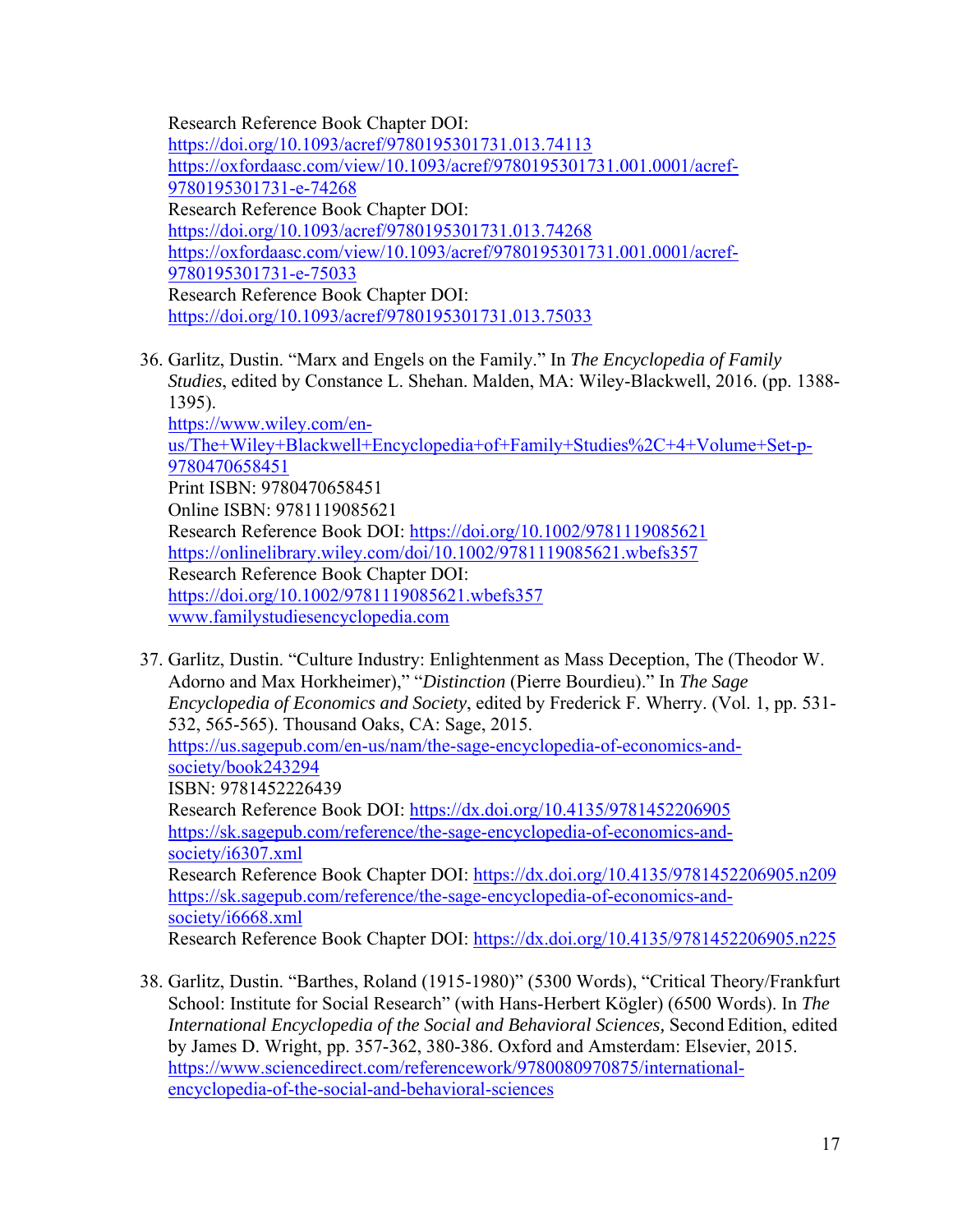Research Reference Book DOI: https://doi.org/10.1016/B978-0-08-097086-8 ISBN: 978-0-08-097087-5 ISBN-10: 0080970869 ISBN-13: 978-0080970868 https://www.sciencedirect.com/science/article/pii/B9780080970868611522 Research Reference Book Chapter DOI: https://doi.org/10.1016/B978-0-08-097086-8.61152-2 https://www.sciencedirect.com/science/article/pii/B9780080970868612217 Research Reference Book Chapter DOI: https://doi.org/10.1016/B978-0-08-097086-8.61221-7

- 39. Garlitz, Dustin. "Cultural Studies." In *The Sage Encyclopedia of Intercultural Competence*, edited by Janet M. Bennett, vol. 1, pp. 178-181. Thousand Oaks, CA: Sage, 2015. https://us.sagepub.com/en-us/nam/the-sage-encyclopedia-of-interculturalcompetence/book238738 Research Reference Book DOI: https://dx.doi.org/10.4135/9781483346267 ISBN: 9781452244280 https://sk.sagepub.com/reference/the-sage-encyclopedia-of-interculturalcompetence/i2255.xml Research Reference Book Chapter DOI: https://dx.doi.org/10.4135/9781483346267.n67
- 40. Garlitz, Dustin. "Art," "Judaism." In *The World of the Civil War: A Daily Life Encyclopedia*, edited by Lisa Tendrich Frank. Santa Barbara, CA/Westport, CT: ABC-Clio/Greenwood, 2015. (pp. 2-5, 572-574). https://products.abc-clio.com/abc-cliocorporate/product.aspx?pc=A4113C 978-1-4408-2978-9 978-1-4408-2979-6
- 41. Garlitz, Dustin. "Bricolage." In *The Wiley-Blackwell Encyclopedia of Consumption and Consumer Studies*, edited by Daniel T. Cook and J. Michael Ryan. London: Wiley-Blackwell, 2015. (pp. 231-234) https://www.wiley.com/enus/The+Wiley+Blackwell+Encyclopedia+of+Consumption+and+Consumer+Studies-p-9780470672846 Reference Book Chapter DOI: https://10.1002/9781118989463 ISBN: 978-0-470-67284-6 www.consumptionandconsumerstudies.com https://onlinelibrary.wiley.com/doi/10.1002/9781118989463.wbeccs032 Research Reference Book Chapter DOI: https://doi.org/10.1002/9781118989463.wbeccs032
- 42. Garlitz, Dustin. "Jazz." In *Imperialism and Expansionism in American History: A Social, Political, and Cultural Encyclopedia and Document Collection*, edited by David Bernstein and Chris J. Magoc, (pp. 1071-1074). Santa Barbara, CA: ABC-Clio, 2015. https://products.abc-clio.com/abc-cliocorporate/product.aspx?pc=A4128C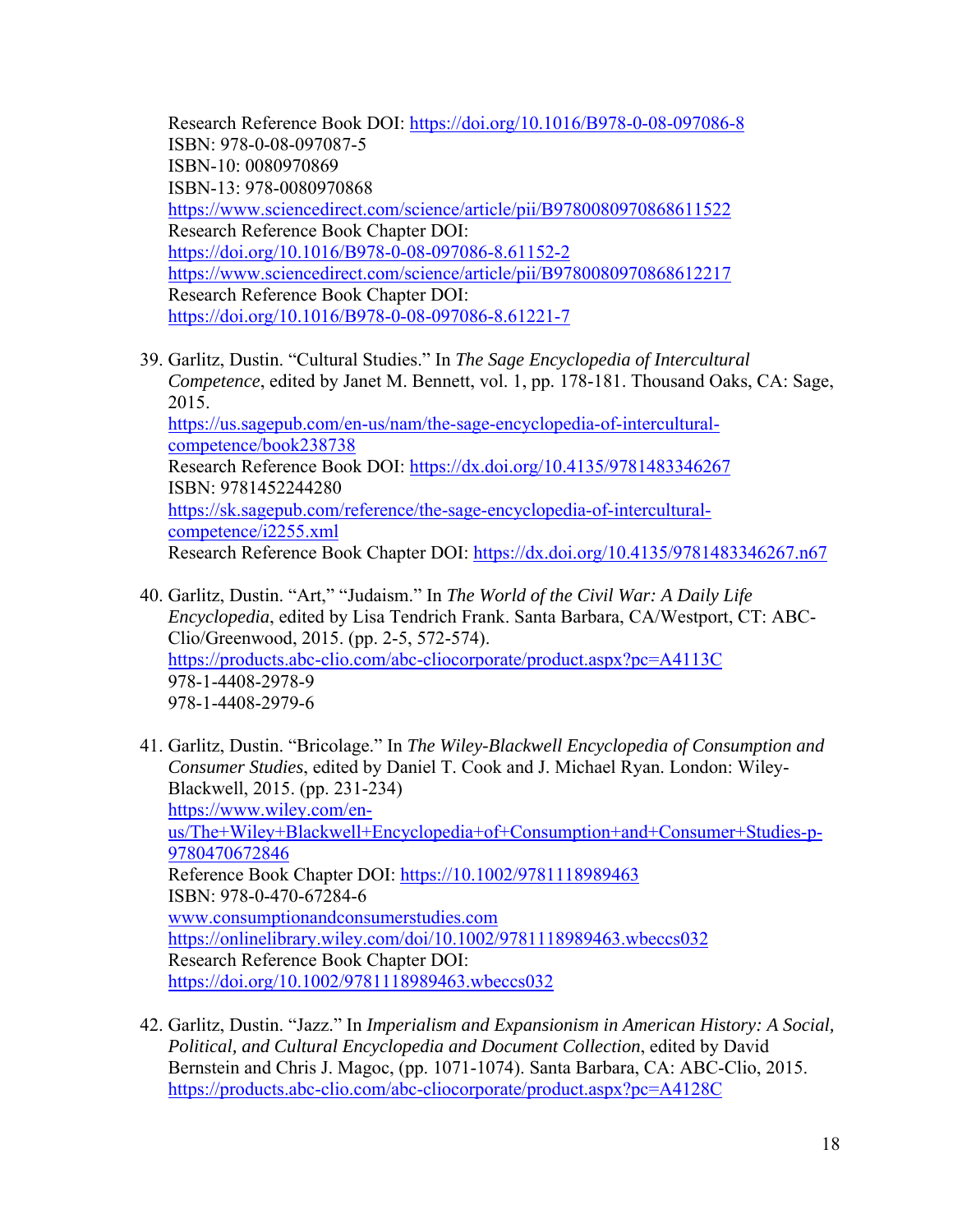978-1-61069-429-2 978-1-61069-430-8

- 43. Garlitz, Dustin. "Consumerism" (with Eldonna L. May), "Hegemony" (with Eldonna L. May), "Interpretation" (with Eldonna L. May), "Music Culture" (with Eldonna L. May), "Oral Tradition," "Relativism, Cultural." In *Music in the Social and Behavioral Sciences: An Encyclopedia*, edited by William Forde Thompson, vol. 1, pp. 254-256, 546-549, 630- 633; vol. 2, pp. 737-740, 823-828, 944-947. Thousand Oaks, CA: Sage, 2014. https://us.sagepub.com/en-us/nam/music-in-the-social-and-behavioralsciences/book240878 Research Reference Book DOI: https://dx.doi.org/10.4135/9781452283012 Print ISBN:9781452283036 Online ISBN:9781452283012 https://sk.sagepub.com/reference/music-in-the-social-and-behavioral-sciences/n88.xml Research Reference Book Chapter DOI: https://dx.doi.org/10.4135/9781452283012.n84 https://sk.sagepub.com/reference/music-in-the-social-and-behavioral-sciences/n192.xml Research Reference Book Chapter DOI: https://dx.doi.org/10.4135/9781452283012.n183 https://sk.sagepub.com/reference/music-in-the-social-and-behavioral-sciences/n219.xml Research Reference Book Chapter DOI: https://dx.doi.org/10.4135/9781452283012.n210 https://sk.sagepub.com/reference/music-in-the-social-and-behavioral-sciences/n261.xml Research Reference Book Chapter DOI: https://dx.doi.org/10.4135/9781452283012.n249 https://sk.sagepub.com/reference/music-in-the-social-and-behavioral-sciences/n291.xml Research Reference Book Chapter DOI: https://dx.doi.org/10.4135/9781452283012.n279 https://sk.sagepub.com/reference/music-in-the-social-and-behavioral-sciences/n339.xml Research Reference Book Chapter DOI: https://dx.doi.org/10.4135/9781452283012.n325
- 44. Garlitz, Dustin. "Holy Alliance," "Revolutions of 1848," "War Communism." In *Russia at War: From the Mongol Conquest to Afghanistan, Chechnya, and Beyond*, edited by Timothy C. Dowling, vol. 1, pp. 349-350; vol. 2, pp. 705-707, 927-929. Santa Barbara, CA: ABC-Clio, 2014. https://products.abc-clio.com/abc-cliocorporate/product.aspx?pc=A3612C 978-1-59884-947-9 978-1-59884-948-6
- 45. Garlitz, Dustin. "Phuket Vegetarian Festival." In *They Do What?: A Cultural Encyclopedia of Extraordinary and Exotic Customs from around the World*, edited by Javier A. Galván, pp. 229-231. Santa Barbara, CA: ABC-Clio, 2014. https://products.abc-clio.com/abc-cliocorporate/product.aspx?pc=A4024C 978-1-61069-341-7 978-1-61069-342-4
- 46. Garlitz, Dustin. "Avant-Garde," "Ideologies," "Left Wing Philosophy," "Liberty," "Morality," "Right Wing Philosophy," "Social Realism," "Social Values," "Society." In *The Encyclopedia of Diversity and Social Justice*, edited by Sherwood Thompson, vol. 1, pp. 89-91; vol. 2, pp. 410-412, 472-473, 489-490, 523-524, 628-631, 673-674, 677-678, 684. Lanham, MD: Rowman & Littlefield Publishers, 2014.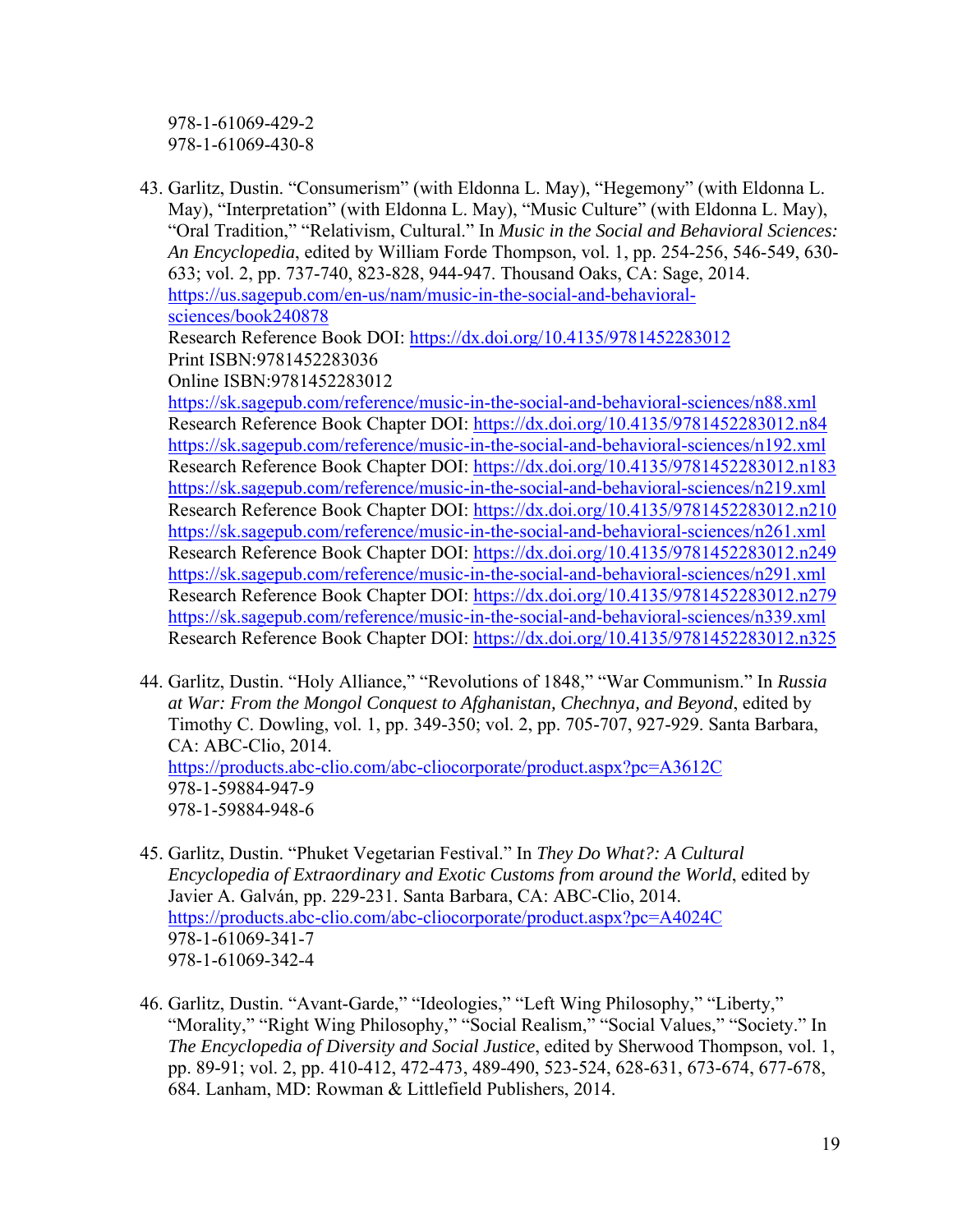https://rowman.com/ISBN/9781442216044/Encyclopedia-of-Diversity-and-Social-Justice-Two-Volumes ISBN: 9781442216044 ISBN: 1442216042

- 47. Garlitz, Dustin. "Deleuze, Gilles (e.g., control society, becoming "other," ethical revolutionary)" (with Douglas Kellner), "Foucault, Michel (discipline & punish)," "Habermas, Jürgen (discourse ethics and communicative theory)," "Lacan, Jacques (e.g., master discourses, "law of the father," *jouissance*)" (with Douglas Kellner). In *The Encyclopedia of Criminal Justice Ethics*, edited by Bruce A. Arrigo, vol. 1, pp. 249-252, 369-373, 411-414; vol. 2, pp. 549-552. Thousand Oaks, CA: Sage, 2014. https://us.sagepub.com/en-us/nam/encyclopedia-of-criminal-justice-ethics/book240470 Research Reference Book DOI: https://dx.doi.org/10.4135/9781452274102 ISBN: 9781452274119 https://sk.sagepub.com/reference/encyclopedia-of-criminal-justice-ethics/n88.xml Research Reference Book Chapter DOI: https://dx.doi.org/10.4135/9781452274102.n88 https://sk.sagepub.com/reference/encyclopedia-of-criminal-justice-ethics/n133.xml Research Reference Book Chapter DOI: https://dx.doi.org/10.4135/9781452274102.n133 https://sk.sagepub.com/reference/encyclopedia-of-criminal-justice-ethics/n149.xml Research Reference Book Chapter DOI: https://dx.doi.org/10.4135/9781452274102.n197 https://sk.sagepub.com/reference/encyclopedia-of-criminal-justice-ethics/n198.xml Research Reference Book Chapter DOI: https://dx.doi.org/10.4135/9781452274102.n148
- 48. Garlitz, Dustin. "Polity." In *The Encyclopedia of Political Thought*, edited by Michael T. Gibbons, vol. 6, pp. 2880-2882. London: Wiley-Blackwell, 2014. https://www.wiley.com/en-us/The+Encyclopedia+of+Political+Thought-p-9781405191296 Print ISBN: 9781118290736 Online ISBN: 9781118766804 Research Reference Book DOI: https://10.1002/9781118766804 Research Reference Book DOI: https://10.1002/9781118474396 https://onlinelibrary.wiley.com/doi/10.1002/9781118474396.wbept0804 Research Reference Book Chapter DOI: https://doi.org/10.1002/9781118474396.wbept0804
- 49. Garlitz, Dustin. "London School of Economics Public Policy Group" (with Earl Conteh-Morgan), "Musicians and Social Media in Politics" (with Aram Sinnreich), "Ryan, Paul" (with Richard S. Conley). In *The Encyclopedia of Social Media and Politics*, edited by Kerric Harvey, vol. 2, pp. 780-782, 861-866; vol. 3, pp. 1087-1090. Thousand Oaks, CA: Sage, 2014. https://us.sagepub.com/en-us/nam/encyclopedia-of-social-media-andpolitics/book239101 Research Reference Book DOI: https://dx.doi.org/10.4135/9781452244723 ISBN: 9781452244716 https://sk.sagepub.com/reference/encyclopedia-of-social-media-and-politics/n316.xml

Research Reference Book Chapter DOI: https://dx.doi.org/10.4135/9781452244723.n315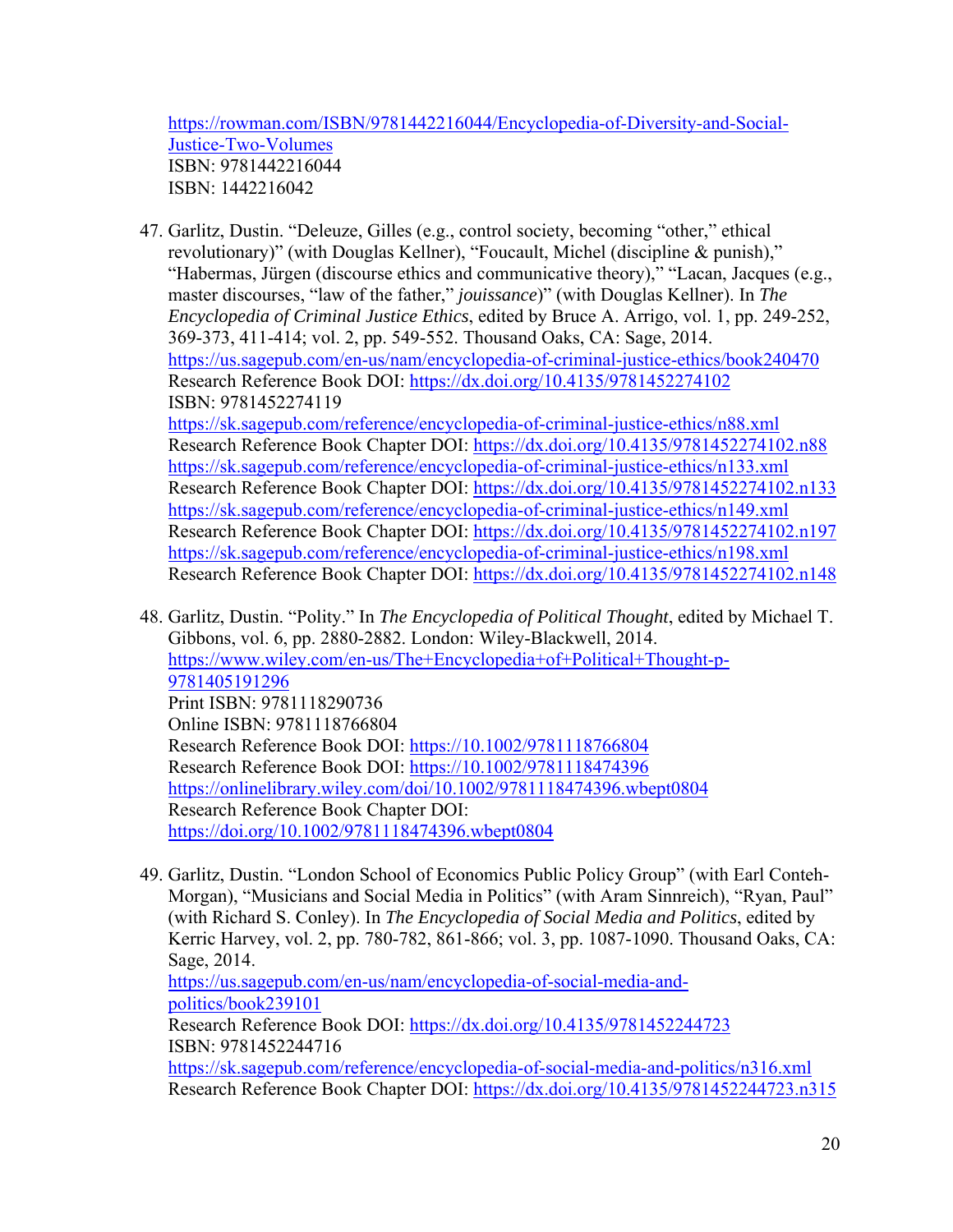https://sk.sagepub.com/reference/encyclopedia-of-social-media-and-politics/n354.xml Research Reference Book Chapter DOI: https://dx.doi.org/10.4135/9781452244723.n353 https://sk.sagepub.com/reference/encyclopedia-of-social-media-and-politics/n454.xml Research Reference Book Chapter DOI: https://dx.doi.org/10.4135/9781452244723.n452

50. Garlitz, Dustin. "Mass Media," "Psychoanalysis and Literary Theory." In *Cultural Sociology of Mental Illness: An A-to-Z Guide*, edited by Andrew Scull, vol. 1, pp. 488- 492; vol. 2, pp. 709-711. Thousand Oaks, CA: Sage, 2014. https://us.sagepub.com/en-us/nam/cultural-sociology-of-mental-illness/book239302 Research Reference Book DOI: https://dx.doi.org/10.4135/9781483346342 Print ISBN:9781452255484 Online ISBN:9781483346342 https://sk.sagepub.com/reference/cultural-sociology-of-mental-illness/n183.xml Research Reference Book Chapter DOI: https://dx.doi.org/10.4135/9781483346342.n182 https://sk.sagepub.com/reference/cultural-sociology-of-mental-illness/n259.xml Research Reference Book Chapter DOI: https://dx.doi.org/10.4135/9781483346342.n258

51. Garlitz, Dustin. "Surplus Labor and Crime." In *The Encyclopedia of Theoretical Criminology*, edited by J. Mitchell Miller, vol. 2, pp. 852-855. Malden, MA: Wiley-Blackwell, 2014. https://www.wiley.com/en-us/The+Encyclopedia+of+Theoretical+Criminology-p-9780470658444 Research Reference Book DOI: https://10.1002/9781118517390 ISBN: 978-0-470-65844-4 https://onlinelibrary.wiley.com/doi/10.1002/9781118517390.wbetc217 Research Reference Book Chapter DOI: https://doi.org/10.1002/9781118517390.wbetc217

- 52. Garlitz, Dustin. "Interests, Theories of." In *The Encyclopedia of Modern Political Thought*, edited by Gregory Claeys, vol. 1, pp. 432-434. Washington, D.C./London: CQ Press/Sage, 2013. https://us.sagepub.com/en-us/nam/encyclopedia-of-modern-political-thoughtset/book237067 Research Reference Book DOI: https://dx.doi.org/10.4135/9781452234168 Print ISBN:9780872899100 Online ISBN:9781452234168 https://sk.sagepub.com/cqpress/encyclopedia-of-modern-political-thought/i5698.xml Research Reference Book Chapter DOI: https://dx.doi.org/10.4135/9781452234168.n163
- 53. Garlitz, Dustin. "Deconstruction," "London School of Economics." In *Theory in Social and Cultural Anthropology: An Encyclopedia*, edited by R. Jon McGee and Richard L. Warms, vol. 1, pp. 171-175, 489-492. London: Sage, 2013. https://us.sagepub.com/en-us/nam/theory-in-social-and-culturalanthropology/book235988 Research Reference Book DOI: https://dx.doi.org/10.4135/9781452276311 ISBN: 9781412999632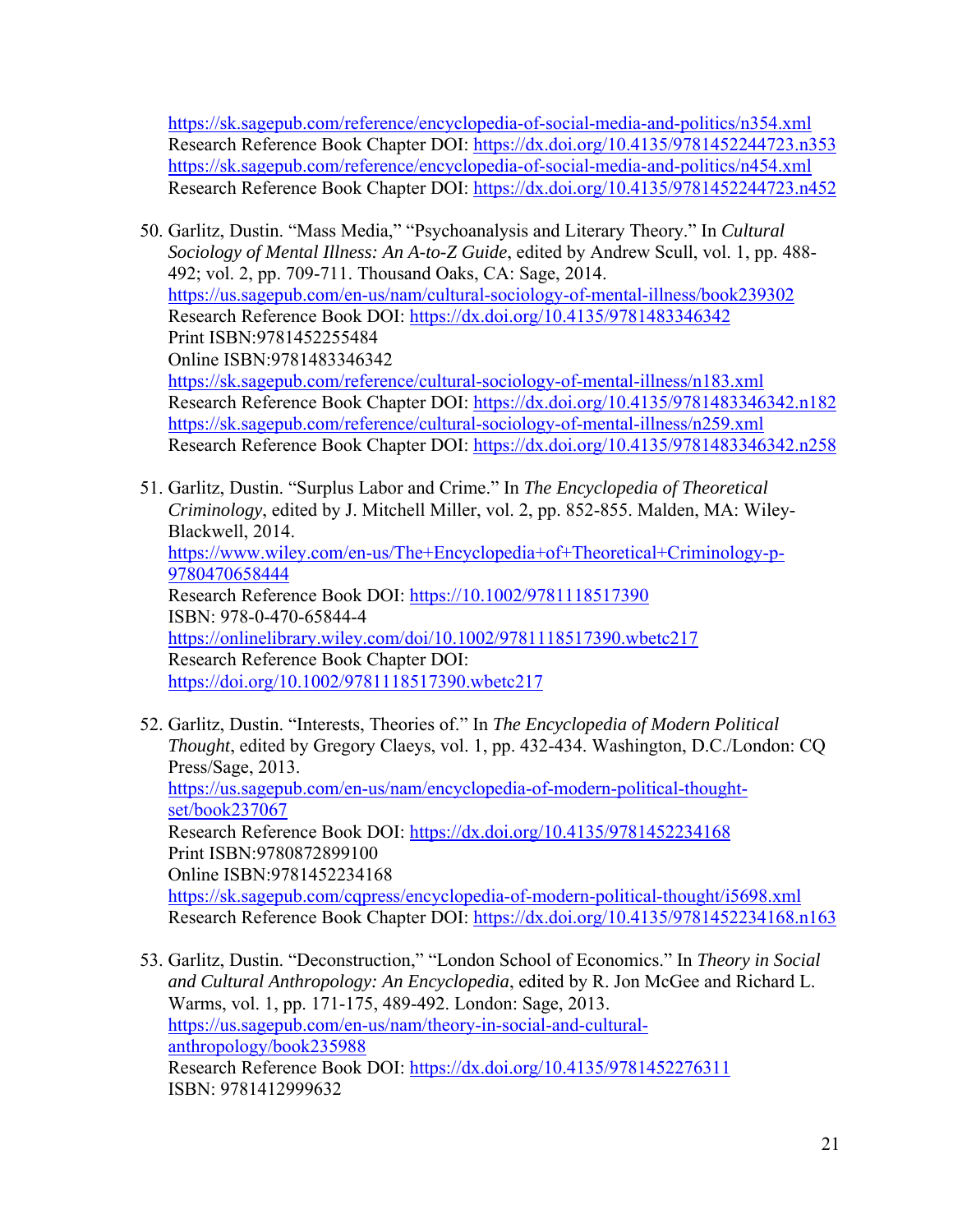https://sk.sagepub.com/reference/theory-in-social-and-cultural-anthropology/n61.xml Research Reference Book Chapter DOI: https://dx.doi.org/10.4135/9781452276311.n57 https://sk.sagepub.com/reference/theory-in-social-and-cultural-anthropology/n169.xml Research Reference Book Chapter DOI: https://dx.doi.org/10.4135/9781452276311.n161

54. Garlitz, Dustin and Joshua Rayman. "Jazz and Ethnic Diversity," "Music and Ethnic Diversity." In *Multicultural America: A Multimedia Encyclopedia*, edited by Carlos E. Cortés, vol. 3, pp. 1261-64, 1516-21. Thousand Oaks, CA: Sage, 2013. https://us.sagepub.com/en-us/nam/multicultural-america/book237498 Research Reference Book DOI: https://dx.doi.org/10.4135/9781452276274 Print ISBN:9781452216836 Online ISBN:9781452276274 https://sk.sagepub.com/reference/multicultural-america/n484.xml Research Reference Book Chapter DOI: https://dx.doi.org/10.4135/9781452276274.n484 https://sk.sagepub.com/reference/multicultural-america/n599.xml Research Reference Book Chapter DOI: https://dx.doi.org/10.4135/9781452276274.n599

*Authored Book Review in Peer-Reviewed Journal:* 

1. Garlitz, Dustin. Review of Tad Hershorn, *Norman Granz: The Man Who Used Jazz for Justice*, *Ethnic and Racial Studies* (London and New York: Routledge)*,* vol. 38, no. 3 (February 2015): pp. 487-489. https://www.tandfonline.com/journals/rers20 https://www.tandfonline.com/toc/rers20/38/3 https://www.tandfonline.com/doi/full/10.1080/01419870.2014.937824 Print ISSN: 0141-9870 Online ISSN: 1466-4356 Research Journal Article Book Review DOI: https://doi.org/10.1080/01419870.2014.937824 Research Journal Article Book Review on University of California Press Book Webpage: https://www.ucpress.edu/book/9780520267824/norman-granz

*Authored Liner Notes/Historical Commentary in Musical Album:* 

1. Garlitz, Dustin. "Liner Notes/Historical Commentary: Spirits of the Songs." Dustin Garlitz Quartet: *Spirits Within* (Connected World Music, 2004). http://www.jazzable.com/liner%20notes.htm www.cdbaby.com/cd/garlitz

*Editorial and Publishing Experience (7):* 

- 1. Editorial Associate, Agora Publishing (*subs. included* Pickering & Chatto, London), 2003
- 2. Founding Editor and Publisher, *Jazz Talent* JazzTalent.com, 2004 http://jazztalent.com/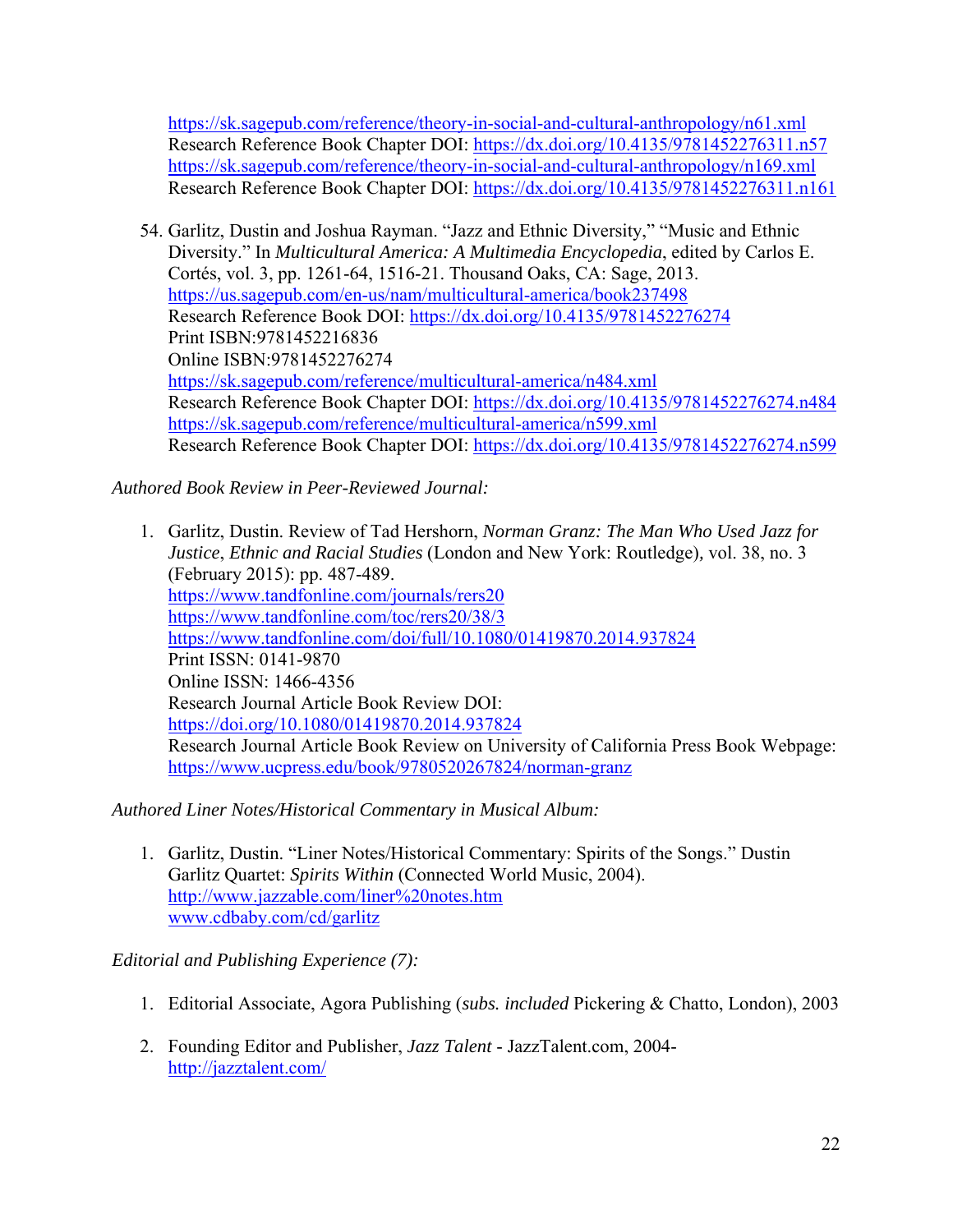- 3. Founding Editor and Publisher, *Philosophy of Music* PhilosophyOfMusic.org, 2008- *Approaches to Philosophy of Music: Continental, Analytic, Historical, Literary, and Multicultural*  http://www.philosophyofmusic.org/
- 4. Founding Editor and Publisher, *Philosophy of Culture* PhilosophyOfCulture.org, 2012- *Continental Approaches to Philosophy of Culture, Cultural Theory, Cultural Studies, Cultural Criticism, and Popular Culture*  http://www.philosophyofculture.org/
- 5. Article Editor, *Critical Contemporary Culture* (Department of Sociology, London School of Economics, U.K.), 2012-2016 http://www.criticalcontemporaryculture.org https://blogs.lse.ac.uk/researchingsociology/2013/12/04/reflections-on-the-criticalcontemporary-culture-project/

Issue I: Novelty Issue II: Fakeness https://vimeo.com/57924893 Issue III: Crisis https://vimeo.com/84904964 https://www.youtube.com/watch?v=yW8afZztrCA&t=305s Issue IV: Play https://www.lsesu.com/ents/event/3678/

- 6. Section Editor, *Encyclopedia of Educational Philosophy and Theory*, 2015- (Springer, 2017) https://www.springer.com/gp/book/9789812875877 Research Reference Book DOI: https://doi.org/10.1007/978-981-287-532-7 ISBN-13: 978-9812875877 ISBN-10: 9812875875
- 7. Editorial Board Member, *Evental Aesthetics* (London), 2017- ISSN: 2167-1931 https://eventalaesthetics.net/ https://eventalaesthetics.net/editorial-board/

# *Academic Filmography:*

*Authored and Presented Peer-Reviewed Scholarly Video Publications* (3):

1. Garlitz, Dustin. "Psychoanalysis and Literary Theory." Psychology Collection, Sage Video (London), 2016. https://sk.sagepub.com/video/dustin-garlitz-defines-psychoanalysis-and-literary-theory Research Video Article DOI: https://dx.doi.org/10.4135/9781473978591 Sage Knowledge/Sage Academic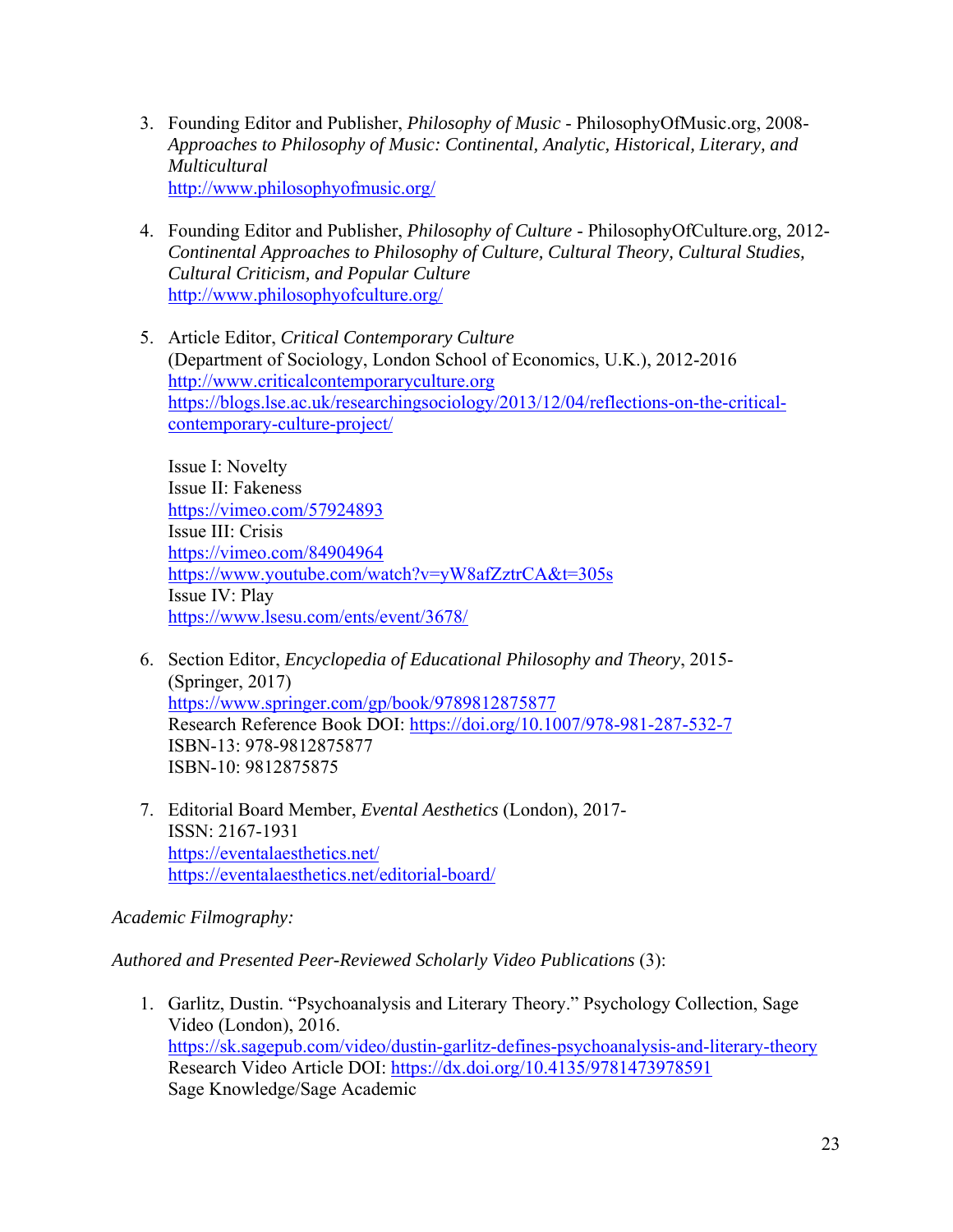https://sk.sagepub.com/ Duration: 00:07:47

- 2. Garlitz, Dustin. "London School of Economics Public Policy Group." Media, Communication & Cultural Studies Collection, Sage Video (London). 2015. https://sk.sagepub.com/video/london-school-of-economics-public-policy-group Research Video Article DOI: https://dx.doi.org/10.4135/9781473932197 Sage Knowledge/Sage Academic https://sk.sagepub.com/ Duration: 00:07:17
- 3. Garlitz, Dustin. "Musicians and Social Media in Politics." Media, Communication & Cultural Studies Collection, Sage Video (London), 2015. https://sk.sagepub.com/video/musicians-and-social-media-in-politics Research Video Article DOI: https://dx.doi.org/10.4135/9781473932203 Sage Knowledge/Sage Academic https://sk.sagepub.com/ Duration: 00:07:07

*Audio Recordings/Audio Publications:* 

# *Discography:*

*Musical Albums as a Bandleader or Co-Bandleader and Composer/Arranger* (2):

- 1. Dustin Garlitz Quartet: *Spirits Within* [1 original composition, 12 arrangements] (Connected World Music, 2004; Recorded 2002/1998) [*International Sales*: Austria, Japan]. http://www.jazzable.com/ and http://www.cdbaby.com/cd/garlitz https://www.allmusic.com/album/spirits-within-mw0001527581 https://rateyourmusic.com/release/album/dustin\_garlitz/spirits\_within/ Duration: 01:19:44
- 2. Dustin Garlitz, Jaime Fennelly, Dave Reaboi, Mike Pride: *Two Trains, Fast and Slow* [1 original composition, 1 arrangement] (Novel Design Co., 2000) [*International Sales*]. https://rateyourmusic.com/artist/two\_trains\_fast\_and\_slow Duration: 01:10:07

*Unreleased Musical Recordings as a Bandleader and Composer/Arranger (12):* 

- 1. *Dustin Garlitz Sextet: Live at The Knitting Factory (The Music of John Coltrane)*
- 2. *Dustin Garlitz Quintet*: *Live at The Knitting Factory* (April 2002 New York, NY).
- 3. *Dustin Garlitz Quintet with Daniel Carter: Live at the Right Bank Café Brooklyn, NY.*
- 4. *Dustin Garlitz Quartet: Live at The Knitting Factory*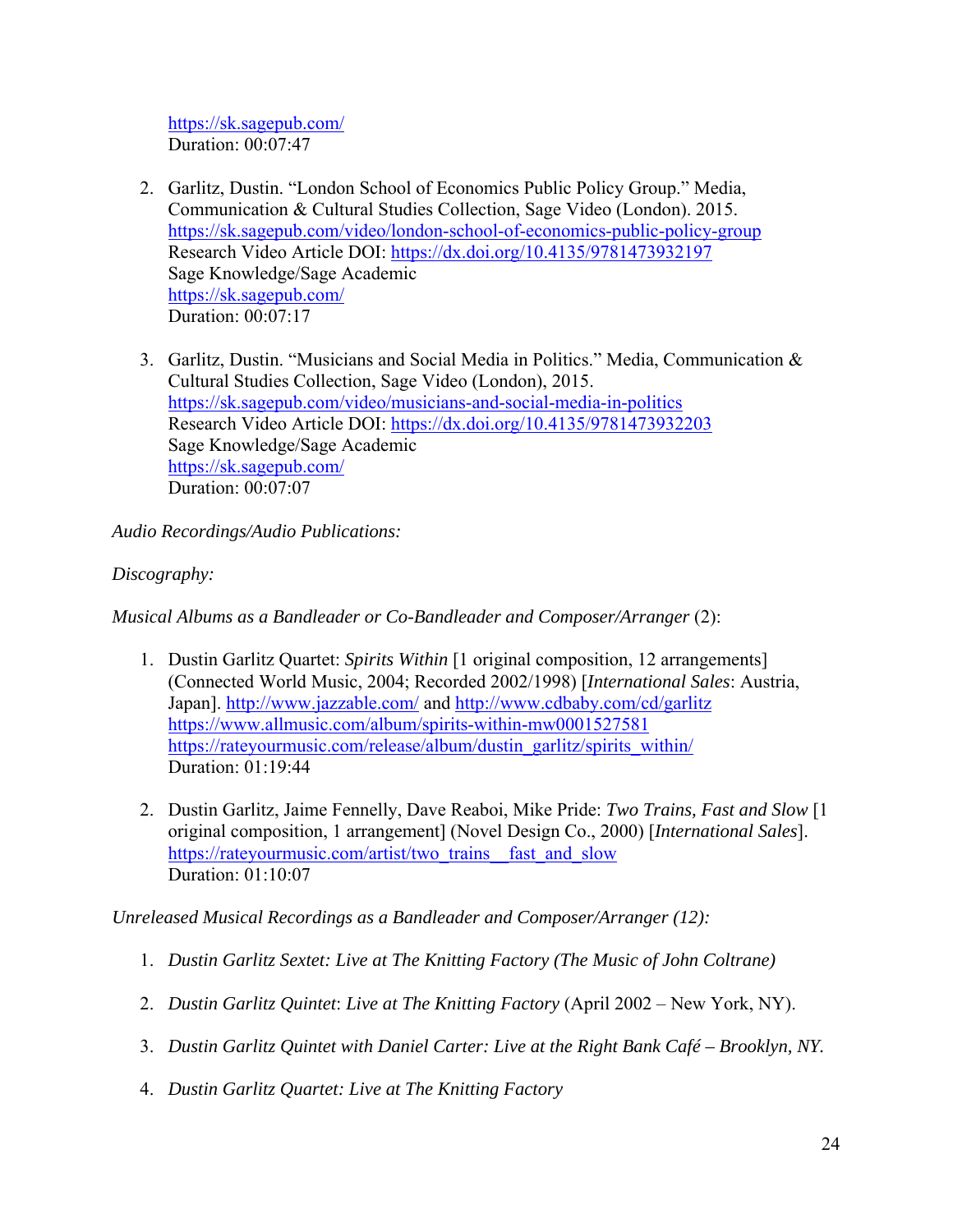- 5. *Dustin Garlitz Quartet*: *Ballads* (March 2002 Brooklyn, New York).
- 6. *Dustin Garlitz Trio: Live at Angel (Lower East Side NY, NY)*
- 7. *Dustin Garlitz Trio with Mike Pride: Live at the Knitting Factory (September 2000).*
- 8. *Dustin Garlitz Trio with Mike Pride: Live at the Pink Pony Café NY, NY (May 2000).*
- 9. *Dustin Garlitz Trio with Steve Dalachinsky: Live at the Downtown Music Gallery.*
- 10. *Dustin Garlitz Trio with Steve Cannon: Live at Tribes Gallery.*
- 11. *Dustin Garlitz Trio with John Farris: Live at Bullet Space Gallery.*
- 12. *Dustin Garlitz Trio with David Henderson: Live at Gathering of the Tribes Benefit.*

*Unreleased Musical Recordings as a Sideman/Bandmember* (30):

- 1. *Roscoe Mitchell AACM Jazz Masterclass Ensemble with Muhal Richard Abrahams, Vijay Iyer, and Reggie Nicholson. Live at New York Society for Ethical Culture (Recorded by AACM NYC Chapter)*
- 2. *Reggie Workman Jazz Improvisation Ensemble. Live at The New School.*
- 3. *William Parker Creative Music Ensemble (Jazz Ensemble). Live at Tu Casa Studios*
- 4. *Chico Freeman Jazz Improvisation Ensemble. Live at The New School.*
- 5. *Vic Juris Jazz Improvisation Ensemble. Live at The New School.*
- 6. *Peter Zak Jazz Improvisation Ensemble. Live at The New School*
- 7. *New School Brazilian Drumming Jazz Ensemble. Live at The New School.*
- 8. *Jamey Haddad's Indian Drumming Jazz Ensemble Live at The New School.*
- 9. *Joanne Brackeen Jazz Improvisation Ensemble. Live at The New School.*
- 10. *Dave Douglas Jazz Masterclass Ensemble. Live at The New School.*
- 11. *Geri Allen Jazz Masterclass Ensemble. Live at The New School.*
- 12. *NYU Tisch School of the Arts Musical Theatre Jazz Improvisation Ensemble. 9/11 Memorial Concert (Live).*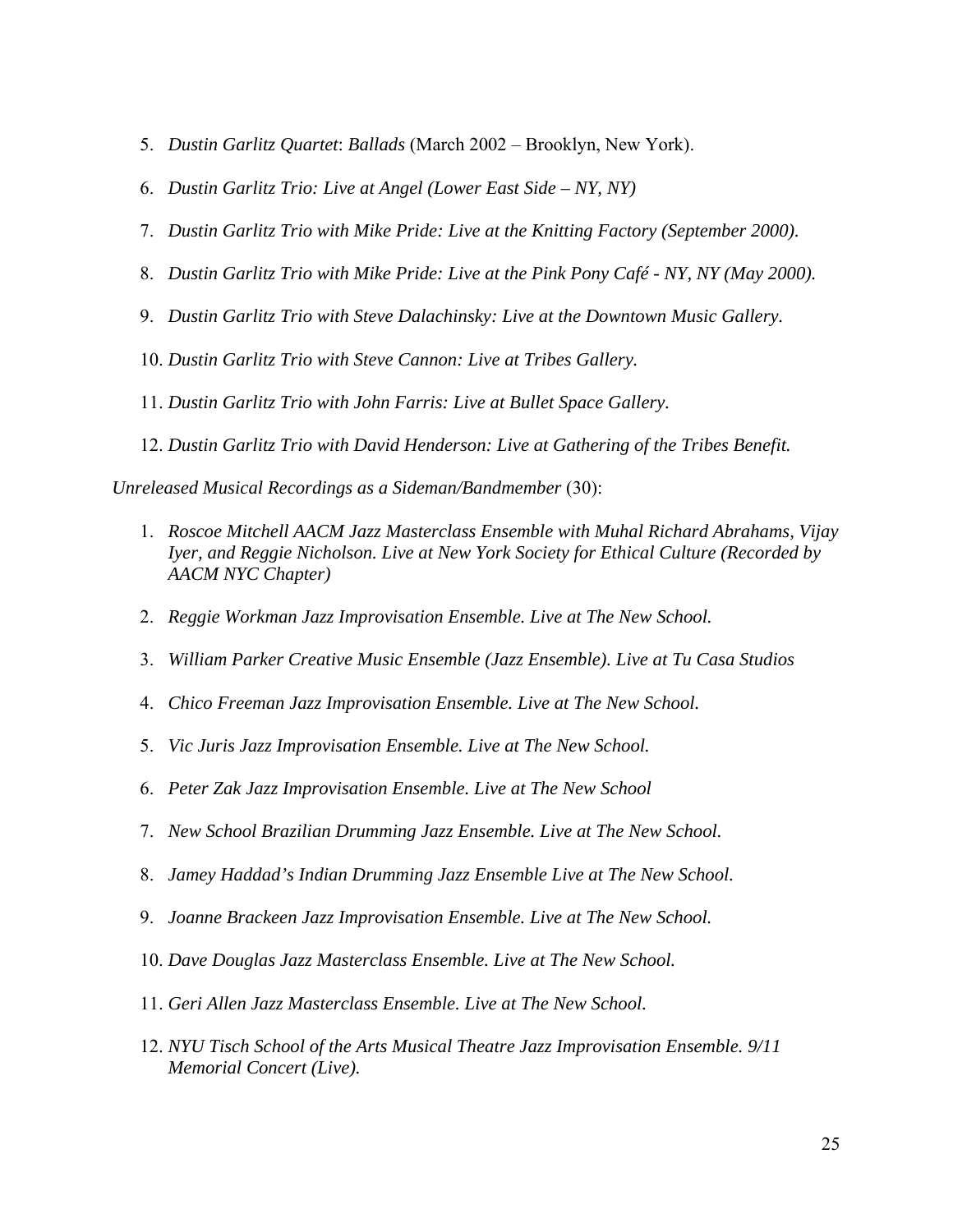- 13. *Butch Morris Conduction Jazz Ensemble. Live at The Brecht Forum*
- 14. *Charles Gayle Trio with Lou Grassi (Jazz Trio). Live at The Cooler (Unreleased, April 2000).*
- 15. *William Parker Creative Music Ensemble with Billy Bang (Jazz Ensemble). Live at The Pink Pony. June 2000).*
- 16. *Digital Amoeba Collaborative. Brooklyn Sessions (Unreleased, July 2000).*
- 17. *Digital Amoeba Collabotive. Live at the Gathering of the Tribes Benefit.*
- 18. *Digital Amoeba Collabortive. Live at the Parsons School of Design / The New School.*
- 19. *S.M.I.L.E. with Daniel Carter, Roy Campbell, Trevor Dunn, and Mike Pride*. *Live at The Knitting Factory – Vision Festival*. (Unreleased, August 2000).
- 20. *S.M.I.L.E with Daniel Carter and Mike Pride. New School Sessions.*
- 21. *S.M.I.L.E. with Daniel Carter and Mike Pride. Live at The Knitting Factory KnitActive Sound Stage / AlterKnit*
- 22. *Cecil Taylor Jazz Masterclass Ensemble with Tristan Honsinger and Jackson Krall. Live at The Turtle Bay Music School (Unreleased, February 2001).*
- 23. *Bill Dixon Jazz Masterclass Ensemble. Live at The New School (Unreleased, February 2001).*
- 24. *William Hooker Ensemble with Andrea Parkins, Jason Kao Hwang, Roy Nathanson, and Sabir Mateen (Jazz Ensemble). Black Mask Record Release Party at The Knitting Factory (Unreleased, April 2002).*
- 25. *William Hooker Quintet with Lewis 'Flip' Barnes, Mark Hennen, and Charles Compo (Jazz Quintet). Live at Funkadelic Studios*
- 26. *Cooper-Moore Quartet (Jazz Quartet). Live in Harlem (East Harlem).*
- 27. *Harlem Underground Duo. Bounce. (Unreleased Recorded in Central Harlem, 2002).*
- 28. *Roy Campbell Quintet (Jazz Quintet): Live at the Lenox Lounge in Harlem (West Harlem). (Unreleased, 2002).*
- 29. *Vistion Festival Ensemble (Jazz Improvisation Ensemble): Live at C.U.A.N.D.O. (Unreleased, 2002)*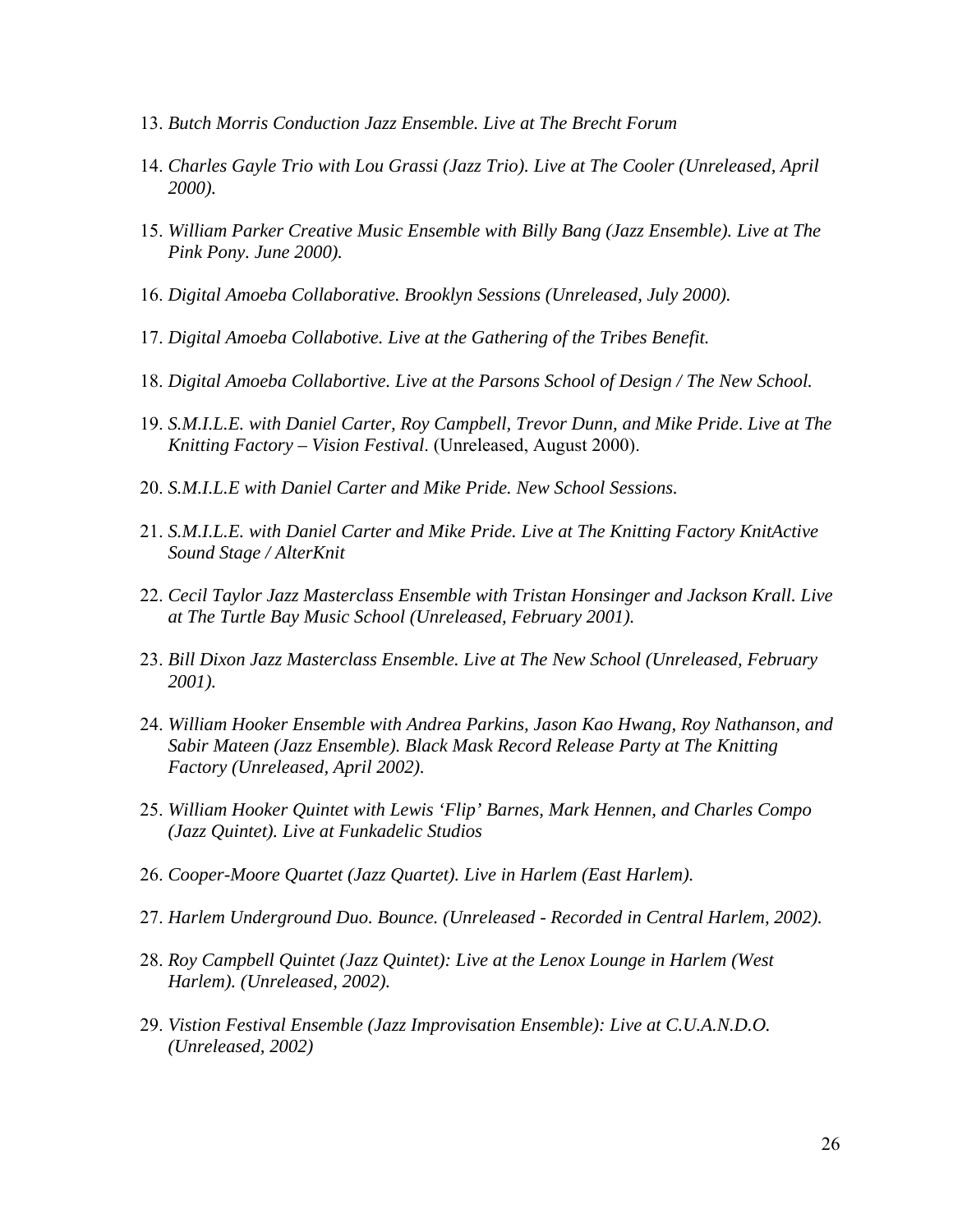30. *William Hooker Ensemble with Sabir Mateen and David Soldier (Jazz Ensemble): Live at Funkadelic Studios (Unreleased, 2009)* 

# *Peer-Reviewed Scholarly Conference Paper Presentations* (4):

- 1. Garlitz, Dustin. "Durkheim's French Neo-Kantian Social Thought: Epistemology, Sociology of Knowledge, and Morality in *The Elementary Forms of the Religious Life*," 6th Annual University of South Florida Graduate Student Philosophy Conference, *Neo-Kantianism Before and After: The History of Philosophy and the Philosophy of History*, March 29-30, 2013, University of South Florida Department of Philosophy, College of Arts and Sciences, School of Humanities and Social Sciences, Tampa, Florida Conference Paper Draft at: http://www.philosophyofculture.org/
- 2. Garlitz, Dustin. "Emotional Contagion in Durkheim's Neo-Kantian Philosophy of Social Science," 2016 Philosophy of Social Science Roundtable (POSS-RT) - 17<sup>th</sup> Annual *International Conference*, March 11-13, 2016, University of South Florida Department of Philosophy, College of Arts and Sciences, School of Humanities and Social Sciences, In Conjunction with *Philosophy of the Social Sciences* (Sage Peer-Reviewed Journal), European Network for the Philosophy of the Social Sciences (ENPOSS), Asian Network for the Philosophy of the Social Sciences (ANPOSS), and the International Consortium for Social Theory (ICST), Tampa, Florida Conference Paper Draft: http://www.philosophyofculture.org/
- 3. Garlitz, Dustin. "Contemporary Contributions to the Sociology of Culture," University of Florida's Florida Society of the Social Sciences 13th Annual Conference of the Social Sciences, *Advancing Public Knowledge in a Changing Social Landscape*, April 14, 2018, University of Florida Department of Sociology and Criminology & Law, College of Liberal Arts and Sciences, School of Humanities and Social Sciences, Gainesville, Florida

Conference Paper Draft: http://www.philosophyofculture.org/

4. Garlitz. Dustin. "The Frankfurt School's Theoretical and Ideological Critiques of Consumerism and Mass Culture: From Commodification to Adorno's Culture Industry – Enlightenment as Mass Deception," *Paper Accepted for* The University of Florida's 24th Annual Conference of the Marxist Reading Group (University of Florida Working Group for the Study of Critical Theory), "*Marxism and Neo-Liberalism Today*," April 8-10, 2022, University of Florida Department of English, College of Liberal Arts and Sciences, School of Humanities and Social Sciences, Gainesville, Florida (*Declined*) Conference Paper Draft: http://www.philosophyofculture.org/

### *Peer-Reviewed Scholarly Conference Paper Presentation Commentaries:*

1. Garlitz, Dustin. "Marcuse and Žižek's Post-Kantian Calling to Complete the Revolution," Comments/Commentary on Gregory McCreery, "On the Relationship between the Morality of the Republican Form of Government and the Justification for Rebellion," 6th Annual University of South Florida Graduate Student Philosophy Conference, *Neo-*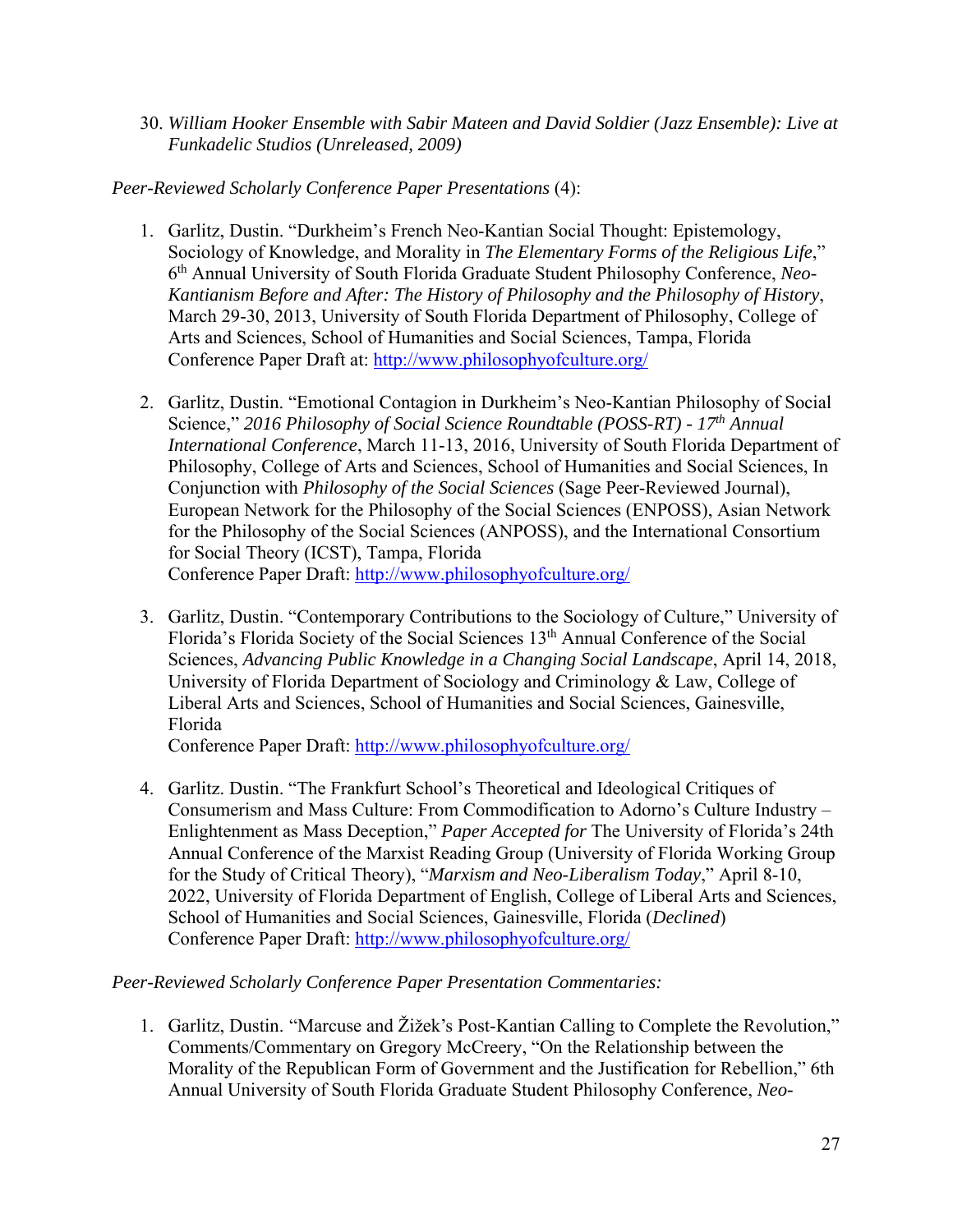*Kantianism Before and After: The History of Philosophy and the Philosophy of History*, March 29-30, 2013, University of South Florida Department of Philosophy, College of Arts and Sciences, School of Humanities and Social Sciences, Tampa, Florida

*Scholarly Papers In Development and Targeted for Submission to Peer-Reviewed Journals (10):* 

1. Garlitz, Dustin. "Intellectuals and Ideas in Imperial Germany,"

Scholarly paper in development and targeted for submission to the peer-reviewed *Journal of the History of Ideas* or *History of European Ideas* 

2. Garlitz, Dustin. "The Concept of Authorization in the Political Thought of Thomas Hobbes's *Leviathan*,"

Scholarly paper in development and targeted for submission to the peer-reviewed *Journal of Political Philosophy*, *Political Theory*, *European Journal of Political Theory*, or *History of Political Thought* 

3. Garlitz, Dustin. "Music and Mobile Media: The App Phase in Social Space and Urban Culture,"

Scholarly paper in development and targeted for submission to the peer-reviewed journal *Mobile Media & Communication, Cultue, Theory & Critique* or *Theory, Culture, and Society*

4. Garlitz, Dustin. "The Philosophical Foundations of Ethnomusiology and Jazz Studies," (with Paul Austerlitz)

Scholarly paper in development and targeted for submission to the peer-reviewed journal *Ethnomusicology*

5. Garlitz, Dustin. "Lévi-Strauss' Structuralist Musical Analogies, Myth, and the Oral Tradition of Cultural Embodiment,"

Scholarly paper in development and targeted for submission to the peer-reviewed *Journal of Aesthetic Education,* 

6. Garlitz, Dustin. "Barthes's Serial and Post-Serial Musical Analogies, Post-Structuralist Aesthetics of Music, and Philosophy of Music Criticism,"

Scholarly paper in development and targeted for submission to the peer-reviewed *Journal of Aesthetics and Art Criticism*

7. Garlitz, Dustin. "Kristeva's Post-Structuralist Aesthetics of Music and Philosophy of Music Criticism,"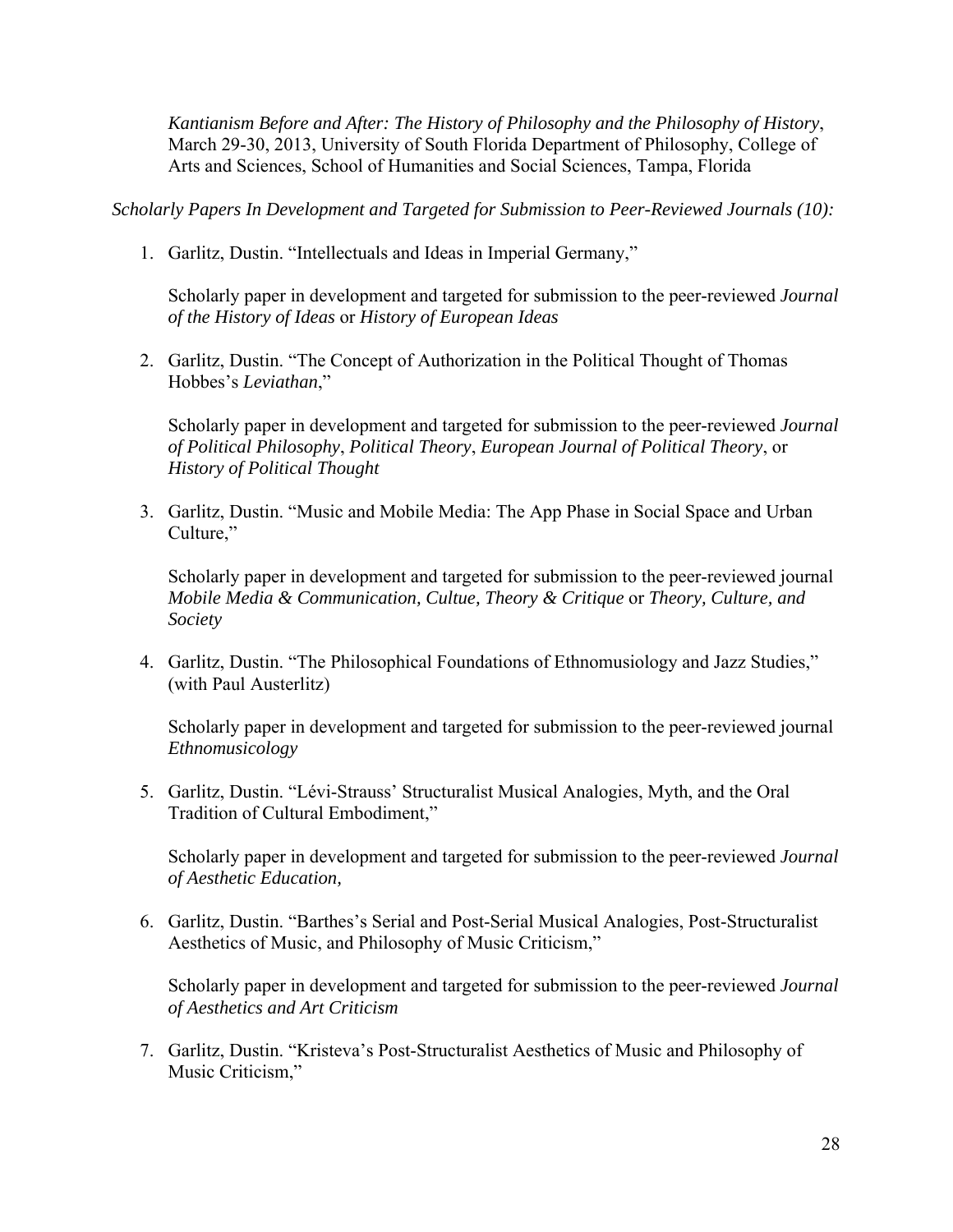Scholarly paper in development and targeted for submission to the peer-reviewed *British Journal of Aesthetics*

8. Garlitz, Dustin. "Spatial Aesthetics of Contemporary Music and Urban Culture," http://philosophyofmusic.org/ & http://www.philosophyofculture.org/

Scholarly paper in development and targeted for submission to the peer-reviewed journal *Social Text, Journal of Musicology, Popular Music, or Popular Music and Society* 

9. Garlitz, Dustin. "Adorno's Formative Years and Intellectual Development,"

Scholarly paper in development and targeted for submission to the peer-reviewed *Journal of Classical Sociology* 

10. Garlitz, Dustin. "New Directions in Adorno's Sociology of Music."

Scholarly paper in development and targeted for submission to the peer-reviewed journal *Cultural Studies* 

*Selected Popular Jazz Essays / Music Critcism / Jazz Critiques (30):* 

- 1. Garlitz, Dustin. "Contemporary Social Theory & the Linguistic Approach to Jazz" (2004), *JazzTalent.com*
- 2. Garlitz, Dustin. "Capitalism and Jazz" (2004), *JazzTalent.com*
- 3. Garlitz, Dustin. "Charles Mingus and Censorship" (2004), *JazzTalent.com*
- *4.* Garlitz, Dustin. "The Cultural Implications of Globalization" (2004), *JazzTalent.com*
- 5. Garlitz, Dustin. "Harlem Jazz Clubs" (2004), *JazzTalent.com*
- 6. Garlitz, Dustin. "American Music Timeline" (2004), *JazzTalent.com*
- *7.* Garlitz, Dustin. "Miles, Monk, Mingus, and Coltrane" (2004), *JazzTalent.com*
- 8. Garlitz, Dustin. "Classic Trumpet Players" (2004), *JazzTalent.com*
- 9. Garlitz, Dustin. "The Top Two Modern Jazz Bands" (2004), *JazzTalent.com*
- 10. Garlitz, Dustin. "Bebop and Free Jazz" (2004), *JazzTalent.com*
- 11. Garlitz, Dustin. "Blue Note's Legacy" (2004), *JazzTalent.com*
- 12. Garlitz, Dustin. "Tenor Madness" (2004), *JazzTalent.com*
- 13. Garlitz, Dustin. "Outstanding Avant-Garde Tenor Saxophonists" (2004), *JazzTalent.com*
- 14. Garlitz, Dustin. "Three Awesome Guitarists" (2004), *JazzTalent.com*
- 15. Garlitz, Dustin. "New Techno Jazz" (2004), *JazzTalent.com*
- 16. Garlitz, Dustin. "Jazzy Hip-Hop Producers" (2004), *JazzTalent.com*
- 17. Garlitz, Dustin. "The Top Working Band in Jazz Today" (2004), *JazzTalent.com*
- 18. Garlitz, Dustin. "Cutting Edge Jazz" (2004), *JazzTalent.com*
- 19. Garlitz, Dustin. "The State of Progressive Jazz Education" (2004), *JazzTalent.com*
- 20. Garlitz, Dustin. "Underrated Jazz Pianists" (2004), *JazzTalent.com*
- 21. Garlitz, Dustin. "Free Jazz Bassists" (2004), *JazzTalent.com*
- 22. Garlitz, Dustin. "New French Jazz" (2004), *JazzTalent.com*
- *23.* Garlitz, Dustin. "The Japanese Fringe" (2004), *JazzTalent.com*
- 24. Garlitz, Dustin. "Greenwich Village Jazz Places" (2004), *JazzTalent.com*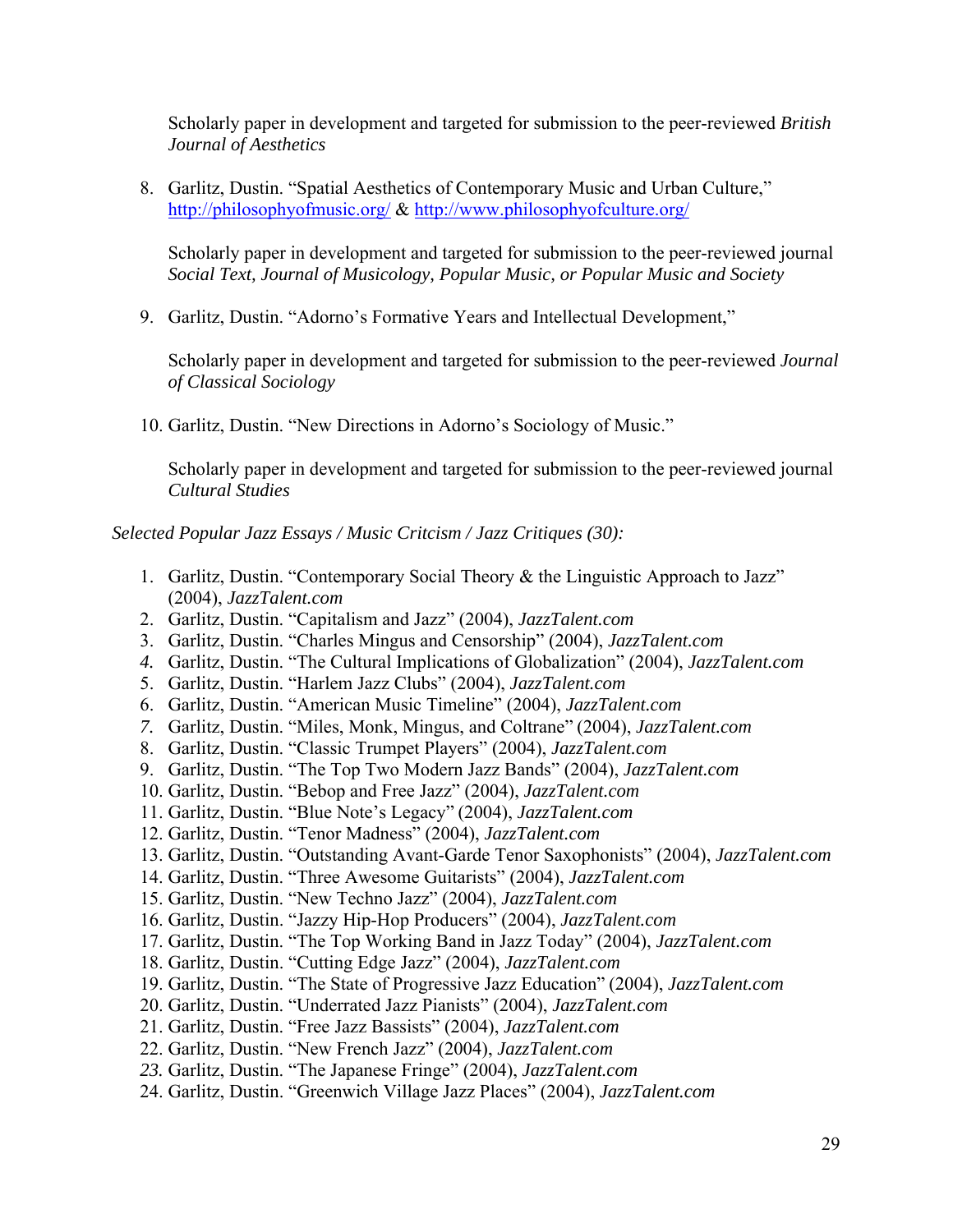- 25. *Garlitz, Dustin. "The Real McCoy McCoy Tyner Live" (2004), JazzTalent.com*
- 26. *Garlitz, Dustin. "The Big Beat Turned Upside Down" (2004), JazzTalent.com*
- 27. *Garlitz, Dustin. "Mobile and Biloxi: The Jazz of the South" (2004) JazzTalent.com*
- 28. *Garlitz, Dustin. "More on Blue Note"(2004) JazzTalent.com*
- 29. *Garlitz, Dustin. "Freedie (Hubbard) and Lee (Morgan)"(2004) JazzTalent.com*
- 30. *Garlitz, Dustin. "The Jazziz Idea" (2004) JazzTalent.com*

*Selected Recent Popular Reviews of Jazz Albums and Jazz Recording Artists (9 of 20):* 

- 1. Garlitz, Dustin. Tommy Vig Orchestra with David Murray, *Welcome to Hungary* (2012), *JazzNoise.eu and JazzTalent.com*
- 2. Garlitz, Dustin. Mark Masters Quartet (2012), *JazzTalent.com*
- 3. Garlitz, Dustin. Sylvain Leroux featuring Karl Berger (2011), *JazzTalent.com*
- 4. Garlitz, Dustin. Matija Dedic (Croatia) (2011), *JazzTalent.com*
- 5. Garlitz, Dustin. Bettina Pohle (Germany) (2011), *JazzTalent.com*
- 6. Garlitz, Dustin. Dangling Success (2009), *JazzTalent.com*
- 7. Garlitz, Dustin. Jackie Ryan (2009), *JazzTalent.com*
- 8. Garlitz, Dustin. Margo Reymundo (2008), *JazzTalent.com*
- 9. Garlitz, Dustin. Spam All Stars (Miami) (2005), *JazzTalent.com*

*Professional Affiliations and Service*:

American Philosophical Association (APA), 2007-2021 Florida Philosophical Association (FPA), 2012-2021 Society for Phenomenology and Existential Philosophy (SPEP), 2015-2021 Society for Phenomenology and the Human Sciences (SPHS), 2016-2021 American Society for Aesthetics (ASA), 2016-2021 European Society for Aesthetics (ESA), 2018- North American Society for Social Philosophy (NASSP), 2018-20 American Society for Political and Legal Philosophy (ASPLP), 2018-20 International Association for Philosophy of Law & Social Philosophy (AMINTAPHIL), 2018-20 Association for Political Theory (APT), 2015- Cultural Studies Association (CSA), 2015-2021 Jazz Journalists Association (JJA), 2004- International Hobbes Society (IHS), 2018- European Hobbes Society (EHS), 2017- European Pragmatism Association (EPA), 2018- European Network for the Philosophy of the Social Sciences (ENPOSS), 2017- Asian Network for the Philosophy of the Social Sciences (ANPOSS), 2018- Philosophy of Social Science Roundtable (POSS-RT), 2016 International Social Theory Consortium (ISTC), 2016- Florida Society of the Social Sciences (F3S), 2018 Critical Theory Roundtable (CT-RT), 2018- Philosophy, Politics, and Economics Society (PPES), 2018- Philosophy-Economics Network (PEN), 2018- International Political Economy Society (IPES), 2018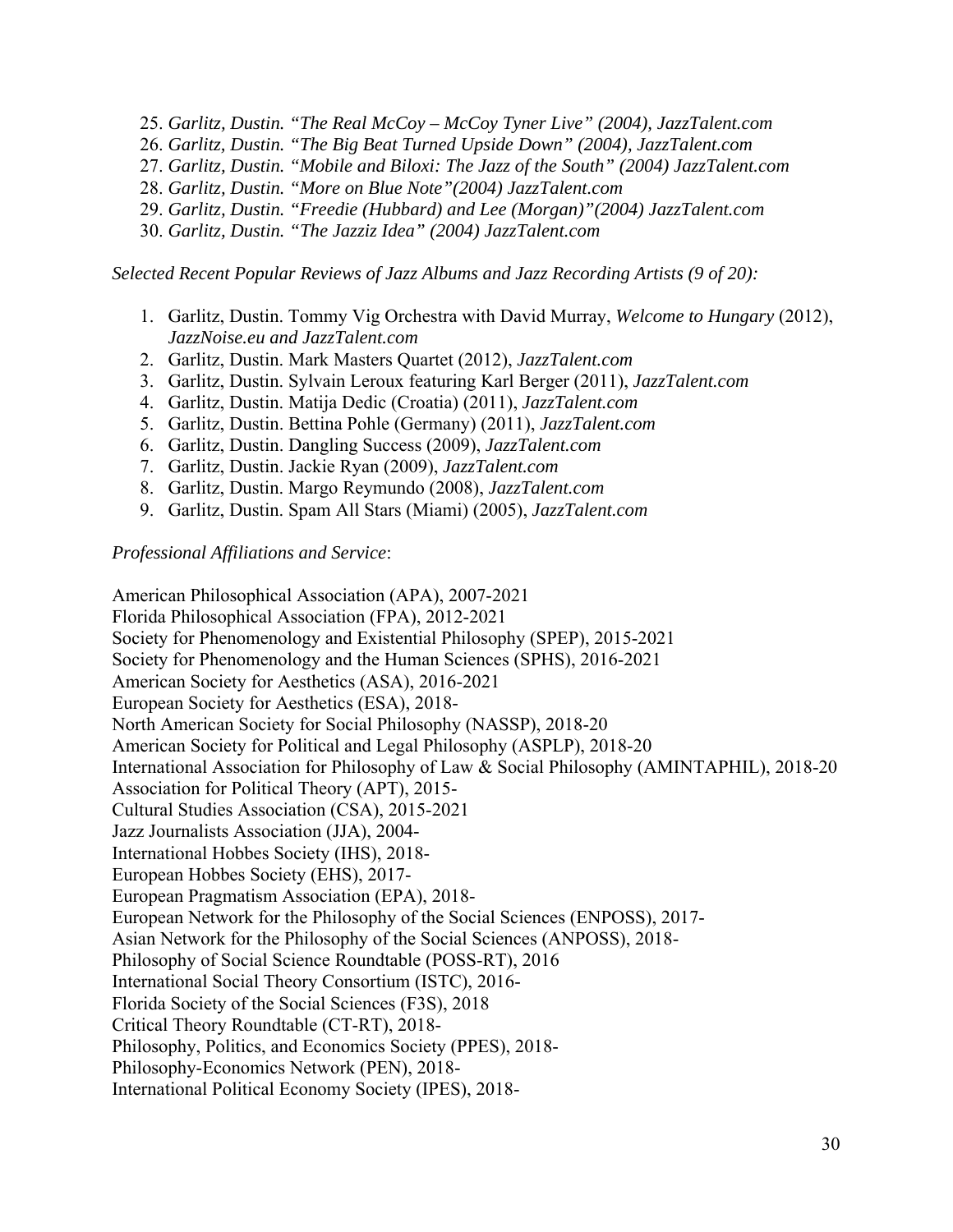Open Political Economy Network (OPEN), 2018- Geopolitical Economy Research Group (GERG), 2018- Association for Public Economic Theory (APET), 2018- Social Science Research Network (SSRN), 2018- Political Epistemology Network (PEN), 2018- Public Philosophy Network (PPN), 2018- Performance Philosophy Network (PPN), 2018- Global Ethics Network (GEN), 2018- International Association of Legal Ethics (IAOLE), 2018- Association for the Philosophy of Judaism (APJ), 2017- International Society for the Philosophy of Architecture (ISPA), 2017- Deleuze Circle (DC), 2017- Foucault Circle (FC), 2018- International Merleau-Ponty Circle (IMPC), 2017- Hannah Arendt Circle (HAC), 2018- Association for Adorno Studies (AAS), 2018- North American Wittgenstein Society (NAWS), 2018- British Wittgenstein Society (BWS), 2018- Society for the Study of the History of Analytical Philosophy (SSHAP), 2018- Society for the Philosophical Study of Marxism (SPSM), 2018- Society for European Philosophy (SEP), 2018- Society for German Idealism and Romanticism (SGIR), 2018- North American Spinoza Society (NASS), 2018- Max Scheler Society of North America (MSSNA), 2018- Josiah Royce Society (JRS), 2018- Richard Rorty Society (RRS), 2018- Society for Philosophy and Disability (SPD), 2018- Society for Philosophy of Agency (SPA), 2018- Society for Experimental Philosophy (SXP), 2018- Society for the Metaphysics of Science (SMS), 2018- Society for International Affairs (SIA), 2019- Consciousness Research Network (CORN), 2018- Southeast Association for the Continental Tradition (SEACT), 2019- Association for Literary Urban Studies (ALUS), 2018- Association of Critical Heritage Studies (ACHS), 2018-2019 International Thorstein Veblen Association (ITVA), 2018- Nineteenth-Century French Studies Association (NCFSA), 2018- European Network for Positive Psychology (ENPP), 2018- University of South Florida Philosophy Graduate Student Organization (USF PGSO), 2007-2021 University of South Florida Society for Classical Pragmatism Studies (USF SCPS), 2007-2008 University of South Florida Hillel (USF-H), 2007-2008 University of South Florida Chabad (USF-C), 2007-2008 Young Israel of Tampa – Norman Jewish Center (YIS – NJC), 2007-2012 Temple Shir Shalom (TSS), 1987-2012 Birthright Israel – Sachlav – New York/New Jersey Chapter (BI-S-NY/NJ-C), 2001

Israeli Defense Forces – Gadna [Sdeh Boker Gadna Base – Negev Desert, Israel] (IDF-G), 2001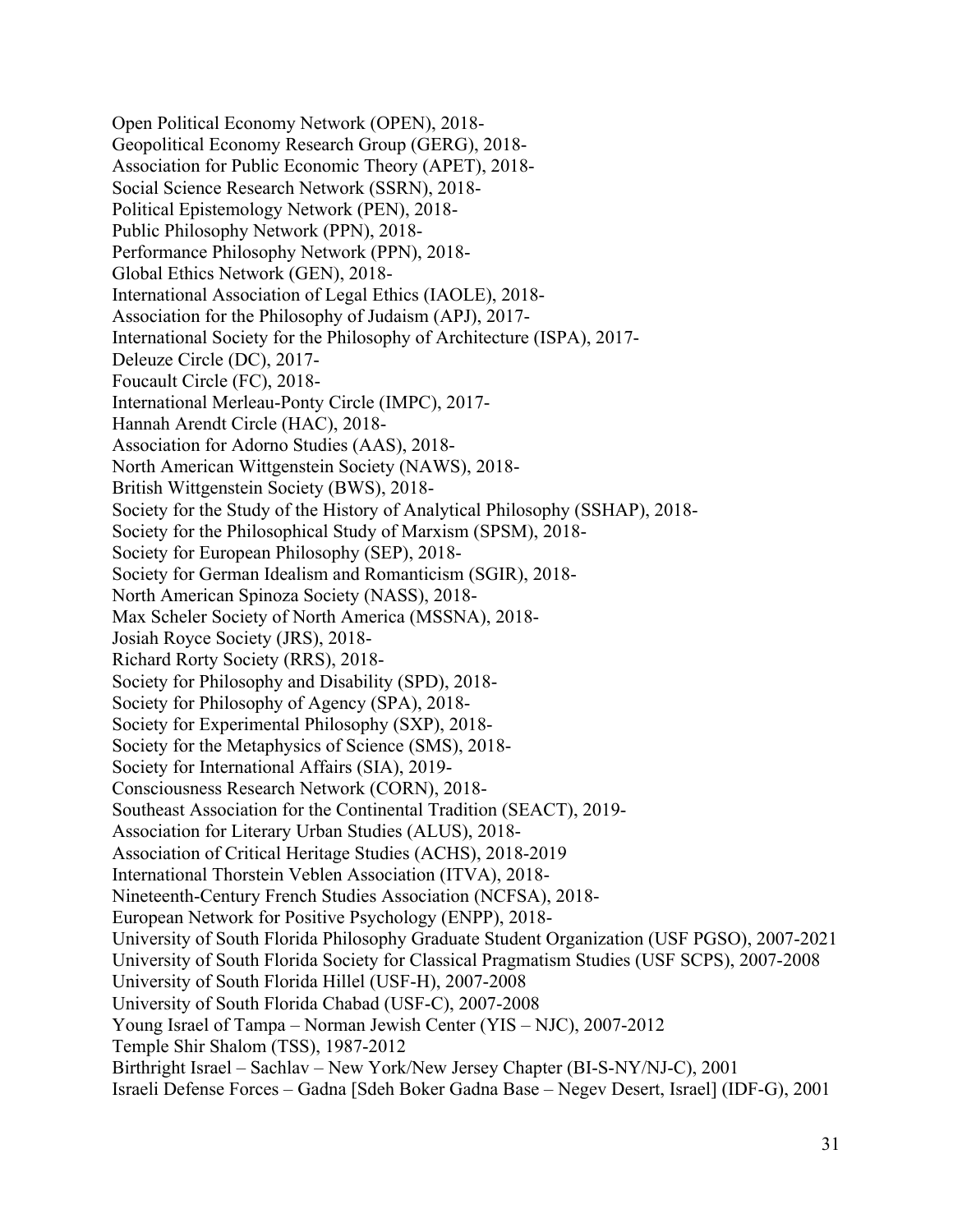International Society of Jazz Arrangers and Composers (ISJAC), 2018- Schillinger Society (SS), 2019- Music Theory Southeast (MTSE), 2019- South Central Society for Music Theory (SCSMT), 2019- Music Theory Society of the Mid-Atlantic (MTSMA), 2019- Gainesville Friends of Jazz (GFOJ), 2004- South Florida Jazz (SFJ), 2003-2004 Civic Media Center (CMC), 1997-1999, 2009-2015 NAMI Florida (NAMI FL), 2005-2008 Mental Health America (MHA), 2006-2008 International Business Council of Florida (IBC-F), 2003-2004 *Critical Contemporary Culture* (*CCC –* LSE) (Article Editor and Peer Reviewer), 2012-2016 *Encyclopedia of Educational Philosophy and Theory* (Section Editor, Critical Pedagogy), 2015- *Evental Aesthetics (EA)* (Editorial Board Member), 2017- Peer Reviewer, *Philosophy of the Social Sciences* (*POSS –* Sage), 2016, 2017, 2018, 2021 (2x) Peer Reviewer, *Journal of Classical Sociology* (*JCS* – Sage, London ISSN 1468795X), 2017, '19 Peer Reviewer, *Polish Journal of Aesthetics* (*PJA –* Kraków, Poland ISSN 25448242) – Jazz, '19 Peer Reviewer, *Leonardo Music Journal* (*LMJ* – The MIT Press ISSN: 0961-1215) – Jazz, 2020 Peer Reviewer, *Open Philosophy* (*OP* – De Gruyter, Berlin/De Gruyter, Poland [Warsaw]), 2022 Peer Reviewer, Anthem Press, London (Book Proposal – Philosophy/Music – Jazz), 2019 Peer Reviewer, Edward Elgar Publishing, U.K. (Research Handbook – Sociology), 2020 Peer Reviewer, QS World University Rankings (Economics/Sociology/Philosophy/Music), 2017 Peer Reviewer, QS Global Academic Survey (Economics/Sociology/Philosophy/Music), 2018 Peer Reviewer, Global Business Confidence Report (International Trade Council), 2018 Peer Reviewer, Czech Science Foundation (Prague), Social Sci. & Humanities Dept. – Jazz, '12 Peer Reviewer, USF Graduate Student Philosophy Conference on Neo-Kantianism, 2013 Critic-at-Large/Contributor, *DownBeat* Magazine International Critics Poll, 2012- Critic-at-Large/Contributor, Jazz Journalists Association Jazz Awards, 2012- Panelist, Jazz April and City Hall, Jazz Journalists Association Online Training, 2013 JJA Jazz Awards Gainesville, FL Satellite Party Host, Organizer, and Presenter, 2012, 2013

*Undergraduate Coursework and Partially Audited Coursework\* \*\*:* 

*Jazz & Contemporary Music Program/Mannes College of Music, New School University* 

Instrumental Study, Saxophone/Reeds | *Mike Karn, Mario Escalera, Steve Slagle, David Glasser* Sight-Reading, Saxophone/Reeds IA, IB | *Jim Snidero* Music Theory (Jazz Theory/Harmony) IA, IB | *Richard Harper* Music Theory (Jazz Theory/Harmony) IIA, IIB | *Ron Petrides* Music Theory (Jazz Theory/Harmony) IIIA, IIIB (*Partial Audit*) | *Armen Donelian* Music Theory and Performance (Jazz Theory/Performance) IA, IB, | *David Schnitter*  Music Theory and Performance (Jazz Theory/Performance) IIA, IIB | *Garry Dial, G. D'Angelo*  Rhythmic Analysis IA, IB | *Arun Luthra* Rhythmic Analysis IIA, IIB (*Partial Audit*) | *Arun Luthra* Rhythmic Analysis IIIA, IIIB (*Partial Audit*) | *Arun Luthra* Ear Training IA, IB | *Doug Weiss, Franceska Tanksley*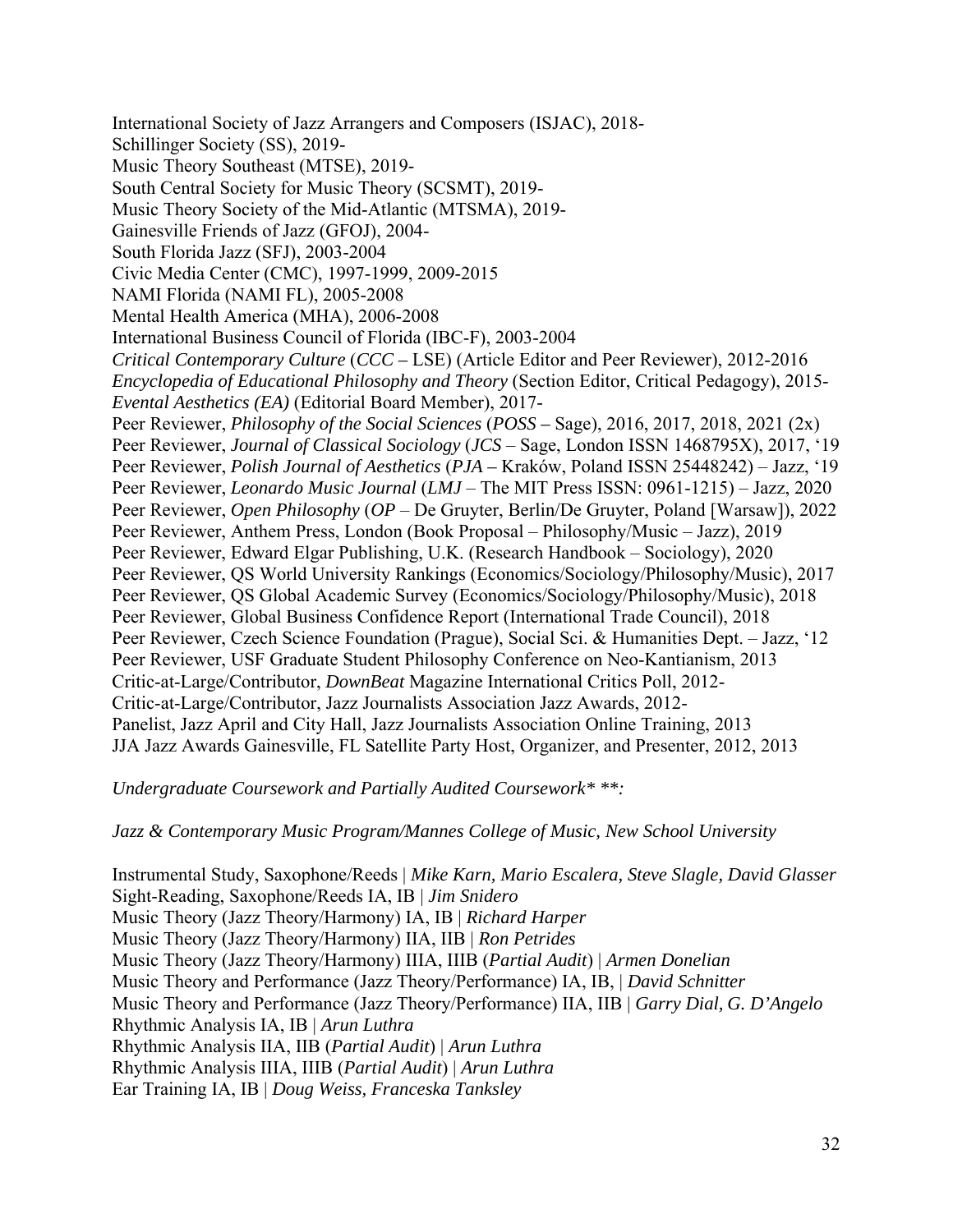Ear Training IIA, IIB | *Armen Donelian, Joan Stiles* Ear Training IIIA, IIIB (*Partial Audit*) | *David Lopato, Kirk Nurock*  Advanced Ear Training (*Partial Audit*) | *Armen Donelian, Franceska Tanksley*  Advanced Reharmonization I & II (*Partial Audit*) | *David Glasser* Jazz and Contemporary Music Fundamentals: Comp 1, 2, 3 (*Partial Audit*) | *Arun Luthra, Dial* Jazz and Contemporary Music Fundamentals: Improv 1, 2, 3 (*Partial Audit*) | *David Glasser* Jazz Improvisation Ensembles|*Reggie Workman, Chico Freeman, Vic Juris, Peter Zak, Brackeen* Jazz Composing, Arranging, and Orchestration (*Partial Audit*)| *Charles Tolliver, Brackeen* Advanced Jazz Composing/Arranging I & II (*Partial Audit*) | *Joe Chambers, Joanne Brackeen* Species Counterpoint IA, IB (*Partial Audit*) | *Armen Donelian* Piano/Keyboard Harmony IA, IB | *Lee Ann Ledgerwood, Haim Cotton* Bebop Harmony (*Partial Audit*) | *Junior Mance*, *David Glasser, Kirk Nurock, David Lopato* Brazilian Drumming/Percussion Workshop | *Kristina Kanders, Amir Ziv* World Music Rhythms – Indian Drumming/Percussion | *Jamey Haddad* Afro-Cuban Jazz Orchestra (*Partial Audit*) | *Bobby Sanabria* Brazilian Jazz Ensemble (*Partial Audit*) | *Richard Boukas* Cross-Cultural Jazz Improvisation (*Partial Audit*) | *Chico Hamilton, Makanda Ken McIntyre* History of Jazz I & II (*Partial Audit*) | *Bill Kirchner, Lauren Schoenberg* Classical Music History (*Partial Audit*) | *Ron Petrides, Kirk Nurock* 20th-Century Innovators—Debussy to Cage (*Partial Audit*) | *Kirk Nurock, Rory Stuart*  Contemporary Jazz and Its Exponents (*Partial Audit*) | *Charles Tolliver, Christopher Johnson* Introduction to World Music History (*Partial Audit*) | *Jamey Haddad* Music Business (*Partial Audit*) | *Jimmy Owens* Music Pedagogy (*Partial Audit*) | *Lee Ann Ledgerwood, Joan Stiles, Francesca Tanskley, Nurock*  Composers' Forum (*Partial Audit*) | *J. Chambers, C. Tolliver, R. Workman, C. Hamilton, Cyrille* New School Jazz Orchestra (*Partial Audit*) | *Lauren Schoenberg* Blues Ensemble (*Partial Audit*) | *Junior Mance, Charli Persip, Jimmy Owens, Billy Harper, Zak*  Charlie Parker Ensemble (*Partial Audit*) | *David Glasser, Mario Escalera, Charli Persip, Slagle*  Wayne Shorter Ensemble (*Partial Audit*) | *Joe Chambers*, *Billy Harper, Reggie Workman, Karn* Sonny Rollins Ensemble (*Partial Audit*) | *Armen Donelian*, *Garry Dial, Gerard D'Angelo, Karn* Miles Davis Ensemble (*Partial Audit*) | *Peter Zak, Cecil Bridgewater, Jimmy Owens, J. Mance*  Thelonious Monk Ensemble (*Partial Audit*) | *Garry Dial, Chico Hamilton, Junior Mance, P. Zak* Charles Mingus Ensemble (*Partial Audit*) | *Andy Mckee, Doug Weiss, Cecil McBee, R. Workman*  Joe Henderson Ensemble (*Partial Audit*) | *Jim Snidero, Mike Karn, Billy Harper, Arun Luthra*  Herbie Hancock Ensemble (*Partial Audit*) | *Chico Freeman, Michele Rosewoman, Garry Dial* Chick Corea Ensemble (*Partial Audit*) | *Armen Donelian, Phil Markowitz, Joanne Brackeen, Zak*  The Music of Bill Evans (*Partial Audit*) | *Lee Ann Ledgerwood, Richie Beirach, Dial, D'Angelo*  Art Blakey & the Jazz Messengers Ensemble (*Partial Audit*) | *Reggie Workman, David Schnitter* Standards Ensemble (*Partial Audit*)| *Reggie Workman, Richard Harper, Arun Luthra, Mike Karn*  Ballads Ensemble (*Partial Audit*) | *Reggie Workman, Michele Rosewoman, Rob Reddy, S. Slagle* Super Trios Ensemble (*Partial Audit*) | *Peter Zak, Garry Dial, Gerard D'Angelo, Doug Weiss* Live Drum 'n' Bass Ensemble (*Partial Audit*) | *Amir Ziv* M-BASE Ensemble (*Partial Audit*) | *Michele Rosewoman* Garzone's Triadic Chromatic Approach Ensemble (*Partial Audit*) | *George Garzone* Music of the Fringe Ensemble (*Partial Audit*) | *George Garzone* 

Rhythm and Blues Revue Ensemble (*Partial Audit*) | *Billy Harper, Chico Freeman, J. Mance*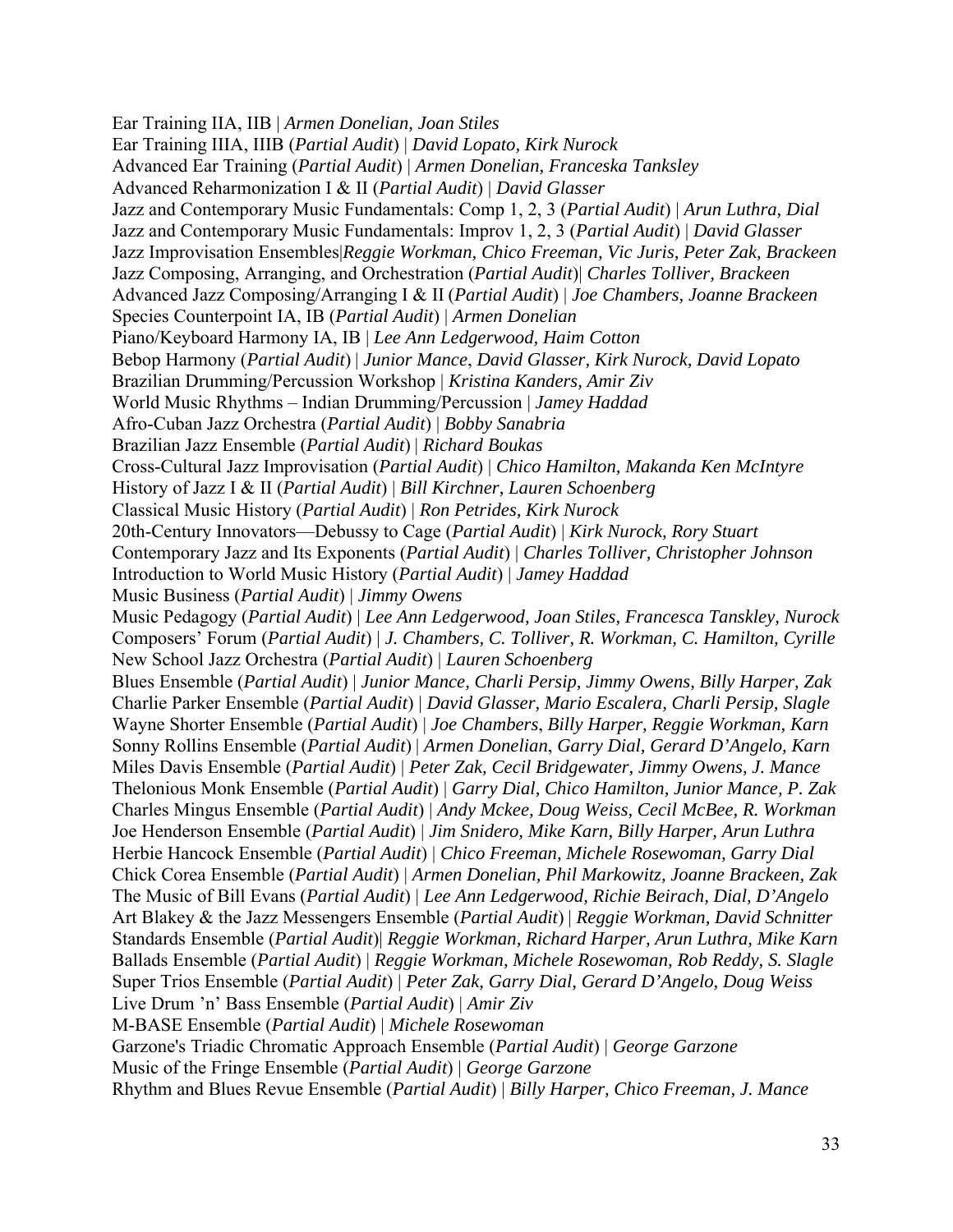Middle East Ensemble (*Partial Audit*) | *Haim Cotton, Jamey Haddad, Amir Ziv, S. Slagle, Luthra*  Advanced Rhythmic Concepts Ensemble (*Partial Audit*) | *Joe Chambers, Andrew Cyrille, Persip*  Sound in Time Ensemble (*Partial Audit*) | *Joe Chambers, Andrew Cyrille, Chico Hamilton* Futuristic Concepts of Jazz Improvisation (*Partial Audit*)|*Reggie Workman, A. Cyrille, C. McBee*  John Coltrane Ensemble (*Partial Audit*)| *Reggie Workman, Cecil McBee, Chico Freeman, Cyrille*  Linear Composition for Jazz Improvisation (*Partial Audit*) | *Jane Ira Bloom* Ornette Coleman Ensemble (*Partial Audit*) | *Jane Ira Bloom* Sun Ra Orchestra (*Partial Audit*) | *Ahmed Abdullah* Sophomore Jury | *Reggie Workman, Jane Ira Bloom, Rory Stuart, Armen Donelian, Andy Mckee*

### *Eugene Lang College, New School University*

Sociocultural Approaches to Personality (Personality Psychology) | *David Manier* Abnormal Psychology | *Nicholas Haslam* Evolutionary Psychology (*Partial Audit*) | *Nicholas Humphrey* Cognitive Psychology (*Partial Audit*) | *William Hirst with Arien Mack and Michael Schober* Social Psychology (*Partial Audit*) | *Michael Schober* Methods of Inquiry (*Partial Audit*) | *Marcel Kinsbourne* Language & Thought (Psycholinguistics/Philosophy of Language & Mind) | *Yasuhiro Ozuru* Problems of Philosophy I: How Free Should We Be? (Ethics) | *Albert Piacente* Problems of Philosophy II: How Do We Know? (Epistemology) | *Albert Piacente* Seeing Theatre (Theatre Criticism) | *Colette Brooks* The Avant-Garde in the Arts (*Partial Audit*) | *Colette Brooks* Sociology of the Arts and Outsider Art (*Partial Audit*) | *Vera Zolberg* Social Construction of Memory (*Partial Audit*) | *Vera Zolberg* Social Construction of Reality (Sociology of Knowledge) (*Partial Audit*) | *Vera Zolberg* Social and Historical Inquiry I (Classical and Contemporary Social Theory) | *Orville Lee* Social and Historical Inquiry II (Comparative Politics and Economics) | *Mala Htun* Urban Sociology (*Partial Audit*) | *Terry Williams with Loïc Wacquant* Ethnicity and Multicultural America (Cultural Sociology) | *Sreca Perunovic* Consuming New York (Sociology of Consumer Culture) | *Samuel Binkley* Principles of Macroeconomics | *Edward Nell* Principles of Microeconomics | *Joshua Bivens*  Making of Economic Society (*Partial Audit*) | *William Milberg* Marxian Economics *(Partial Audit) | Anwar Shaikh*  Sustainable Globalization (*Partial Audit*) | *Edward Nell* Understanding American Capitalism | *Lance Taylor with Bob Kerrey and William A. Darity Jr.* Understanding Global Capitalism (*Partial Audit*) | *William Milberg* Internship Seminar (Political) | *Bea Banu with Renee Alexander and Claudia Wagner*  Economics Independent Study: Political Economy of Global Finance | *Lance Taylor* Economics Independent Study: Monetary Policy and Central Banking | *Alice Rivlin* Economics Senior Thesis: Federal Reserve | *Alice Rivlin* 

*Faculty of History, Gonville and Caius College, Cambridge University* 

Advanced Explorations in the History of British Political Thought | *Clare Jackson* Seminar in Early Modern British History: Tudor and Stuart Periods | *Natalie Mears*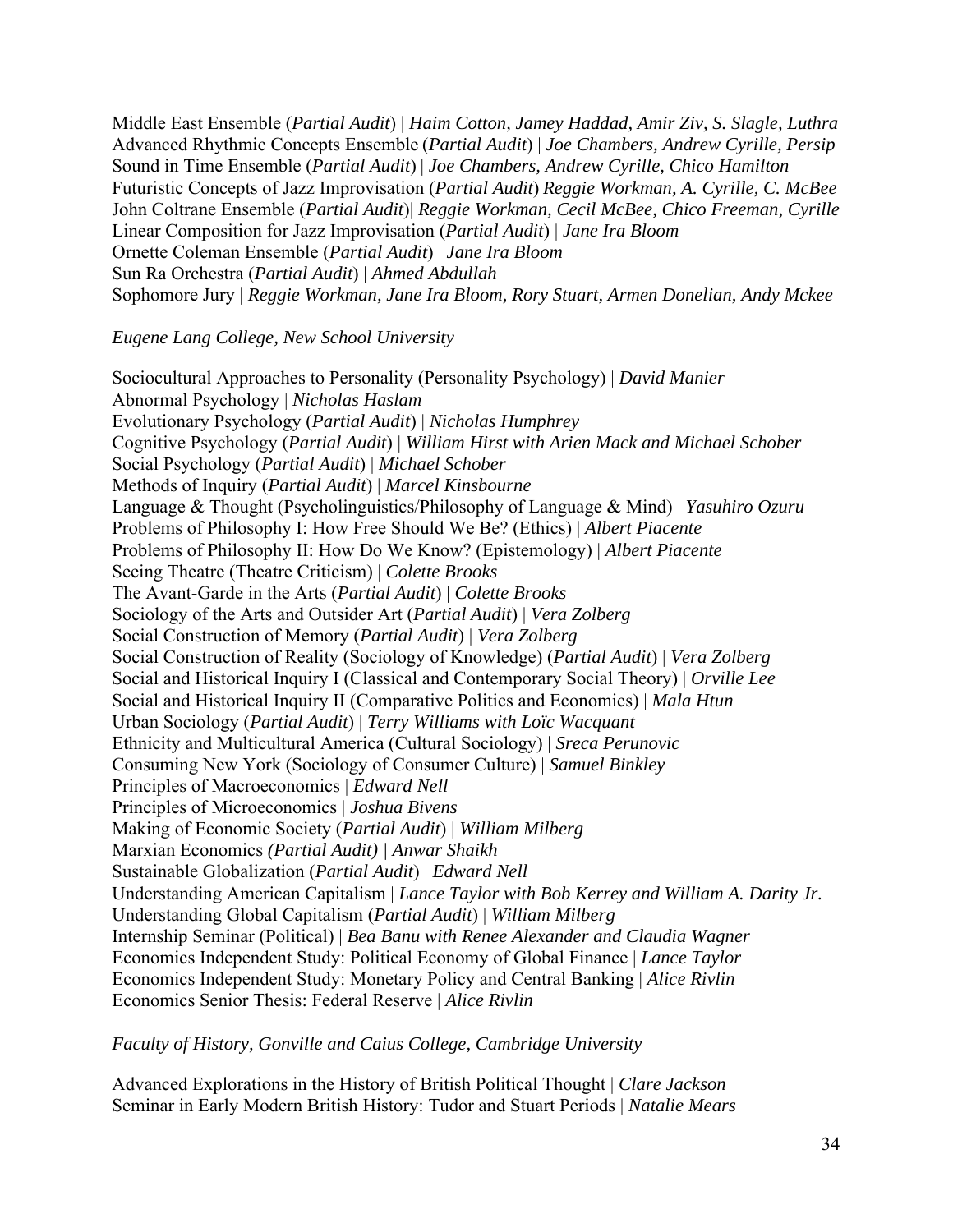\*= partially audited courses do not appear on New School transcript

\*\*= partially audited courses defined as the attending of one or more class sessions

*Graduate Coursework and Partially Audited Coursework\* \*\*:*

*Department of Economics, Graduate Faculty, New School for Social Research\*\*\*:* 

Historical Foundations of Political Economy I | *Anwar Shaikh with Duncan Foley* Historical Foundations of Political Economy II (*Partial Audit*) | *Lance Taylor with John Eatwell* World Political Economy (*Partial Audit*) | *Anwar Shaikh with Patrick Mason*  Advanced Political Economy I (*Partial Audit*) | *Lance Taylor* Advanced Political Economy II (*Partial Audit*) | *Anwar Shaikh* Political Economy of the Environment | *Lance Taylor with Willi Semmler* The Classical Theory of Price (Classical Political Economy) (*Partial Audit*) | *Anwar Shaikh* The Emergence of Capitalism (History of Economic Thought/Economic History)| *Edward Nell* Money and Banking (*Partial Audit*) | *Edward Nell with Salih Neftçi*  Post-Keynesian Economics (*Partial Audit*) | *Edward Nell* 

*Department of Sociology, Graduate Faculty, New School for Social Research:* 

Classical Social Theory (*Partial Audit*) *| Andrew Arato with Ágnes Heller and Eric Hobsbawm*  Sociology of Culture (*Partial Audit*) | *Jeffrey Goldfarb with Vera Zolberg and Nancy Fraser*

*Department of Philosophy, Graduate Faculty, New School for Social Research:* 

Seminar in the Death Penalty (*Partial Audit*) *| Jacques Derrida w/ Simon Critchley & Alan Bass*  Hegel (*Partial Audit*) *| Charles Taylor with Richard Bernstein and Jay Bernstein* 

*Milano Graduate School of International Affairs, Management, & Urban Policy, New School\*\*:* 

Political Economy of the City | *Robert Beauregard* National Economic Issues (*Partial Audit with Participation*) | *Alice Rivlin* Public Economics (*Partial Audit*) | *Alice Rivlin*

*Department of Philosophy, University of South Florida:* 

Seminar in History of Philosophy: Descartes, Spinoza, Leibniz | *Roger Ariew* Seminar in History of Philosophy: Descartes's *Meditations* (*Partial Audit*) | *Roger Ariew* Seminar in History of Philosophy: Descartes and Pascal (*Partial Audit*) | *Roger Ariew* Seminar in History of Philosophy: Descartes and the Cartesians (*Partial Audit*) | *Roger Ariew* Seminar in History of Philosophy: Hobbes and Spinoza | *Douglas Jesseph* Seminar in History of Philosophy: Locke and Leibniz (*Partial Audit*) | *Douglas Jesseph* Seminar in History of Philosophy: Berkeley (*Partial Audit*) | *Douglas Jesseph* Seminar in History of Philosophy: Pre-Socratics and Plato | *Joanne Waugh* Seminar in History of Philosophy: Plato – Plato's Political Philosophy (*Partial Audit*) | *J. Anton*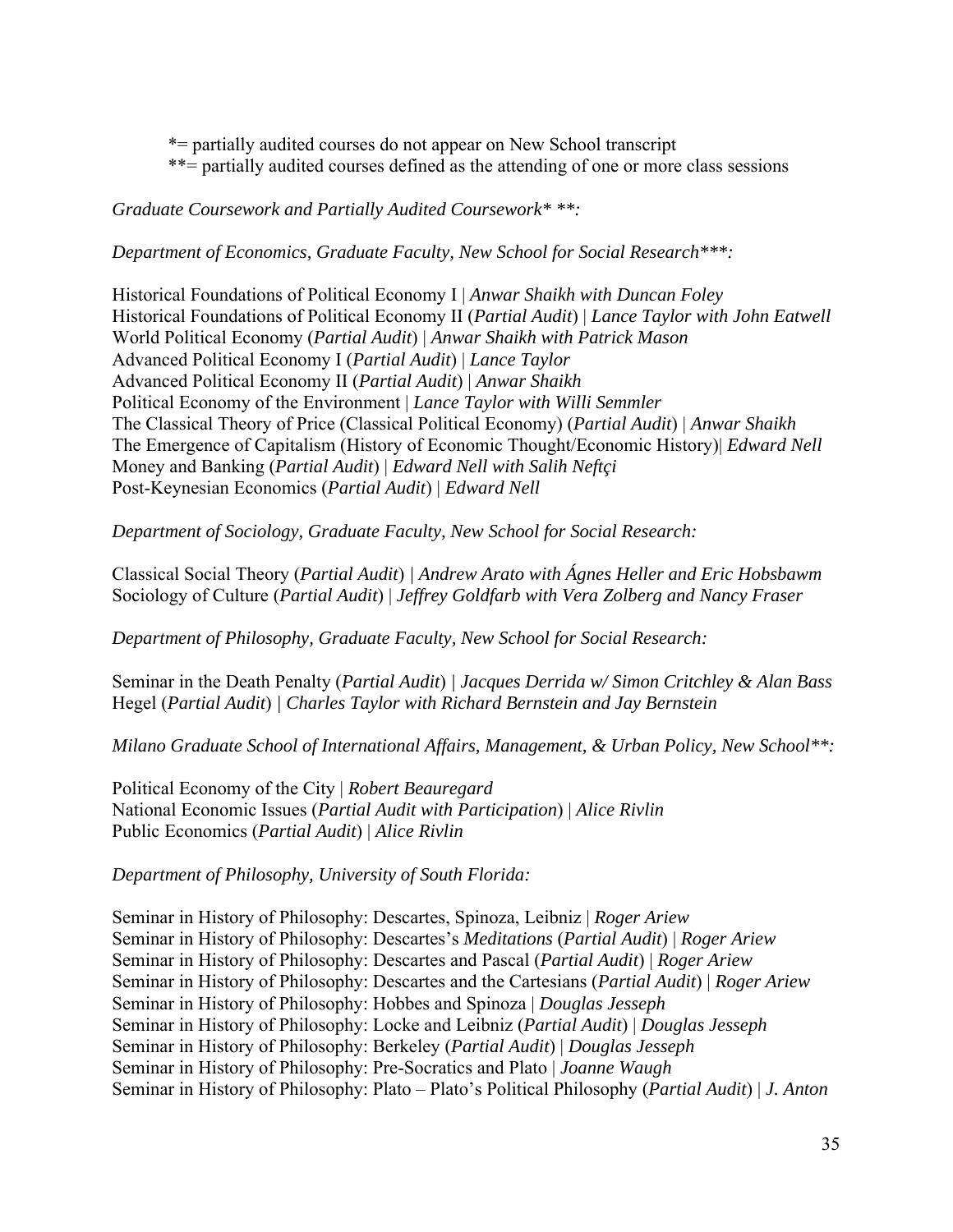Seminar in History of Philosophy: Aristotle (*Partial Audit*) | *John P. Anton* Seminar in History of Philosophy: Aristotle's 17th Cent. Commentators (*Partial Audit*) | *R. Ariew* Seminar in History of Philosophy: Ancient Greek Phil. of Science (*Partial Audit*) | *J. Waugh* Seminar in History of Philosophy: American Pragmatism – Dewey (*Partial Audit*) | *John Anton* Seminar in History of Philosophy: Wittgenstein – Wittgenstein's Later Philosophy | *E. Winsberg* Seminar in History of Philosophy: History of 20th Cent. Analytic Philosophy (*P. Audit*) | *Wiredu* Seminar in History of Philosophy: 18th Cent. British Moral Philosophy (*Partial Audit*) | *C. Heydt* Seminar in History of Philosophy: 18th Cent. British/German Aesthetics (*Partial Audit*)| *C. Heydt* Seminar in History of Philosophy: E. Modern Natural Rights Theories (*Partial Audit*) | *C. Heydt* Seminar in History of Philosophy: German Idealism and Aesthetics (*Partial Audit*) | *M. Morris* Seminar in History of Philosophy: Hegel's *Phenomenology of Spirit* (*Partial Audit*) | *M. Morris* Seminar in History of Philosophy: Hegel – Hegel & Subjectivity (*Partial Audit*) | *Rebecca Kukla* Seminar in History of Philosophy: Rousseau and Romanticism | *Rebecca Kukla* Seminar in Kant: Kant's Theory of Judgment (*Partial Audit*) | *Rebecca Kukla* Seminar in Kant: Kant's *Critique of Pure Reason* (*Partial Audit*) | *M. Morris* Seminar in Kant (*Partial Audit 2x*) | *Martin Schönfeld with Sidney Axinn* Seminar in Kant and the Kantians (with Neo-Kantianism) | *Martin Schönfeld and Stephen Turner* Seminar in Nietzsche and the Nietzscheans (with Neo-Nietzscheanism) | *Ofelia Schutte* Seminar in Nietzsche and the Nietzscheans (*Partial Audit*) | *Joshua Rayman* Seminar in Metaphysics: Heidegger and the Question of Being | *Charles Guignon* Seminar in Metaphysics: Human Agency & Personal Identity (Philosophical Anthro.) | *Guignon* Seminar in Metaphysics: Phenomenology and Existentialism (*Partial Audit*) | *Charles Guignon*  Seminar in Metaphysics: Hermeneutics (*Partial Audit*) | *Charles Guignon* Seminar in Metaphysics: Philosophical Psychology (*Partial Audit*) | *Charles Guignon* Seminar in Metaphysics: Climate Philosophy (*Partial Audit*) | *Martin Schönfeld* Seminar in Metaphysics: Climate Change (*Partial Audit*) | *Martin Schönfeld* Seminar in Metaphysics: Poetry, Being, Zen (*Partial Audit*) | *Martin Schönfeld* Seminar in Metaphysics: Embodiment (*Partial Audit*) | *Alex Levine* Seminar in Metaphysics: Process Metaphysics (*Partial Audit*) | *Alex Levine* Seminar in Metaphysics: Concepts (*Partial Audit*) | *Daniel Weiskopf* Seminar in Epistemology: Non-Conceptual Content (*Partial Audit*) | *Richard Manning* Seminar in Epistemology: First Person Authority (*Partial Audit*) | *Richard Manning* Seminar in Epistemology: Naturalized Epistemology (*Partial Audit*) | *Alex Levine* Seminar in Aesthetics: Plato to Heidegger and Continental Aesthetics | *P. Christopher Smith*  Seminar in Aesthetics (*Partial Audit 2x*) | *Joanne Waugh* Seminar in Aesthetics: Marxist Aesthetics (*Partial Audit*) | *Willis Truitt*  Seminar in Ethics: Ethics and Normativity | *Brook Sadler and Stephen Turner* Seminar in Ethics: Kant's Ethics and Kantian Ethics (*Partial Audit*) | *Brook Sadler* Seminar in Ethics: Ethics After Nietzsche (*Partial Audit*) | *Brook Sadler*  Seminar in Ethics: The Re-Emergence of Moral Realism (*Partial Audit*) | *Brook Sadler* Seminar in Ethics: Contemporary Virtue Ethics (*Partial Audit*) | *Brook Sadler* Seminar in Ethics: Scottish Enlightenment Ethics – Hume/Adam Smith (*Partial Audit*)| *C. Heydt* Seminar in Ethics: Environmental Ethics (*Partial Audit*) | *Martin Schönfeld* Seminar in Ethics: Military Ethics (*Partial Audit*)| *Sidney Axinn* Seminar in Ethics: Ethics and Human Rights (*Partial Audit*) | *Hugh LaFolette* Seminar in Ethics: Feminist Ethics & Contemporary Feminist Ethical Theory (*P. Audit*) | *Schutte*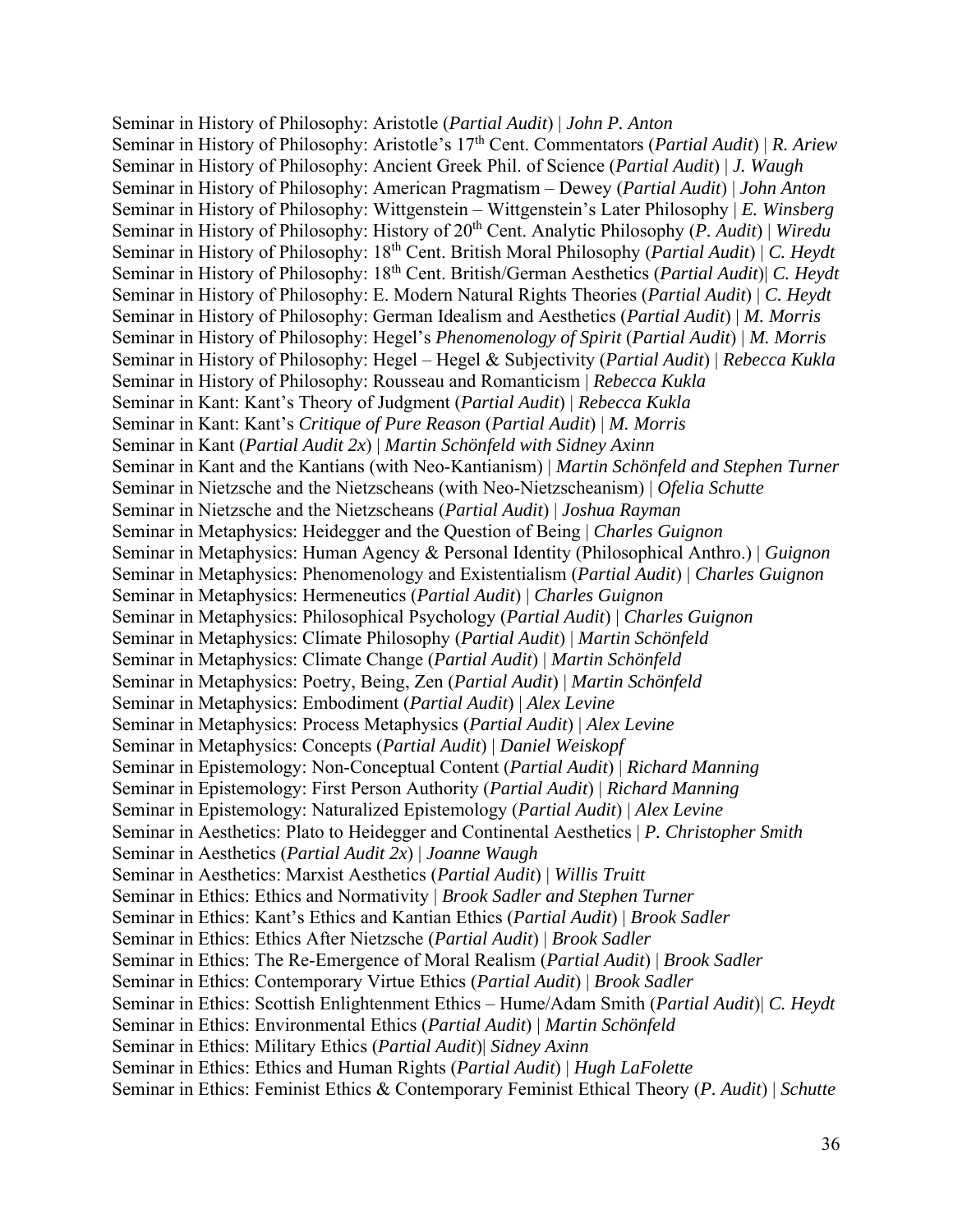Seminar in Ethics: Marxist Ethics (*Partial Audit*) | *Willis Truitt* Seminar in Social Philosophy: Hegel and Marx to Locke and Mill (*Partial Audit*) | *Willis Truitt* Seminar in Social Philosophy: Philosophy of Marx and Marxism (*Partial Audit*) | *Willis Truitt* Seminar in Social Philosophy: Weber (*Partial Audit*) | *Stephen Turner*  Seminar in Social Philosophy: Žižek and Marxism (*Partial Audit*) | *M. Schönfeld*  Seminar in Social Philosophy: Adorno and Foucault (*Partial Audit*) | *J. Rayman* Seminar in Social Philosophy: 20th Century Marxism (*Partial Audit*) | *Michael Morris* Seminar in Political Philosophy: Kant, Hegel, Marx & Ideology (*Partial Audit*) | *Michael Morris* Seminar in Political Philosophy: Weber, Schmitt, Habermas (*Partial Audit*) | *Stephen Turner* Seminar in Political Philosophy: Nietzsche & Continental Political Theory (*P. Audit*) | *Schutte* Seminar in Political Philosophy: Marxist Political Philosophy (*Partial Audit*) | *Willis Truitt* Seminar in Political Philosophy: The Political Thought of Hegel and Marx (*Partial Audit*) | *Truitt* Seminar in Political Philosophy: Leo Strauss and the Straussians (*Partial Audit*) | *R. Weatherford* Seminar in Philosophy of Law: Weber and Neo-Kantianism (*Partial Audit*) | *Stephen Turner* Seminar in Philosophy of Law: Continental Philosophy of Law (*Partial Audit*) | *Stephen Turner* Seminar in Philosophy of History (*Partial Audit*) | *Joanne Waugh* Seminar in Philosophy of History: Weber, Collingwood, Oakeshott (*Partial Audit*) | *S. Turner*  Seminar in Philosophy of History: Hegel and Marx (*Partial Audit*) | *Willis Truitt* Seminar in Philosophy of Social Science: Normativity – Weber (*Partial Audit*) | *Stephen Turner* Seminar in Philosophy of Social Science: Philosophy of Culture – Nietzsche (*P. Audit*) | *Schutte* Seminar in Philosophy of Social Science: Philosophy of Culture – Ethnophil. (*P. Audit*) | *Wiredu* Seminar in Philosophy of Social Science: Philosophy of Economics – Marx (*Partial Audit*)|*Truitt*  Seminar in Philosophy of Science: Science, Social Values, and Objectivity | *Eric Winsberg* Seminar in Philosophy of Science: The Anthropocene (*Partial Audit*) | *Martin Schönfeld* Seminar in Philosophy of Science: Ancient Greek Natural Science (*Partial Audit*)|*Joanne Waugh* Seminar in Philosophy of Mind: The Architecture of the Mind – Neurophilosophy | *D Weiskopf* Seminar in Philosophy of Mind: Intentionality in Perception (*Partial Audit*) | *Daniel A. Weiskopf* Seminar in Philosophy of Mind: Philosophy of Psychology (*Partial Audit*) | *Charles Guignon*  Seminar in Philosophy of Mind: Contemporary Philosophy of Mind (*Partial Audit*) | *Weiskopf* Seminar in Philosophy of Language: Language & Thought (*Partial Audit*) | *Daniel A. Weiskopf* Seminar in Philosophy of Language: Analytic Phil. of Lang. (*Partial Audit*) | *Richard Manning* Seminar in Feminist Philosophy: Continental Feminist Thought (*Partial Audit*) | *Ofelia Schutte* Seminar in Latin American Philosophy: Latin American Social Thought (*Partial Audit*) | *Schutte* Seminar in African Philosophy (*Partial Audit*) | *Kwasi Wiredu* Seminar in Chinese Philosophy (*Partial Audit*) | *Martin Schönfeld* Seminar in American Philosophy: Classical Pragmatism & Rorty(*Partial Audit*)|*R. Weatherford* Seminar in German Philosophy: Kant, Hegel, Marx, Nietzsche (*Partial Audit*) | *Martin Schönfeld* Philosophical German in German: Kant & Hegel to Nietzsche & Heidegger | *Martin Schönfeld* Continental Philosophy I: Phenomenology to Hermeneutics | *Charles Guignon* Continental Philosophy II: Political Theory and Continental Social Theory | *Stephen Turner* Continental Philosophy III: Structuralism to Deconstructionism (*Partial Audit*) | *Joanne Waugh* 19th Century Continental Philosophy: Hegel, Schopenhauer, Nietzsche(*Partial Audit*)|*Lee Braver* 20th Century Continental Philosophy: Husserl, Heidegger, Gadamer (*Partial Audit*) | *Lee Braver* Contemporary Continental Philosophy: Hermeneutics (*Partial Audit*) | *P. Christopher Smith* Classics of Analytic Philosophy | *Richard Manning* Symbolic Logic (*Partial Audit*) | *Eric Winsberg*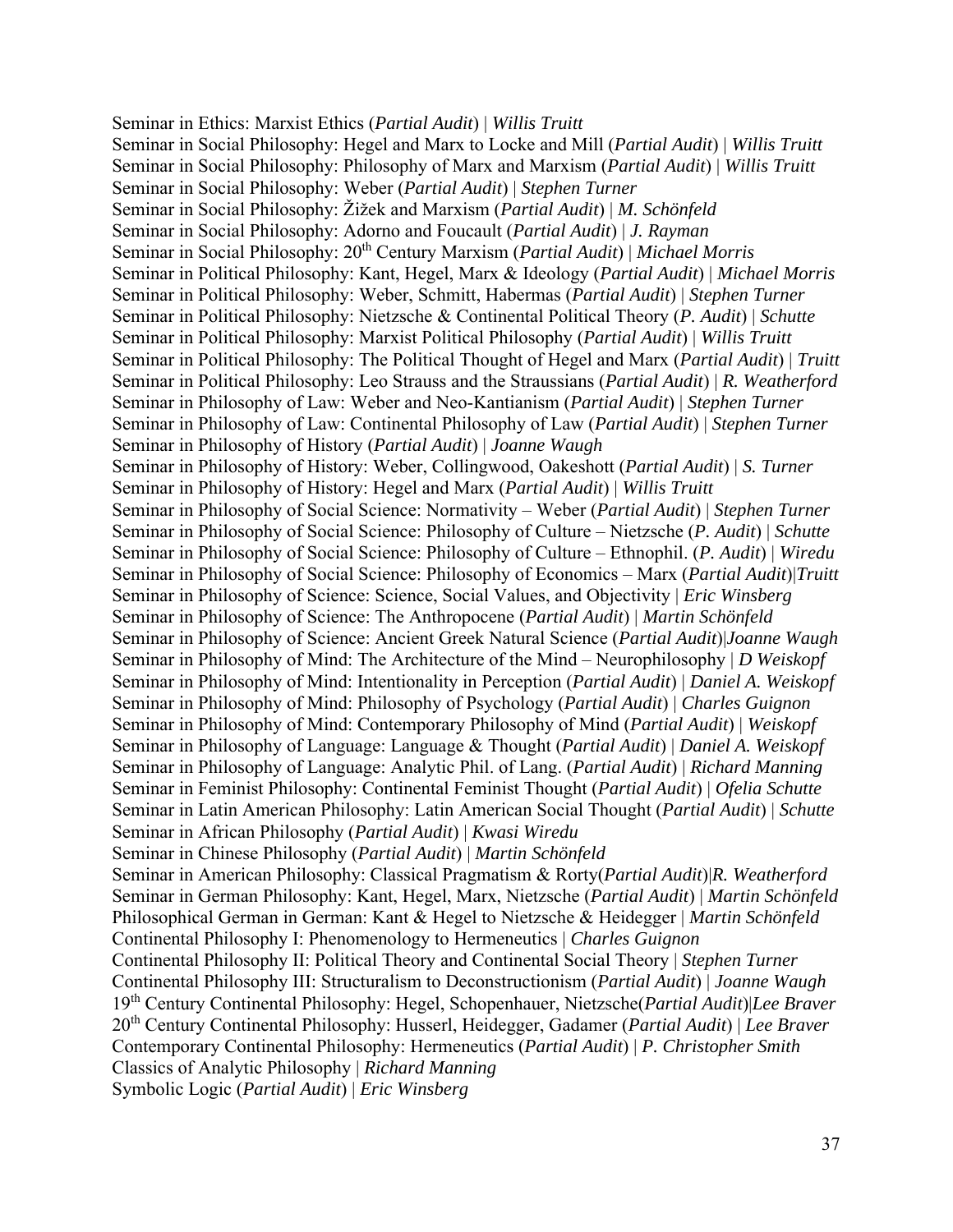# Modal Logic (*Partial Audit*) | *Eric Winsberg*

Formal Logic (*Undergraduate*) *| David Eck*  Continental Philosophy Directed Research: Recent French Social Theory | *Stephen Turner* Continental Philosophy Directed Research: Continental Aesthetics | *Joanne Waugh* Continental Philosophy Directed Reading Group: Foucault (*Partial Audit*) | *Stephen Turner* Continental Philosophy Directed Reading Group: Lacan/Žižek (*Partial Audit*) | *Stephen Turner* Continental Philosophy Directed Reading Group: French Theory/Althusser (*P. Audit*) | *Kukla* Master's Thesis: Adorno | *Stephen Turner, Ofelia Schutte, Maria Cizmic*  Doctoral Dissertation: Adorno | *Stephen Turner, Hans-Herbert Kögler* 

# *Department of Philosophy, University of North Florida:*

Continental Philosophy Directed Independent Study: Hermeneutic Turn | *Hans-Herbert Kögler* Continental Philosophy Directed Independent Study: Theory vs. Heidegger|*Hans-Herbert Kögler*

### *Department of Humanities and Cultural Studies, University of South Florida:*

Theory & Methods of Cultural Studies: A Survey of Critical & Cultural Theory | *Maria Cizmic*  Music, Machines, and Performance (*Partial Audit*) | *Maria Cizmic*

# *Department of Sociology, University of South Florida:*

Contemporary Sociological Theory (with Classical Sociological Theory) | *Spencer Cahill* Contemporary Sociological Theory (with Classical Sociological Theory) (*P. Audit*) | *L. Graham* Advanced Sociological Theory (Classical/Contemporary Theory) (*Partial Audit*) | *Spencer Cahill* Advanced Sociological Theory (Classical/Contemporary Theory) (*Partial Audit*) | *L. Graham* Individual and Society (Sociology of the Person/Microsociology) (*Partial Audit*) | *Spencer Cahill*  Sociology of Consumer Culture (with Sociology of Culture) (*Partial Audit*) | *Laurel Graham*

*Department of Government and International Affairs, University of South Florida* 

Seminar in Political Theory (Classical/Modern/Contemporary Theory) (*Partial Audit*) *| Gibbons* 

*Department of Communication, University of South Florida:* 

Writing Workshop | *A. David Payne* 

Communication Aesthetics (Philosophy of Communication) (*Partial Audit*) | *A. David Payne* Histories & Theories of Communication (Communication Theory) (*Partial Audit*) | *Art Bochner* Critical Cultural Theory (*Partial Audit*) *| Janna Jones*  Contemporary Cultural Studies (*Partial Audit*) | *Gilbert Rodman* Spectator Culture (Cultural Studies and Popular Culture) (*Partial Audit*) | *Mark Neumann*  Social Construction of Reality (Sociology of Knowledge) (*Partial Audit*) *| Arthur P. Bochner* 

*Department of World Languages, University of South Florida:* 

French for Reading | *Christine Probes*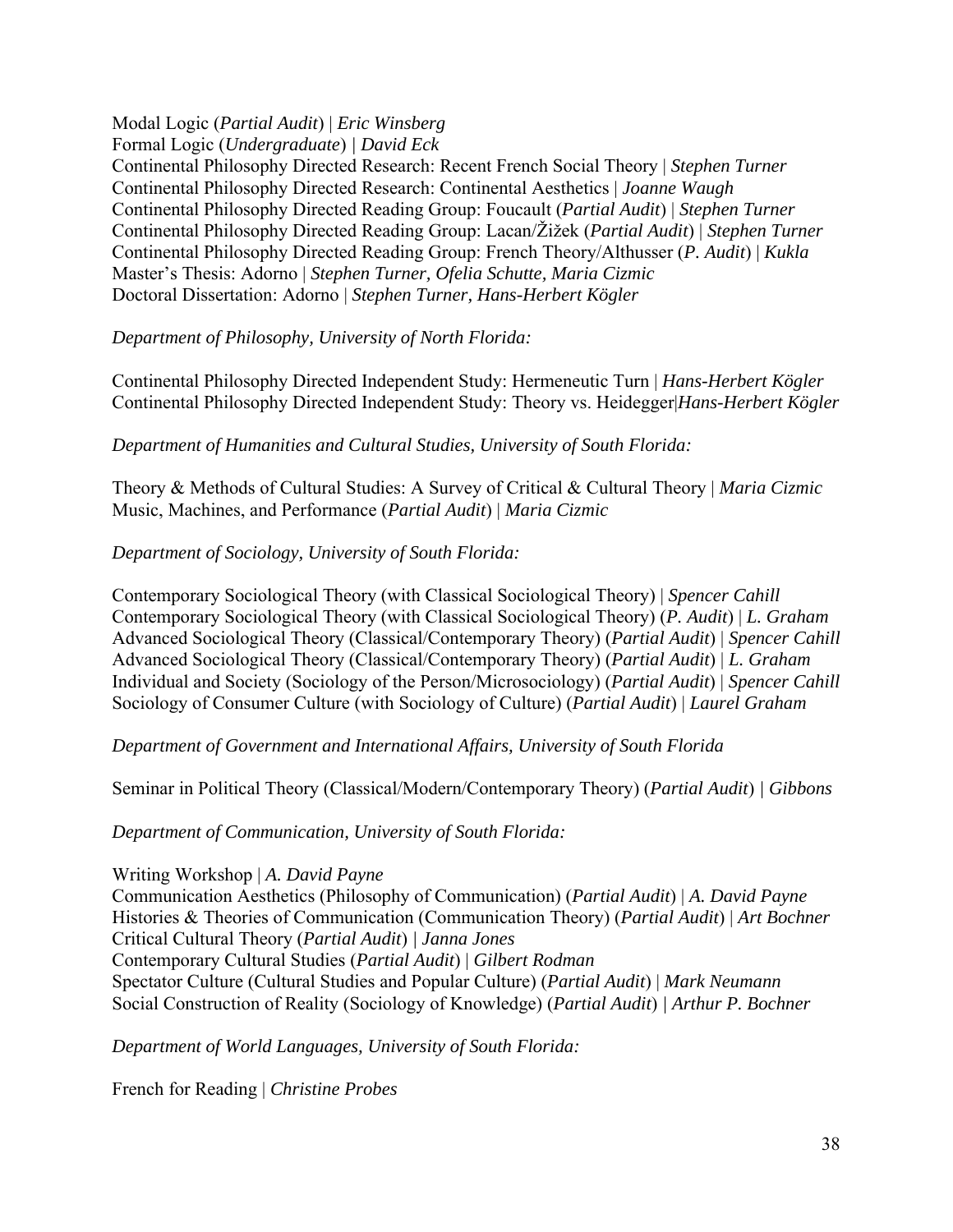\*= partially audited courses do not appear on New School and USF transcripts

\*\*= partially audited courses defined as the attending of one or more class sessions

\*\*\*= taken for Eugene Lang College credit

*Courses Taught:* 

*Undergraduate:* 

*Broward College:* 

PHI 2600: Ethics (Summer 2008) (30 Students) (includ. Nova Southeastern University Students)

*Attended Lectures, Seminars, Workshops, Conferences, Colloquia, Tutorials, or Scholarly Events in the Arts, Humanities, and Social Sciences (Music, Aesthetics, Philosophy, History, Cultural Studies, Sociology, Public Policy, and Economics) with/at:* 

Jacques Derrida (Yeshiva University Cardozo School of Law), Charles Taylor, Edward Said (Columbia University School of Law), Richard Rorty, Ágnes Heller, Yirmiyahu Yovel, Richard Bernstein, Nancy Fraser, Simon Critchley, Alan Bass, Jay Bernstein, Alice Crary, Andrew Arato, James Miller, David Carr, Ross Poole, Bernard Flynn, Iain Thomson, Charles Guignon, Ofelia Schutte, Stephen Turner, Hans-Herbert Kögler, Martin Schönfeld, Rebecca Kukla, Joanne Waugh, Roger Ariew, Douglas Jesseph, Peter Machamer, Rupert Read, David McNaughton, J. Piers Rawling, Robert D'Amico, Carol Murphy, Christine Probes, Barbara Mennel, Seeley Library (Faculty of History, Cambridge University), Gonville & Caius College Library (Cambridge University), New-York Historical Society Library, Cooper-Union, New York Society for Ethical Culture, Schomberg Center for Research in Black Culture, Studio Museum of Harlem, Parsons School of Design, Brecht Forum, Goethe-Institut New York, United Nations Dag Hammarskjöld Library, Town Hall New York, Morgan Library and Museum, Museum of Modern Art, Frick Collection, Jewish Museum, Whitney Museum of American Art, Guggenheim Museum, Metropolitan Museum of Art, Rhizome at the New Museum, American Museum of Natural History, Brooklyn Museum, Brooklyn Academy of Music, British Library, British Museum, Tate Modern (London), National Portrait Gallery (London), National Gallery (London), National Maritime Museum (London), Victoria and Albert Museum (London), Barbican Centre (London), Southbank Centre (London), Tate Gallery Britain, Montreal Museum of Fine Arts, Contemporary Art Museum of Montreal, Museum of the Art Institute of Chicago, Museum of Contemporary Art (Chicago), New Orleans Museum of Art, North Miami Museum of Contemporary Art, MoMA PS1, University of South Florida Contemporary Art Museum, Salvador Dalí Museum (St. Petersburg, Florida), Harn Museum of Art (Gainesville, Florida), National History Museum (London), Postmasters Gallery (New York), Deitch Projects (New York), Gagosian Gallery (New York), The Kitchen (New York), Pseudo's Quiet: We Live in Public (New York), Joshua Harris, Drawing Center (New York), The Cooler, Symphony Space, The Joyce Theatre, Asia Society, Joffrey School, Juilliard School, Anthology Film Archives, Angelika Film Center, Film Forum, Mercury Lounge, Bowery Ballroom, Roulette, Tonic, Knitting Factory, Joe's Pub, Jazz Standard, Blue Note, Village Vanguard, Birdland, Cotton Club, Smalls, The Iridium, Smoke, Issue Project Room, Abrons Arts Center, Angel Orensanz Center,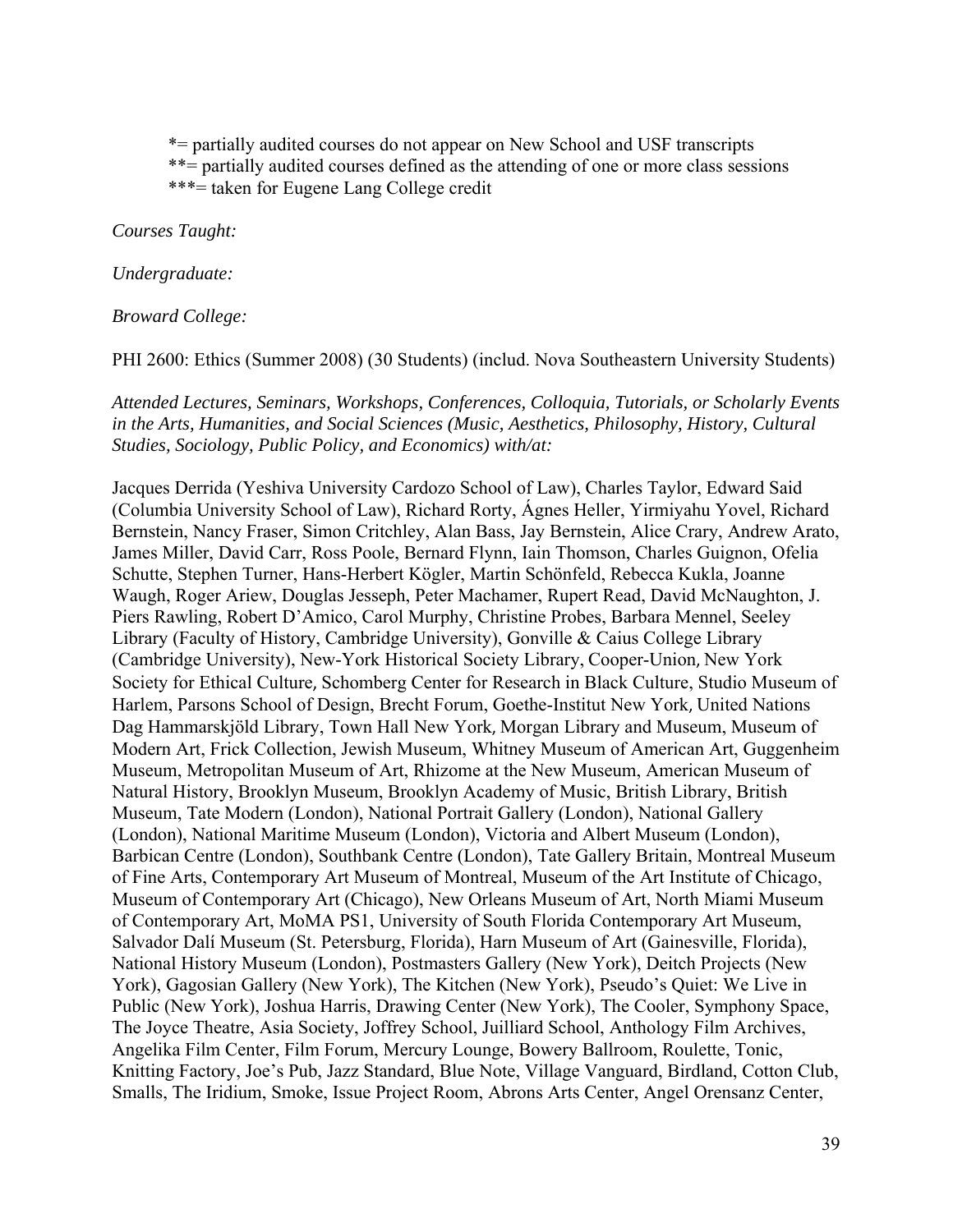Electric Circus, Electric Lady Studios, CBGB, Siberia, Downton Music Gallery, Tribes Gallery, Bullet Space Gallery, Apollo Theatre (Harlem, New York), Lenox Lounge (Harlem, New York), St. Nick's Pub (Harlem, New York), Harlem School of the Arts, Irving Plaza, Roseland Ballroom, Judson Memorial Church, St. Patrick's Cathedral, Riverside Church, Velvet Lounge (Chicago), Montreal Jazz Festival, Archie Shepp, Howard Mandel (Jazz Journalists Association President), Pauline Bilsky (Jazz Boston President), New York Public Library, New York University Bobst Library, Fogelman Library (New York), Ontological-Hysteric Theater (New York), La MaMa Theatre (New York), Wooster Group (New York), Actors Studio Drama School at The New School, Japan Society (New York), Paley Center for Media (New York), American Jewish Historical Society (New York), Brooklyn College (City University of New York), Pratt Institute (Brooklyn, NY), School of Visual Arts (New York), Baruch College (City University of New York), Hunter College (City University of New York), City College of New York (City University of New York), Fashion Institute of Technology (State University of New York), Purchase College (State University of New York), Smithsonian Institution (Washington, DC), National Gallery of Art (Washington, DC), Lincoln Center (New York), Avery Fisher Hall, Manhattan School of Music, Javits Center, New York University Hillel (Bronfman Center), Young Israel of Tampa Norman Jewish Center, University of South Florida Hillel, University of South Florida Chabad, University of Florida Hillel, Temple Shir Shalom, Village Temple (New York), Hebrew University of Jerusalem Library (Israel), Ben Gurion University Library (Tel Aviv, Israel), World Holocaust Center Jerusalem (Israel), Brandeis University (Waltham, Massachusetts), Emory University (Atlanta, Georgia), Salve Regina University (Newport, Rhode Island), University of Edinburgh Library (Scotland), Writers' Museum (Edinburgh), Scottish National Gallery, Scottish National Museum, Scottish National Library, Fitzwilliam Museum of Cambridge University (England), University of East Anglia Library and Sainsbury Centre for Visual Arts (England), University of Florida Smathers Library, University of South Florida Library, University of South Florida Humanities Institute, University of South Florida Center for Social and Political Thought, St. Leo University, Barry University, Florida International University, University of North Florida, University of North Carolina at Chapel Hill, Duke University, Ohio State University, Arien Mack (New School for Social Research Conference), Marcel Kinsbourne (New School for Social Research), Aristide Zolberg (New School for Social Research Committee on Historical Studies with Department of Political Science), Vera Zolberg, Jeffrey Goldfarb, José Casanova, Eli Zaretsky, Oz Frankel, Clare Jackson, David Plotke, Elzbieta Matynia, Orville Lee, Samuel Binkley, Spencer Cahill, David Payne, Mala Htun, Social and Political Sciences Library at Cambridge University (England), Karen Thurman (US House of Representatives, Florida), John Lombardi (Louisiana State University President), Roderick McDavis (Ohio University President), Renu Khator (University of Houston President), World Policy Institute, Michael Cohen (World Bank), Kenneth Prewitt (Columbia University School of International and Public Affairs, U.S. Census Bureau Director), John Eatwell (Queens' College, Cambridge University President), Robert Rubin (U.S. Treasury Secretary), New School President Bob Kerrey (moderated by New School for Social Research Department of Economics Center for Economic Policy Analysis Director Lance Taylor), Ronald Book, Canadian Parliament (Ottawa), Robert Solow (MIT), Martin Feldstein (Harvard, National Bureau of Economic Research President), Alice Rivlin (Brookings Institution), Malcolm Sawyer (Leeds), William A. Darity, Jr. (Duke and UNC-Chapel Hill), Alan Blinder (Princeton), Lance Taylor, Edward Nell, Duncan Foley, Anwar Shaikh, Willi Semmler, Salih Neftçi, William Milberg, Joshua Bivens (Economic Policy Institute), David Howell, Jeff Madrick, Charles Patrick Garcia,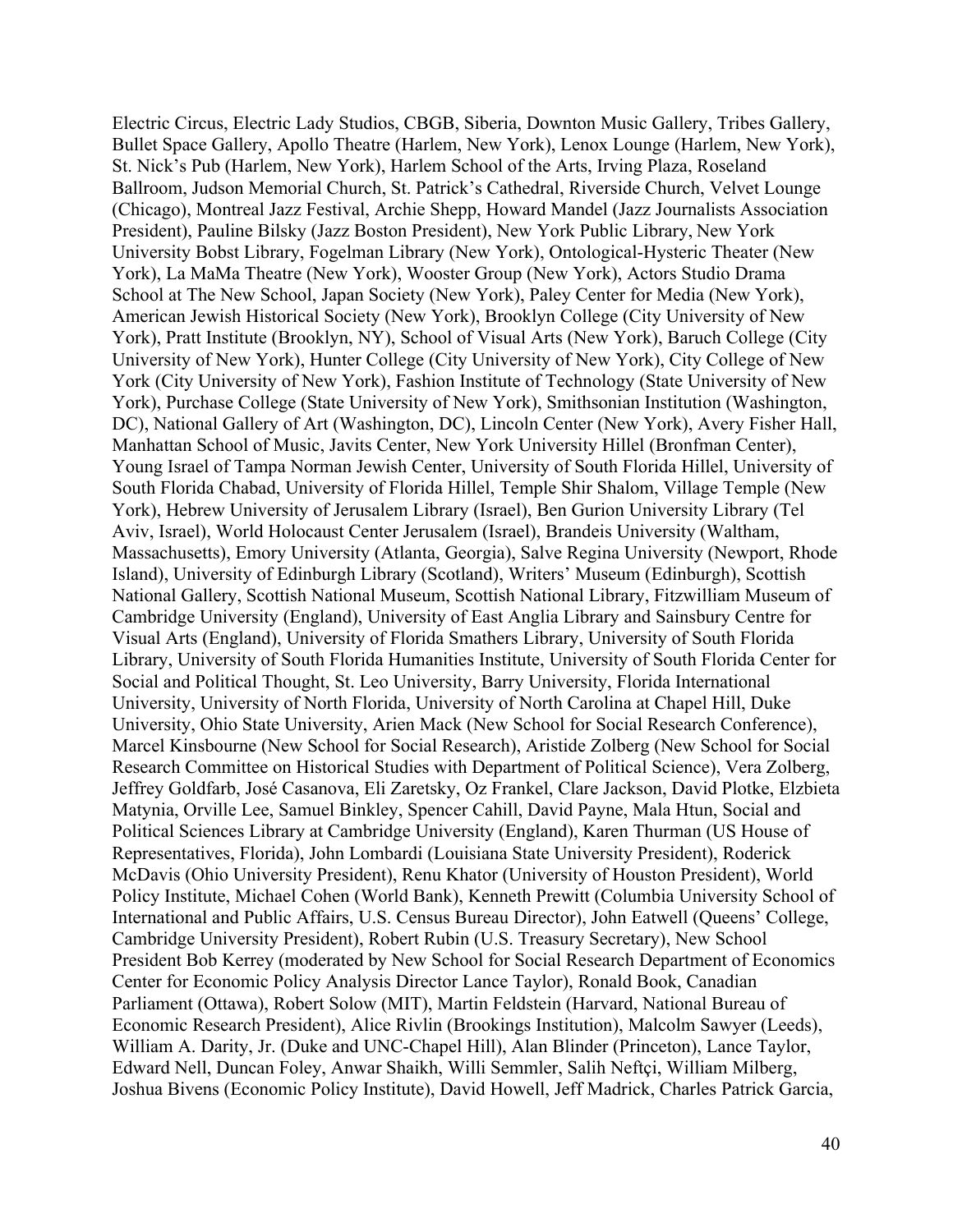Bill Bonner, Michael Masterson, Alfred Marshall Library (Faculty of Economics, Cambridge University), Federal Reserve Bank of New York Research Library and Museum, Museum of American Finance (Wall Street, New York), Bank of England Museum (Lombard Street, London), World Trade Center Museum (New York City), International Business Council of Florida (Florida Atlantic University, Fort Lauderdale, FL), Judge Business School of Cambridge University (England), New York Stock Exchange, NASDAQ, American Stock Exchange, Chicago Mercantile Exchange, Chicago Mercantile Museum, Chicago Stock Exchange, New York Mercantile Exchange, American Mercantile Exchange, Chicago Board of Trade, New York Board of Trade, London Stock Exchange, FTSE Group (London)

# *Executive Internships:*

Executive Intern, Merrill Lynch Private Client Group, Gainesville, FL, 1997-1999 Executive Intern, Lowry Financial Group, Gainesville, FL, 1998-1999 Government Relations Intern, Law Offices of Claudia Wagner (City Hall), New York, NY, 2002

# *Executive Experience:*

Vice President and Head of Entertainment, Connected World Internet Ventures, Inc., 2004- Head of Entertainment, Connected World Internet Ventures, Inc., 2003-2004 NY Consultant to Entertainment Division, Connected World Internet Ventures, Inc. 2001-2003

# *Other Professional Experience:*

Education Coordinator, American Institute for Public Safety (North Miami, FL), 1997 Special Projects Coordinator, WKAT (North Miami, FL), 1997 Sales Representative, AT&T Wireless (New York, NY), 2001 Junior Editor/Junior Copywriter/Editorial Associate, Agora Publishing (Delray Beach, FL), 2003 Entertainment Specialist, Blockbuster (Boca Raton, FL and Fort Lauderdale, FL), 2003 Office Coordinator, Gator Dental Associates (Hawthorne, FL), 1997-1999

### *Languages:*

English (Native) German (Reading) French (Reading) Spanish (Reading) Hebrew (Basic Reading) Logic

### *Artistic Experience:*

*Selected Student / Professional Musical Performance and Professional Recording Sessions*:

Instrument: Tenor Saxophone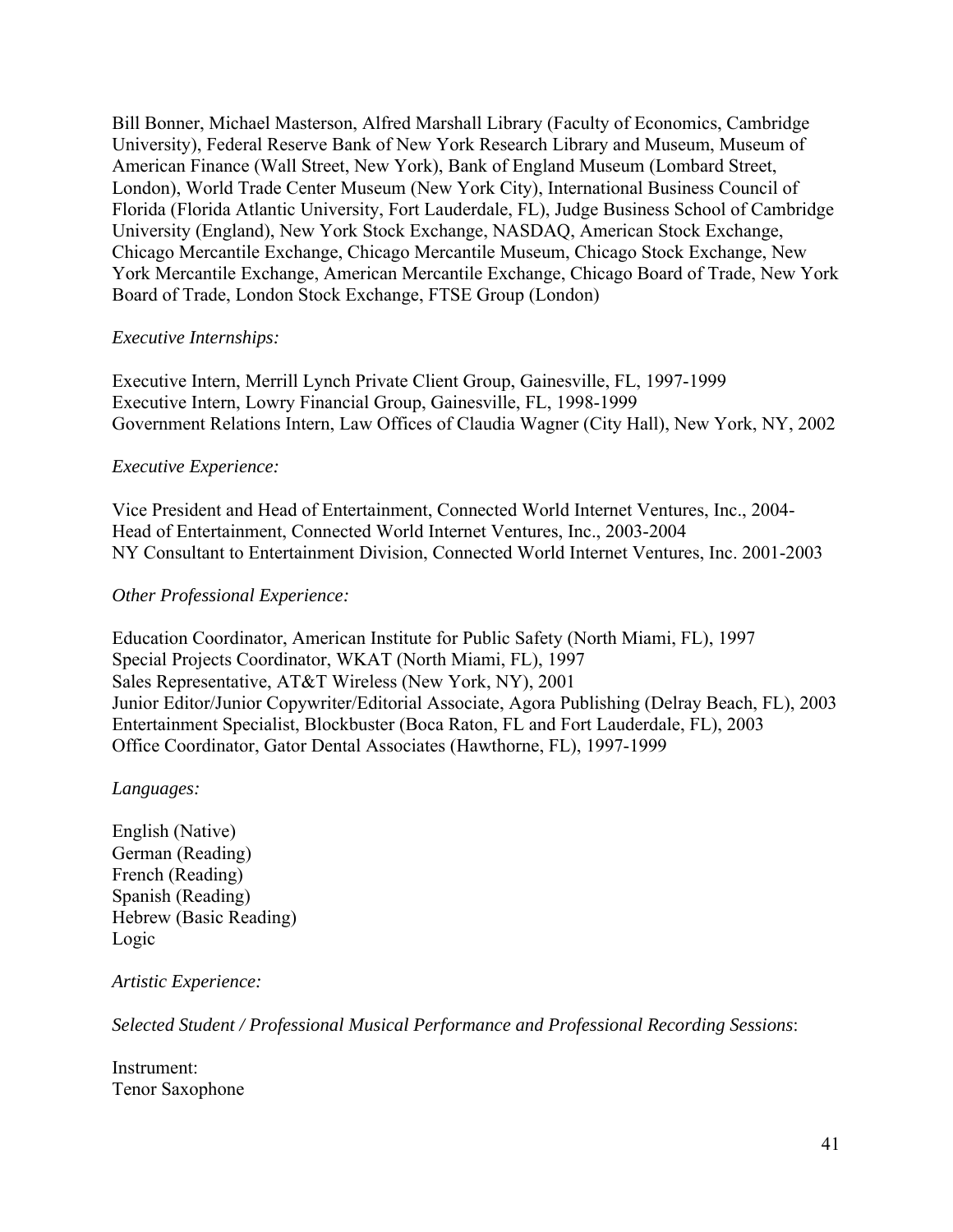Instrument Model: Vintage 1949 Selmer Paris "Balanced Action" Tenor Saxophone Years Active: 1998-present

*1998:* 

P.K. Yonge Developmental Research School at the University of Florida and University of North Florida Jazz Bands (Gainesville and Jacksonville, FL) Dustin Garlitz Quartet with Frank Sullivan (Jazz Quartet), *Skylab Studios* (Gainesville, FL)

# *1999:*

AACM Masterclass Jazz Ensemble with Roscoe Mitchell, Muhal Richard Abrahams, Vijay Iyer, and Reggie Nicholson, *New York Society for Ethical Culture* (New York City) Dustin Garlitz Trio with Steve Dalachinsky, *Downtown Music Gallery* (New York City) William Parker Creative Music Workshop Ensemble, *Tu Casa Studios* (New York City) Reggie Workman Jazz Improvisation Ensemble, *The New School* (New York City)

# *2000:*

Charles Gayle Trio with Dustin Garlitz and Lou Grassi, *The Cooler* (New York City) A Gathering of the Tribes Benefit with Steve Cannon, John Farris, and David Henderson, *Angel* (New York City) Dustin Garlitz Trio, *Angel* (New York City) *A Gathering of the Tribes Gallery* with Steve Cannon (New York City) *Bullet Space Gallery* with John Farris (New York City) *George Washington University* with Washington Free Collaboration inc. Mike Pride, Jaime Fennelly (Washington, DC) *One Step Down* with Washington Free Collaboration inc. Mike Pride, Jaime Fennelly (Washington, DC) *The Knitting Factory* (New York City) with Daniel Carter and Mike Pride Dustin Garlitz Quintet with Daniel Carter, *Right Bank Café* (Brooklyn, New York City) Dustin Garlitz Trio, *The Pink Pony* (New York City) Freestyle Jazz Show with Dustin Garlitz, *CBGB* (New York City) Freestyle Jazz Show with Dustin Garlitz, *Siberia* (New York City) William Parker Creative Music Workshop Ensemble with Billy Bang, *The Pink Pony* (New York City) Butch Morris Conduction Masterclass Ensemble with Assif Tsahar, Ori Kaplan, Steve Swell, and Andrew Bemkey, *The Brecht Forum* (New York City) Cooper-Moore Quartet with Dustin Garlitz, (Harlem, New York City) Chico Freeman Jazz Improvisation Ensemble, *The New School* (New York City) Vic Juris Jazz Improvisation Ensemble, *The New School* (New York City) Brazilian Drum Workshop Ensemble with Kristina Kanders, Marcus Strickland and E.J. Strickland, *The New School* (New York City)

*2001:*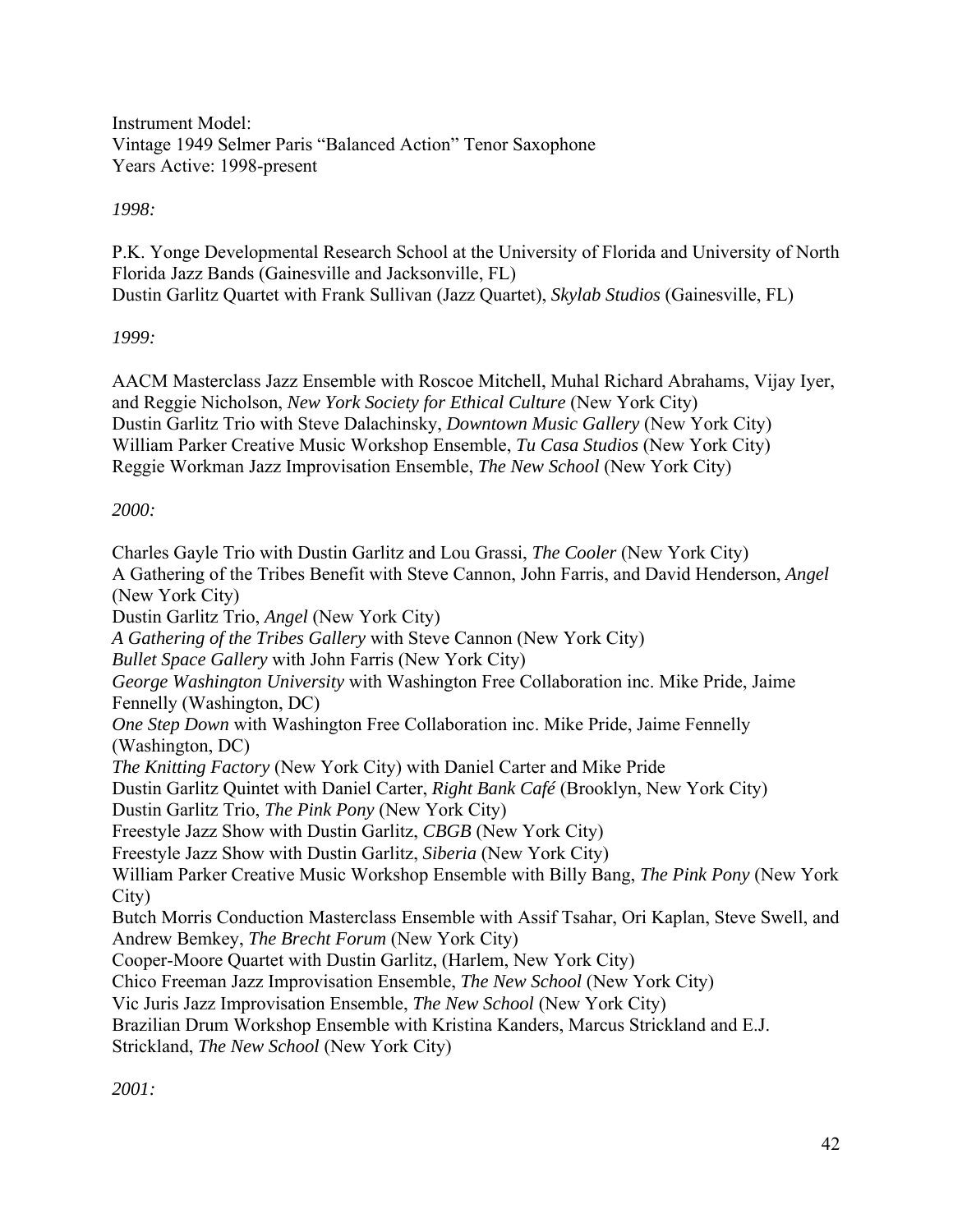Cecil Taylor Masterclass Ensemble with Tristan Hosinger and Jackson Krall, *Turtle Bay Music School* (New York City)

Bill Dixon Masterclass Ensemble, *The New School* (New York City)

Geri Allen Masterclass Ensemble with Robert Glasper, Damion Reid, and Marcus Strickland, *The New School* (New York City)

Dave Douglas Masterclass Ensemble with Mike Pride, *The New School* (New York City) Vision Festival Creative Music Workshop Ensemble with Steve Swell, Jackson Krall, Scott Currie, Clayton Thomas, Matt Lavelle, and Ras Moshe, *C.U.A.N.D.O.* (New York City)

Vision Festival with Roy Campbell, Daniel Carter, and Trevor Dunn, *The Knitting Factory* (New York City)

*New York University, Tisch School of the Arts* (New York City), September 11<sup>th</sup> Memorial Concert

Dustin Garlitz Quartet, *The Knitting Factory* (New York City)

William Hooker Quintet with Mark Hennen, Lewis "Flip" Barnes, and Charles Compo, *Funkadelic Studios* (New York City)

Jamey Haddad's World Music Rhythms Ensemble with Mary Halvorson and Marcus Strickland, *The New School* (New York City)

Sophomore Jury Jazz Ensemble Performance with Armen Donelian and Andy McKee, *The New School* (New York City)

# *2002:*

Roy Campbell Quintet with Dustin Garlitz, *Lenox Lounge* (Harlem, New York City)

Dustin Garlitz Trio, *St. Nicks Pub* (Harlem, New York City)

Dustin Garlitz Trio, *Tonic* (New York City)

Dustin Garlitz Quartet, Ballads Recording Session (Brooklyn, New York City)

Joanne Brackeen's Jazz Improvisation Ensemble, *The New School* (New York City)

Reggie Workman's John Coltrane Ensemble, *The New School* (New York City)

Reggie Workman's Futuristic Concepts of Jazz Improvisation Ensemble, *The New School* (New York City)

Jane Ira Bloom's Ornette Coleman Ensemble, *The New School* (New York City)

Jane Ira Bloom's Linear Composition for Jazz Improvisation Ensemble, *The New School* (New York City)

Butch Morris Conduction Ensemble, *Brooklyn Academy of Music* (Brooklyn, New York City) William Hooker *Black Mask* Record Release Party with Andrea Parkins, Jason Kao Hwang, Roy Nathanson, Sabir Mateen, and Dustin Garlitz, *The Knitting Factory* (New York City) Dustin Garlitz Quartet Record Release Party, *The Knitting Factory* (New York City) Dustin Garlitz Quintet with Special Guests, *The Knitting Factory* (New York City)

*2009:* 

William Hooker Jazz Ensemble with David Soldier, Sabir Mateen, and Dustin Garlitz, *Funkadelic Studios* (New York City)

*2022:*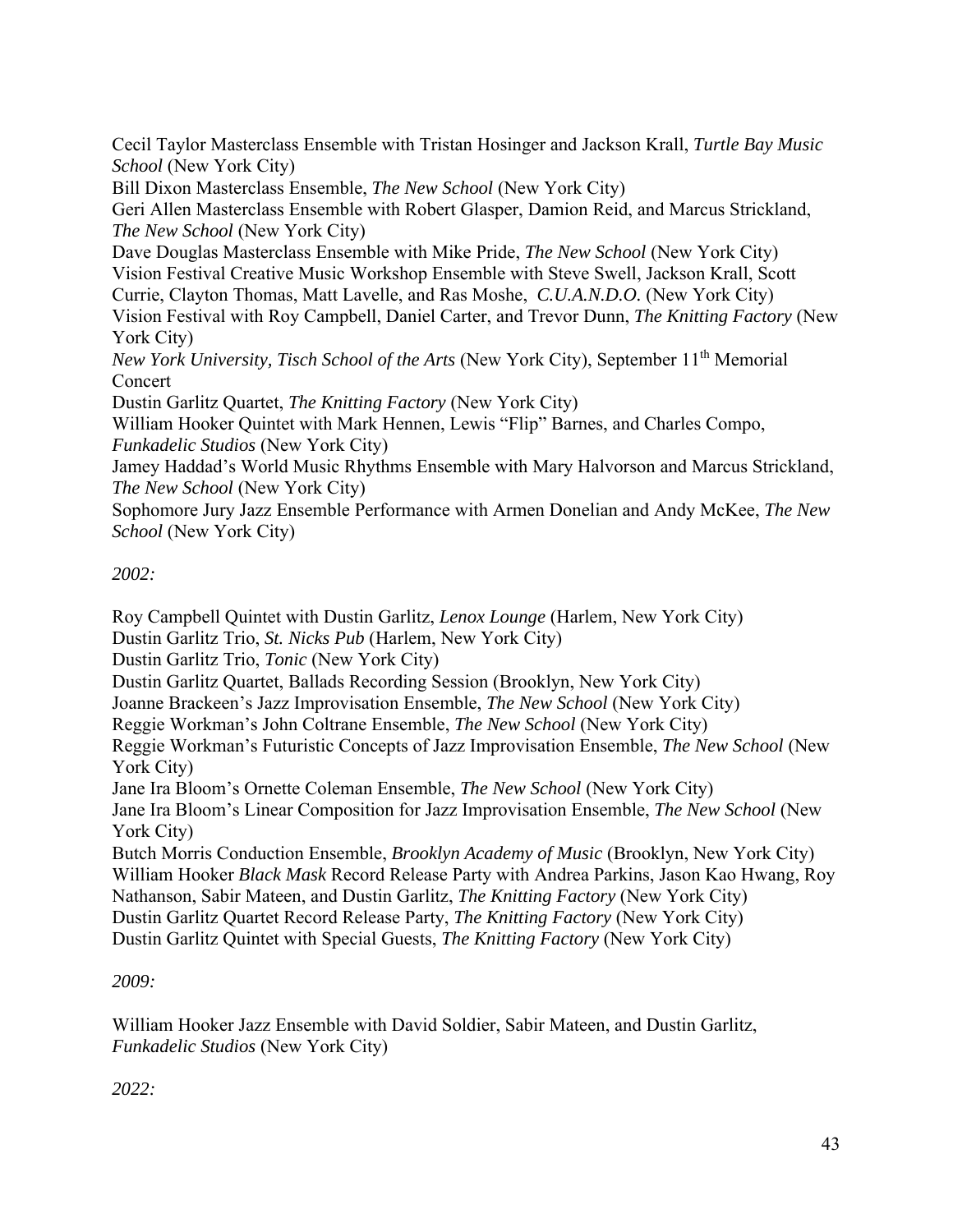Dustin Garlitz with the Frank Sullivan Trio (Jazz Quartet) – David Sloane Memorial Jazz Concert, *First Presbyterian Church* (High Springs, Florida)

*Bandleader (4):* 

- 1. Dustin Garlitz Trio
- 2. Dustin Garlitz Quartet
- 3. Dustin Garlitz Quintet
- 4. Dustin Garlitz Sextet

*Band Member (30):* 

- 1. S.M.I.L.E. (with Daniel Carter and Mike Pride), 2000-2002
- 2. Washington Free Collaboration (with Jaime Fennelly and Mike Pride), 2000
- 3. Digital Amoeba Collaborative (w/ Stephen Digges, Parson School of Design), 2000-2002
- 4. Harlem Underground Duo (with Patrick Wiggins a.k.a. Hotlinkz), 2001-2002
- 5. William Parker Creative Music Workshop Ensemble with Billy Bang
- 6. Vision Festival Creative Music Workshop Ensemble
- 7. Reggie Workman Jazz Student Improvisation Ensemble
- 8. Chico Freeman Jazz Student Improvisation Ensemble
- 9. Vic Juris Jazz Student Improvisation Ensemble
- 10. Peter Zak Jazz Student Improvisation Ensemble
- 11. William Hooker Quintet
- 12. William Hooker Quartet
- 13. William Hooker Black Mask Ensemble
- 14. Cooper-Moore Quartet
- 15. Roy Campbell Quintet
- 16. Joanne Brackeen Student Jazz Improvisation Ensemble
- 17. New School Student Brazilian Drumming Jazz Ensemble
- 18. Jamey Haddad's New School Student Indian Drumming Jazz Ensmeble
- 19. Rosoce Mitchell and Muhal Richard Abrams AACM Masterclass Jazz Ensemble
- 20. Cecil Taylor Masterclass Jazz Ensemble
- 21. Bill Dixon Masterclass Jazz Ensemble
- 22. Dave Douglas Masterclass Jazz Ensemble
- 23. Geri Allen Masterclass Jazz Ensemble
- 24. Butch Morris Masterclass Jazz Conduction Ensemble
- 25. Charles Gayle Trio Jazz Trio
- 26. NYU Tisch Musical Theatre Jazz Improvisation Ensemble
- 27. Steve Dalachinsky Jazz Poetry/Music Ensemble
- 28. Steve Cannon Tribes Trio Jazz Poetry/Music Ensemble
- 29. John Farris Tribes Trio Jazz Poetry/Music Ensemble
- 30. David Henderson Tribes Jazz Poetry/Music Ensemble

*Instrumental Study*: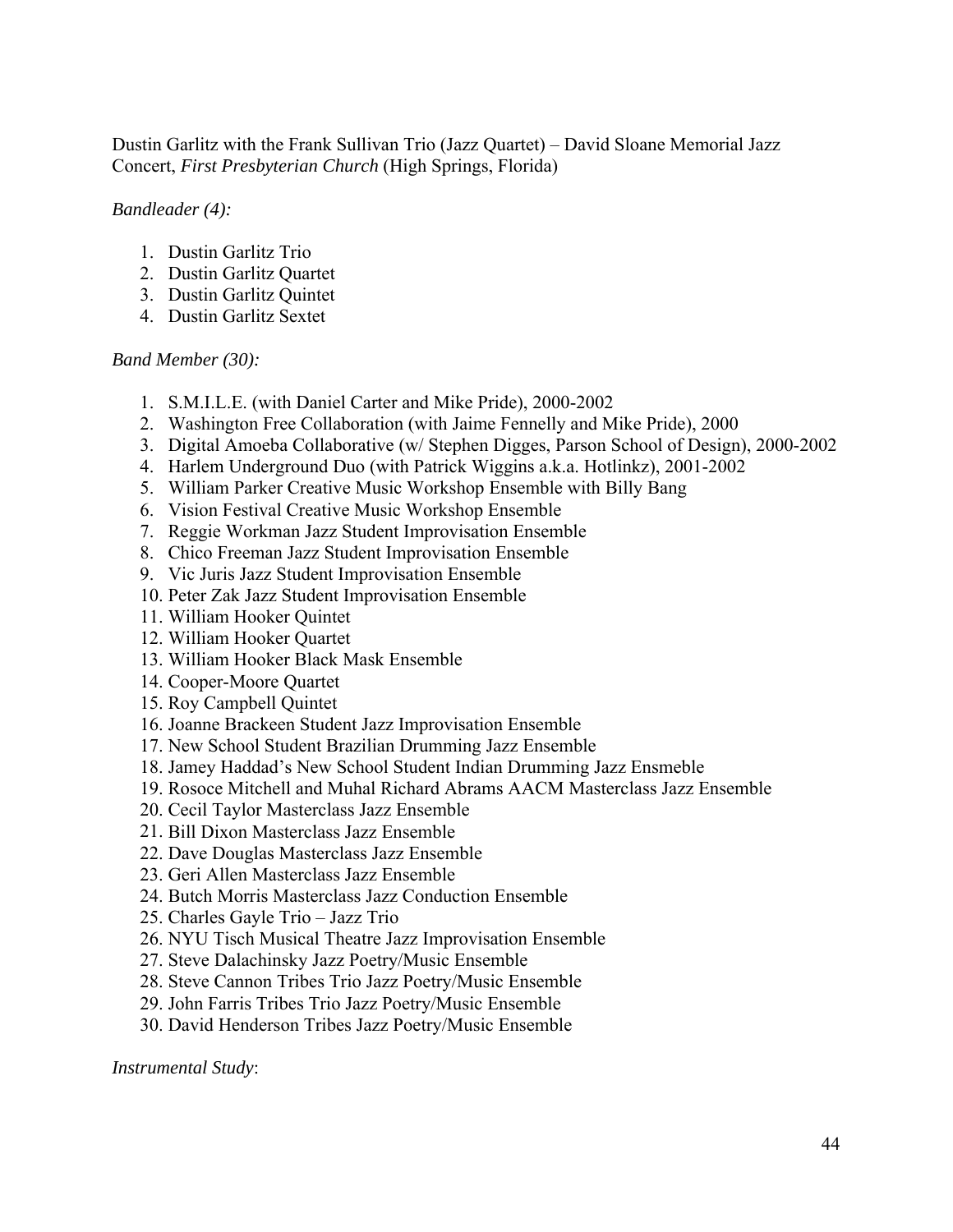Private Studies on Saxophone with David S. Ware (NJ), Charles Gayle (NYC), Chico Freeman (NYC), Jane Ira Bloom (NYC), Mike Karn (NYC), Mario Escalera (NYC), Steve Slagle (NYC), David Glasser (NYC), David Schnitter (NYC), 1999-2001, David Sloane (Florida), 1991-1999

*Authored Musical Essays Used in Courses and Lectures at Universities (2)*:

- 1. "Jazz and Ethnic Diversity" (from *Multicultural America*) Department of Philosophy, University of North Florida Course: "Philosophy of Music" (Professor: Hans-Herbert Kögler), Spring 2013 http://philosophyofmusic.org/ & http://www.philosophyofculture.org/ https://sk.sagepub.com/reference/multicultural-america/n484.xml Published Essay DOI: https://dx.doi.org/10.4135/9781452276274.n484
- 2. "Spatial Aesthetics of Contemporary Music and Urban Culture" Department of Anthropology, Central Connecticut State University Lecture: "Urban Anthropology: Music & Culture" (Lecturer: William Hooker), Fall 2013 http://philosophyofmusic.org/ & http://www.philosophyofculture.org/

# *Lead Musical Organizer of Jazz Performances/Albums/Masterclasses/Ensembles/Workshops (3):*

- 1. Matthew Shipp and Paul D. Miller a.k.a. DJ Spooky (European Graduate School) Vision Festival Performance and Album *Optometry* on Thirsty Ear Records 2000
- 2. William Parker Creative Music Workshop with Billy Bang, 2000
- 3. Joanne Brackeen Student Jazz Improvisation Ensemble, 2002

# *Additional Jazz Ensemble Performances with:*

Cecil Taylor, Bill Dixon, Charles Gayle, Butch Morris, William Hooker, William Parker, Roscoe Mitchell, Muhal Richard Abrams, Reggie Workman, Chico Freeman, Jackson Krall, Lou Grassi, Reggie Nicholson, Roy Campbell, Lewis "Flip" Barnes, Sabir Mateen, Daniel Carter, Billy Bang, David Soldier, Tristan Hosinger, Mary Halvorson, Trevor Dunn, Vijay Iyer, Byard Lancaster, Avram Fefer, Jason Kao Hwang, Andrea Parkins, Cooper-Moore, David Henderson, Steve Cannon, John Farris, Steve Dalachinsky, Patrick Kosiewicz, João Ribas (MIT List Visual Arts Center, Yale School of Art), Roy Nathanson, Andrew Bemkey, Ori Kaplan, Tom Abbs, Charles Waters, Andrew Barker, Geoff Mann, Chris Jonas, Matt Lavelle, Mark Hennen, Frank Sullivan, Ali Che'Ree, Billy Bowker, Elliott Levin, Bruce Eisenbeil, Naima Wade, Michele Rosewoman, Peter Zak, Vic Juris, Rob Reddy, Assif Tsahar, Steve Swell, Ras Moshe, Tor Snyder, Jessie Henry, Patrick Holmes, Charles Compo, Dean Bowman, Matt Heyner, John Blum, Daniel Zamir, Lucian Ban, Matt Parker, Scott Kettner, Billy Fox, Max Tucker, Carmen Intorre Jr., Ryan Sawyer, David Brandt, Mike Pride, Tim Keiper, Kristina Kanders, Jamey Haddad, Dan Pell, Chad Anderson, Nate Wooley, E.J. Fry, Dawn Adrienne-Saliba, Laura Saliba, Stephen Digges, Lauren Watley, Patrick Wiggins a.k.a. Hotlinkz, Aaron Saul, Renée Cruz, John Lee, Ian Wolff, Aaron Dugan, Gary Pickard, John Buck, Stephan Moutot, Jonathan Moritz, Jaime Fennelly, Clayton Thomas, Chris Forsyth, Kentaro Saito, Jeton Ademaj, Dave Reaboi, Matt Mottell, Carl Smith, Matthew Brown, Owuor Arunga, Aaron Ali Shaikh, Byrne Klay, Rich Rosenthal, Anthony Canuel, Ian Vos, Skye Steele, Scott Currie, Jon Davis, Jonah David, Armen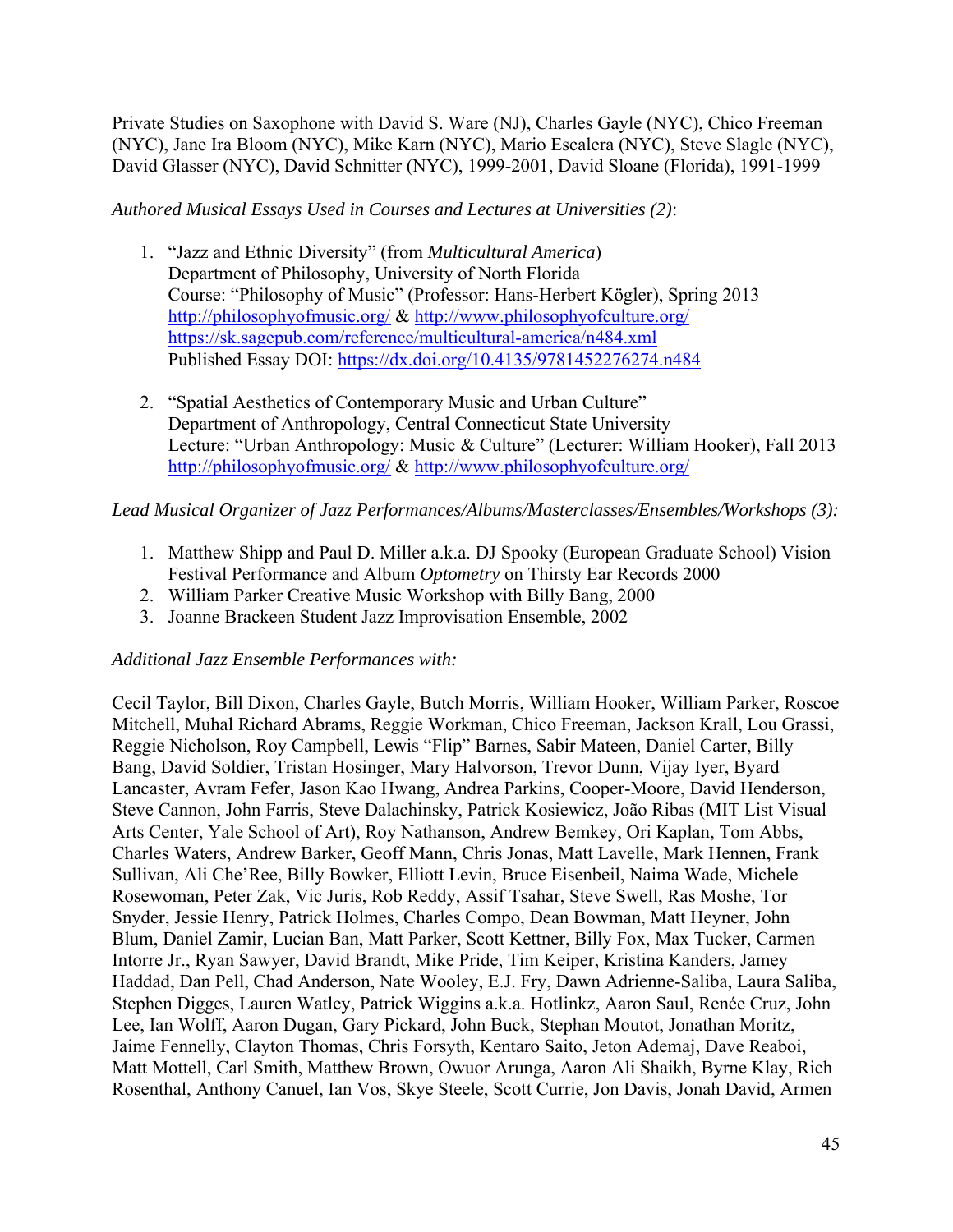Donelian, Andy McKee, Kirk Nurock, Rory Stuart, Garry Dial, Gerard D'Angelo, Doug Weiss, Marcus Strickland, E.J. Strickland, Leron Thomas, Robert Glasper, Damion Reid

# *Additional Venues and Institutions Performed at:*

The New School, Eugene Lang College, New York University, Tisch School of the Arts, George Washington University (Washington D.C.), One Step Down (Washington, D.C.), The Cooler, New York Society for Ethical Culture, Knitting Factory, Turtle Bay Music School, Brecht Forum, Brooklyn Academy of Music, Pink Pony, Angel, Downtown Music Gallery, Tribes Gallery, Bullet Space Gallery, C.U.A.N.D.O. (Lower East Side, New York City), Lenox Lounge (Harlem, New York), Right Bank Café (Brooklyn, New York), Siberia (Midtown, New York City), Tu Casa Studios (East Village, New York City), Funkadelic Studios (Midtown, New York City), Sky Lab Studios (Florida), Theresa Lang Center (Greenwich Village, New York City), University of North Florida, University of Florida, Florida State University, Florida International University

# *Jazz Performances and Recordings Reviewed in/by:*

New York *Daily News* (April 21, 2001), *New York Press* Entertainment Section (August 2000, March/April 2002), New York City's *Art Attack* (April 2000, December 2001, March 2002), France's *JazzValley.com* (2000-2002), Knitting Factory's *Knit Notes* (2000-2002), Steve Dalachinsky (2000-2002), Howard Mandel and the Jazz Journalists Association (2012-2021)

# *Travel (International):*

England (London and Cambridge, etc.), Scotland (Edinburgh, etc.), Israel (Jerusalem and Tel Aviv, etc.), Canada (Montreal and Ottawa, etc.)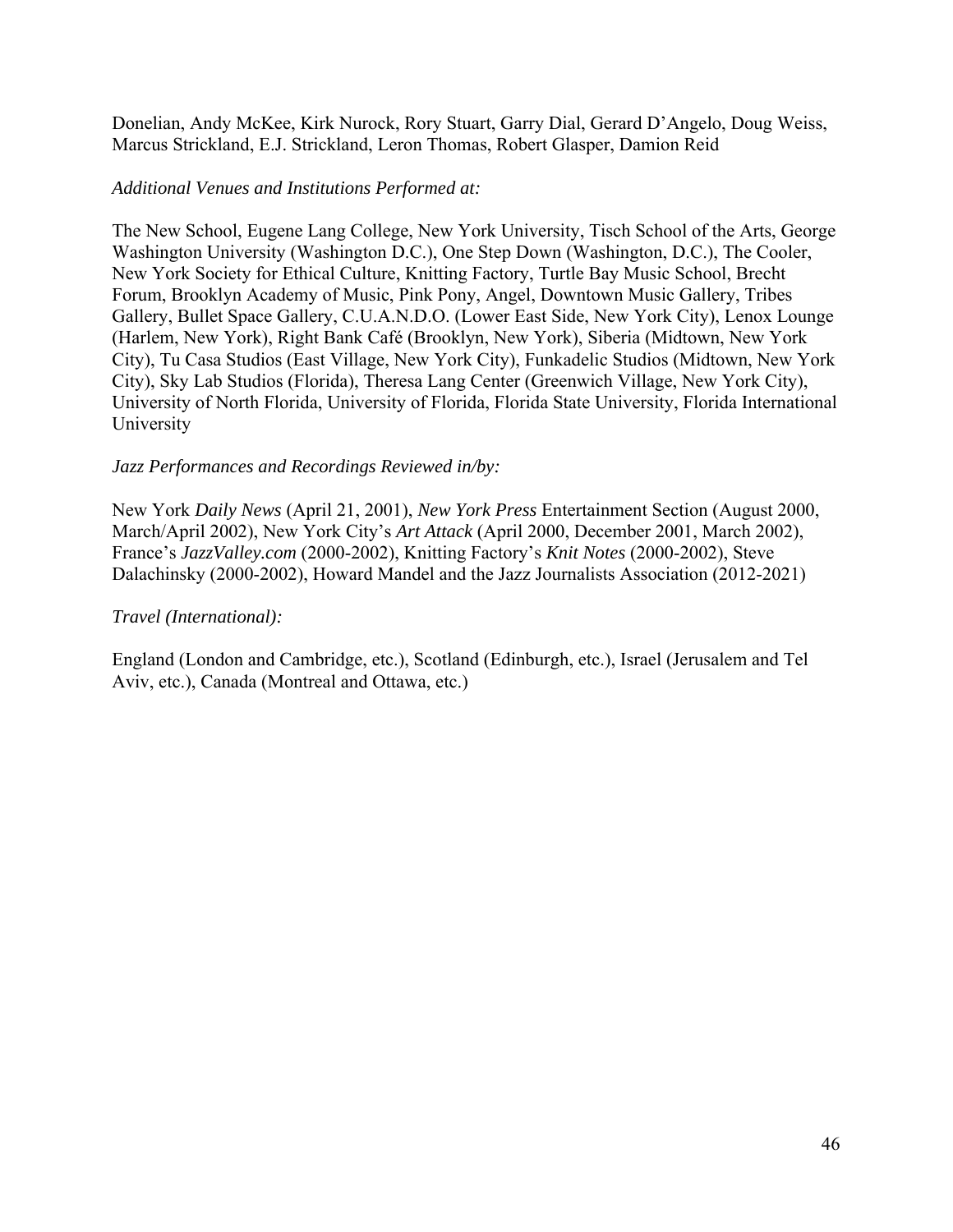*Primary Academic References:*

Stephen P. Turner, Ph.D. Distinguished University Professor of Philosophy & Graduate Research Professor of Philosophy Director, Center for Social and Political Thought Department of Philosophy University of South Florida 4202 East Fowler Avenue, FAO226 Tampa, Florida 33620-7926 Phone: (813) 974-5549 Fax: (813) 974-5914 turner@usf.edu

Hans-Herbert Kögler, Dr.Phil. Professor of Philosophy Department of Philosophy University of North Florida 1 UNF Drive Jacksonville, Florida 32224-2645 Phone: (904) 620-1330 Fax: (904) 620-1018 hkoegler@unf.edu

Michael A. Peters, Ph.D. Distinguished University Professor of Education Editor-in-Chief, *Educational Philosophy and Theory* (Routledge)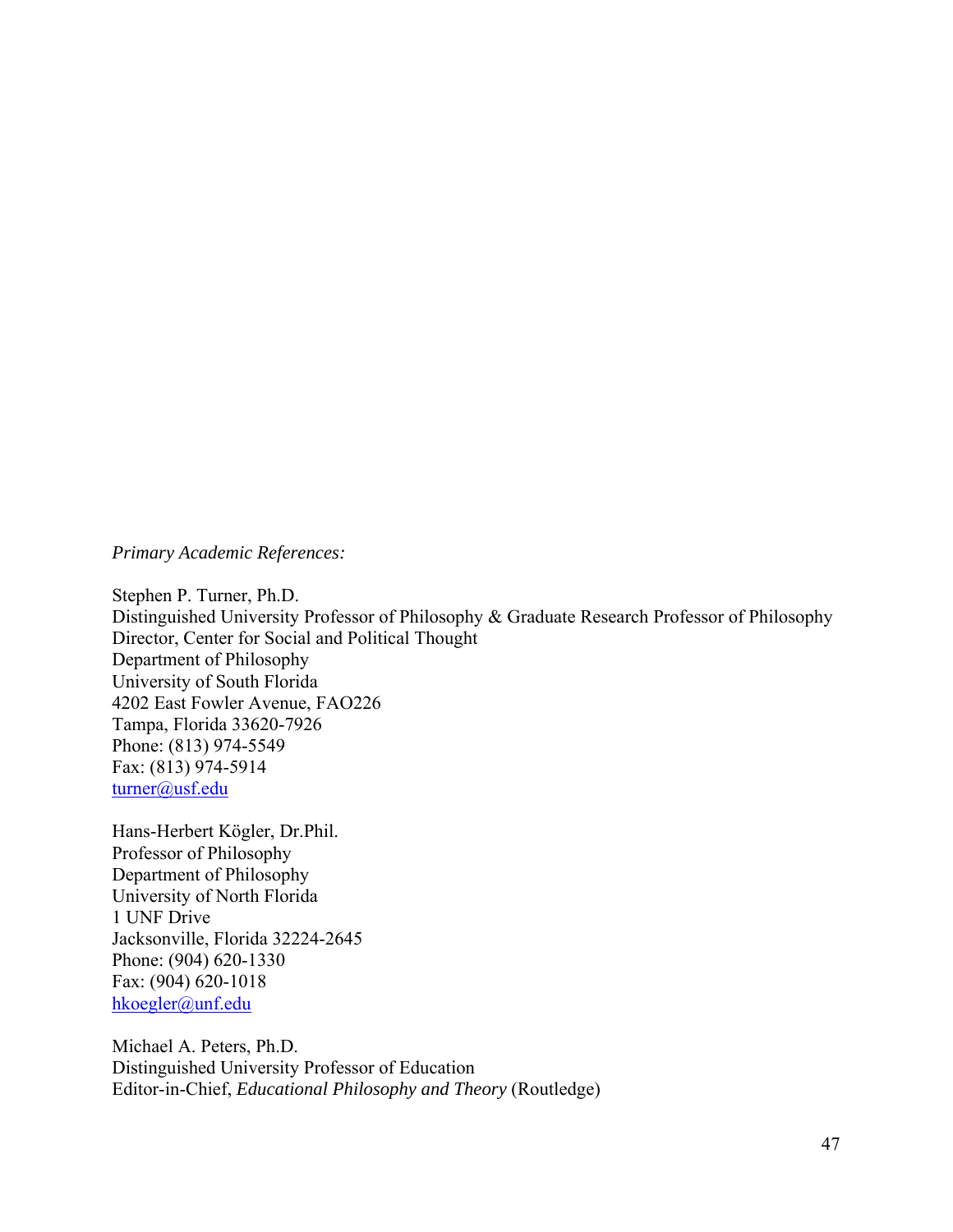Faculty of Education Beijing Normal University Beijing, China mpeters@bnu.edu.cn mpeters@waikato.ac.nz

*Secondary Academic References* 

Douglas Kellner, Ph.D. Distinguished University Professor and George F. Kneller Chair in the Philosophy of Education Division of Social Sciences and Comparative Education Graduate School of Education and Information Studies Moore Hall; Mailbox 951521 University of California, Los Angeles Los Angeles, California 90095-1521 Phone: (310) 825-0977 Fax: (310) 206-6293 kellner@ucla.edu

Simon Glynn, Ph.D. Professor of Philosophy Department of Philosophy Florida Atlantic University Boca Raton, Florida 33431 Phone: (561) 297-3879 Fax: (561) 297-2095 glynn@fau.edu

P. Christopher Smith, Ph.D. Professor Emeritus of Philosophy Department of Philosophy University of Massachusetts Lowell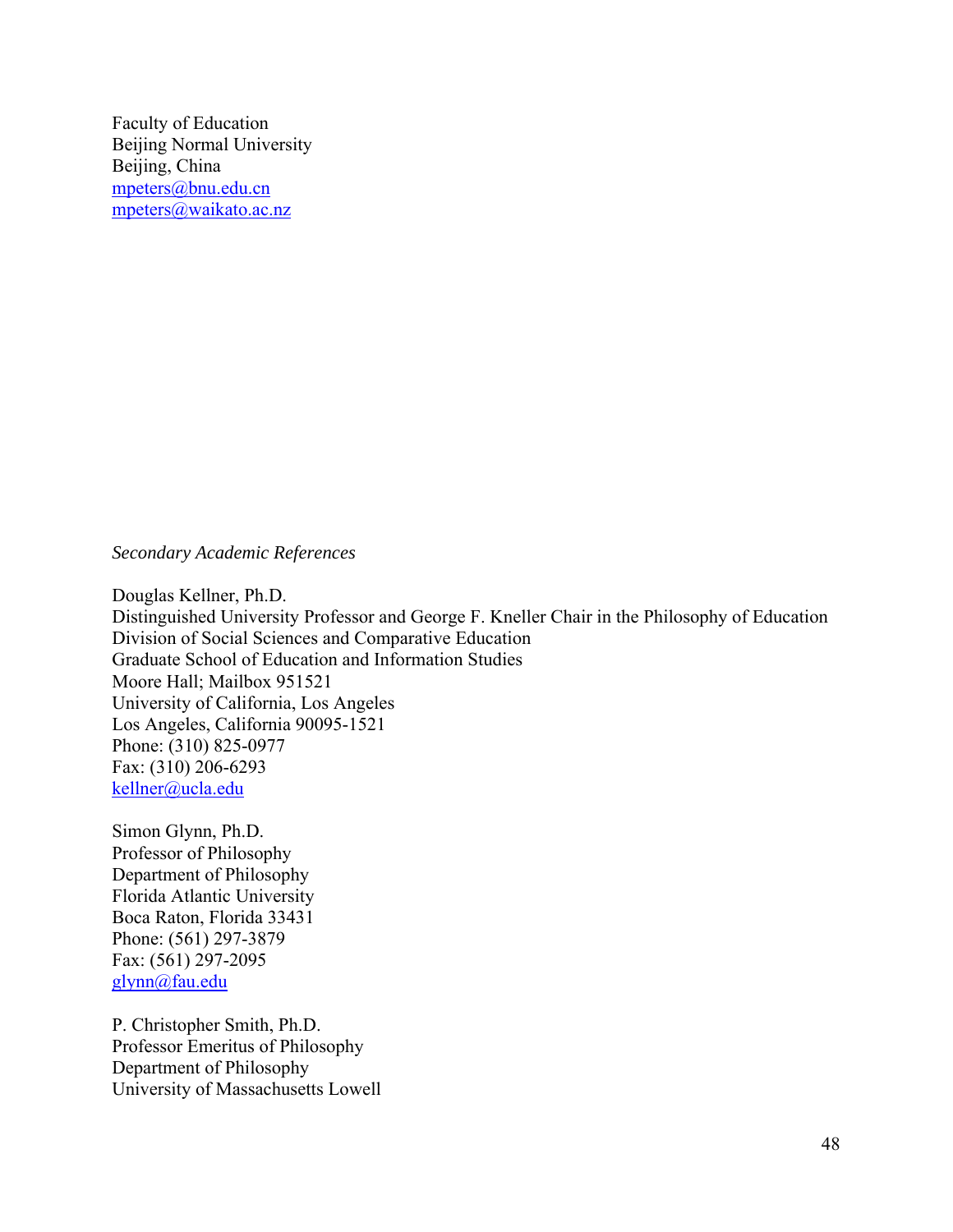Lowell, Massachusetts 01854 paul\_smith@uml.edu

Anwar Shaikh, Ph.D. Distinguished University in Exile Professor of Economics Department of Economics Schwartz Center for Economic Policy Analysis Graduate Faculty of Political and Social Science New School for Social Research New School University 6 E. 16th Street, Room 1124 New York, New York 10003 Phone: (212) 229-5717 x 3051 shaikh@newschool.edu

Samuel Binkley, Ph.D. Professor of Sociology Marlboro Institute for Liberal Arts and Interdisciplinary Studies Department of Communication Studies Emerson College 120 Boylston Street Boston, Massachusetts 02116 Phone: (617) 824-8745 samuel binkley@emerson.edu

Robert D'Amico, Ph.D. Professor Emeritus of Philosophy Department of Philosophy University of Florida Gainesville, Florida 32611 Phone: (904) 273-1806 rdamico@ufl.edu

Richard S. Conley, Ph.D. Associate Professor of Political Science Department of Political Science University of Florida Gainesville, Florida 32611-7325 Phone: (352) 273-2385 rconley@ufl.edu

William Outhwaite, Ph.D. Professor Emeritus of Sociology School of Geography, Politics, and Sociology Newcastle University Newcastle, England NE1 7RU (United Kingdom)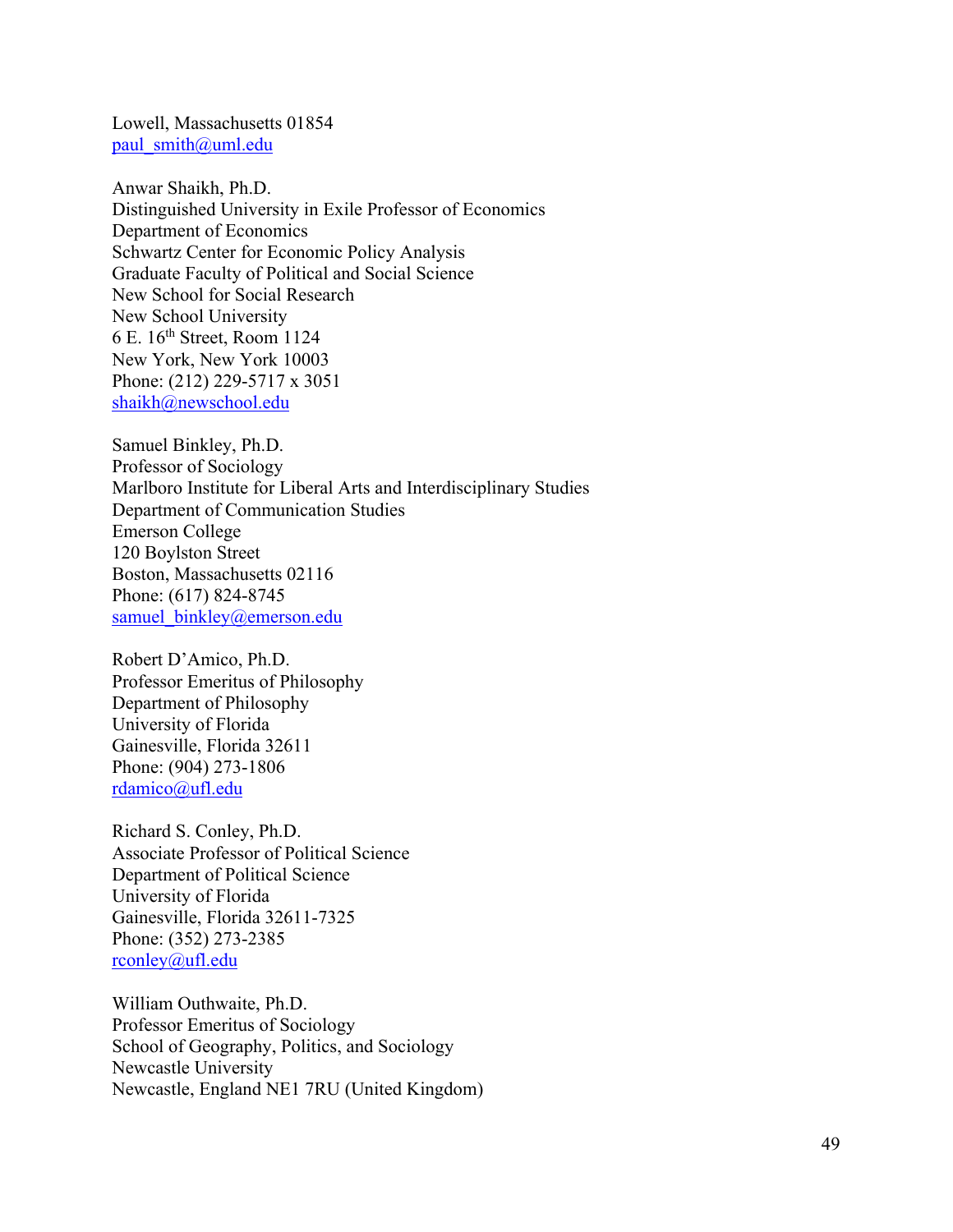### william.outhwaite@ncl.ac.uk

Joseph P. Zompetti, Ph.D. Professor of Communication School of Communication Illinois State University Fell Hall 413 Campus Box 4480 Normal, Illinois 61790-4480 Phone: (309) 438-7876 jpzompe@ilstu.edu

Paul Austerlitz, Ph.D. Professor of Music The Sunderman Conservatory of Music Gettysburg College 300 North Washington Street Gettysburg, Pennsylvania 17325 Phone: (717) 337-6129 pausterl@gettysburg.edu

Douglas Jesseph, Ph.D. Professor of Philosophy Department of Philosophy University of South Florida 4202 East Fowler Avenue, FAO 209 Tampa, Florida 33620 USA djesseph@usf.edu

Aram Sinnreich, Ph.D. Associate Professor of Communication School of Communication American University Washington, District of Columbia Phone: (202) 885-6518 aram@american.edu

Janet Sturman, Ph.D. Professor of Music and Associate Dean Fred Fox School of Music Graduate College University of Arizona 1401 East University Boulevard, Administration 302 Tucson, Arizona 85721 Phone: (520) 621-0420 / (520) 621-7815 sturman@email.arizona.edu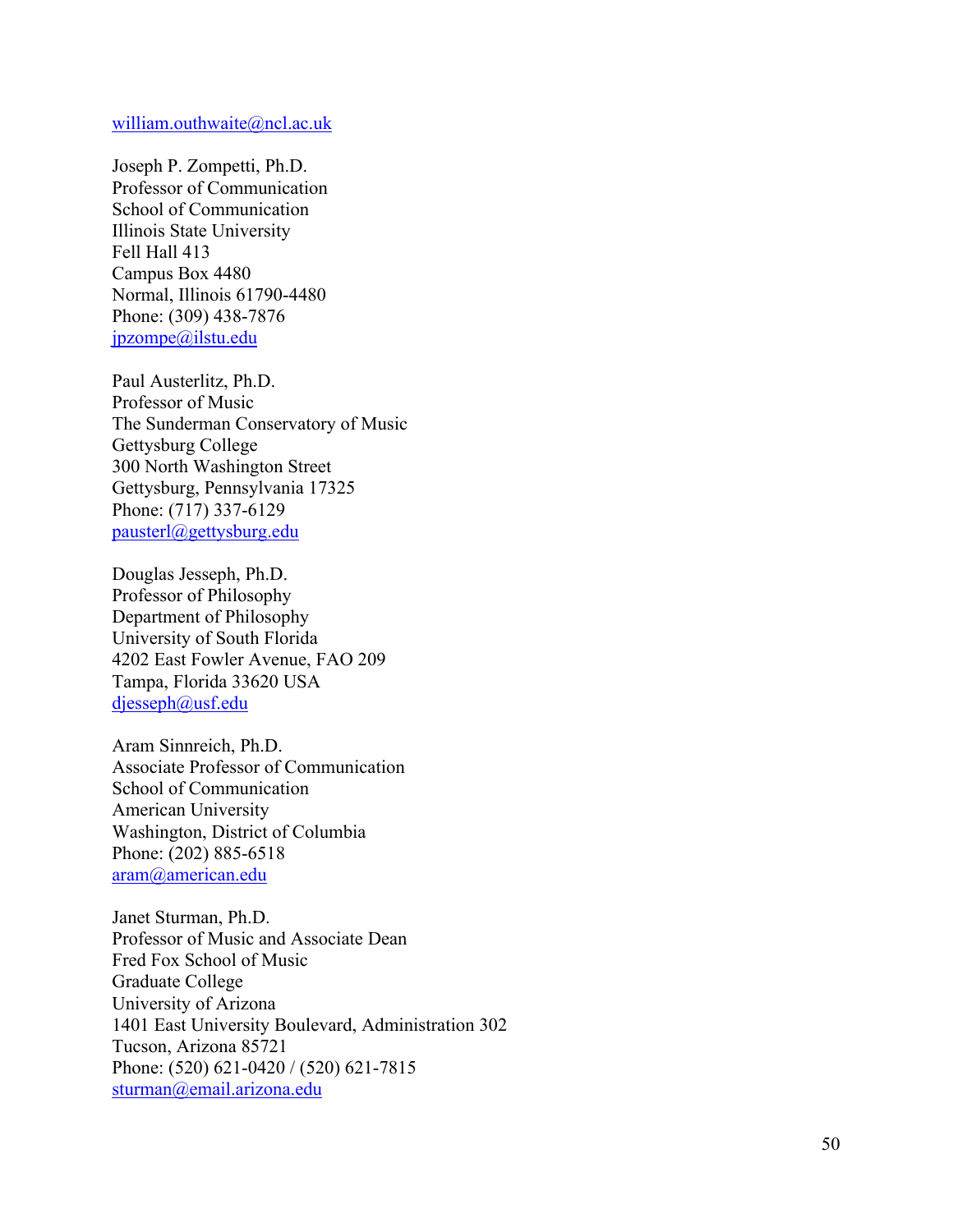Earl Conteh-Morgan, Ph.D. Professor of International Studies Department of Government and International Affairs School of Interdisciplinary Global Studies University of South Florida 4202 East Fowler Avenue, Social Science Building 371 Tampa, Florida 33620 Phone: (813) 974-0787 conteh@usf.edu

Constance L. Shehan, Ph.D. Professor of Sociology and Women's Studies Colonel Allen R. and Margaret G. Crow Term Professor of Sociology Department of Sociology and Criminology & Law University of Florida 304 Ustler Hall Gainesville, Florida 32611-7330 Phone: (352) 392-3365 cshehan@ufl.edu

Frederick F. Wherry, Ph.D. Professor of Sociology Department of Sociology Princeton University 102 Wallace Hall Princeton, New Jersey Phone: (609) 258-4421 ffwherry@princeton.edu

David Manier, Ph.D. Associate Professor of Psychology Department of Psychology Lehman College City University of New York 250 Bedford Park Boulevard West, GI-113 Bronx, New York 10468 Phone: (718) 960-8207 Fax: (718) 960-8092 david.manier@lehman.cuny.edu

Eldonna L. May, Ph.D. Certified Online Professor of Music Fulbright Scholar/Reviewer, Polish-U.S. Fulbright Commission Department of Music Wayne State University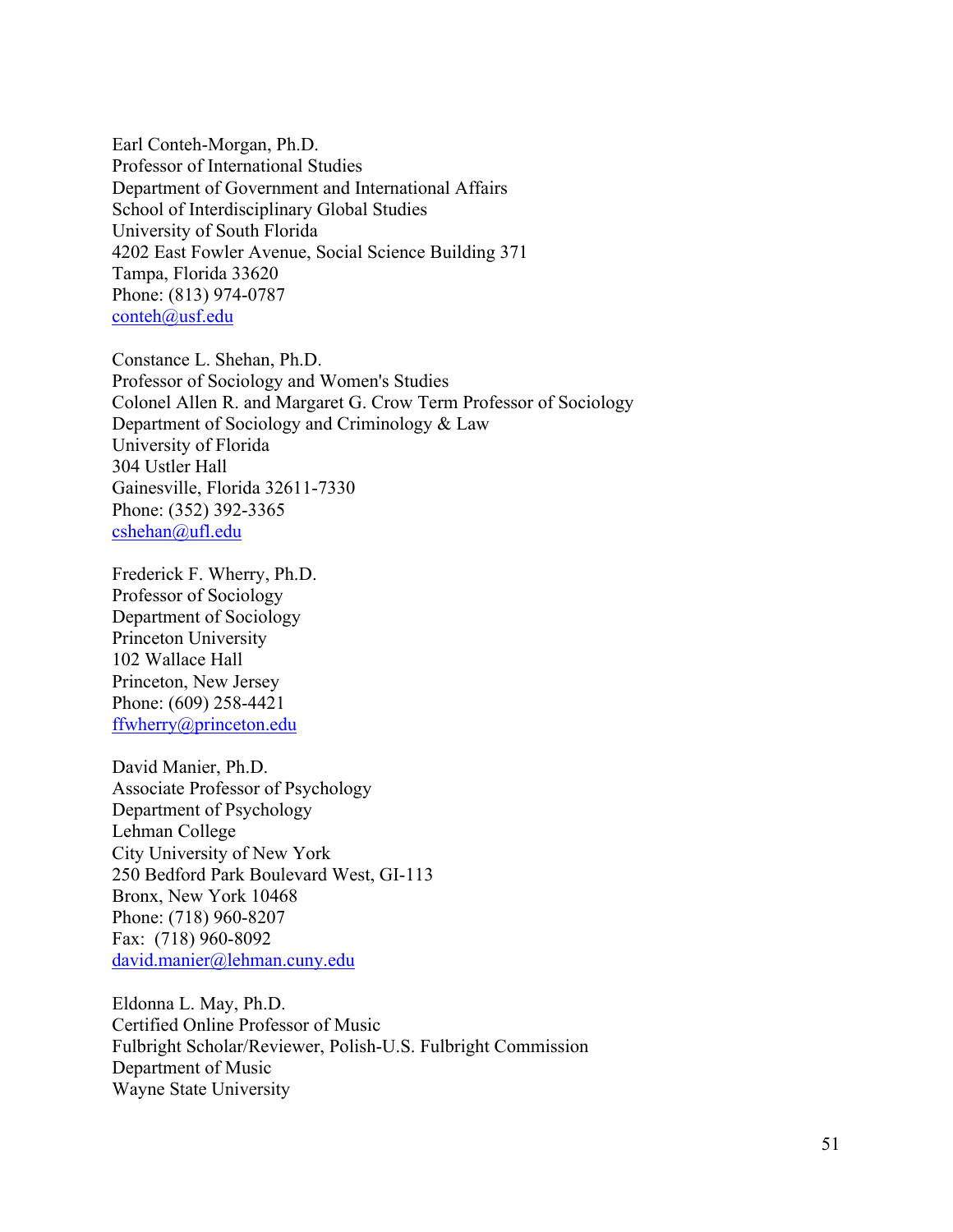Detroit, Michigan 48201 Phone: (313) 577-9467 elmay@wayne.edu

Bruce Arrigo, Ph.D. Professor of Criminology Department of Criminal Justice and Criminology University of North Carolina - Charlotte Charlotte, North Carolina 28233 barrigo@uncc.edu

Stephen Ross, Ph.D. Professor of English and Cultural, Social, and Political Thought Department of English University of Victoria Victoria, British Columbia V8W 3W1 (Canada) Phone: (250) 721-7237 saross@uvic.ca

Alain Marciano, Ph.D. Professor of Economics Department of Economics University of Montpellier 1 Montpellier, France alain.marciano@umontpellier.fr

Colonel Timothy C. Dowling, Ph.D. Professor of History Holder of the Burgwyn Chair in Military History Editor, *Journal of Military History* Department of History Virginia Military Institute 510 Scott Shipp Hall Lexington, Virginia Phone: (540) 464-7472 dowlingtc@vmi.edu

Richard Warms, Ph.D. Professor of Anthropology Department of Anthropology Texas State University San Marcos, Texas r.warms@txstate.edu

Gregory Claeys, Ph.D. Professor of the History of Political Thought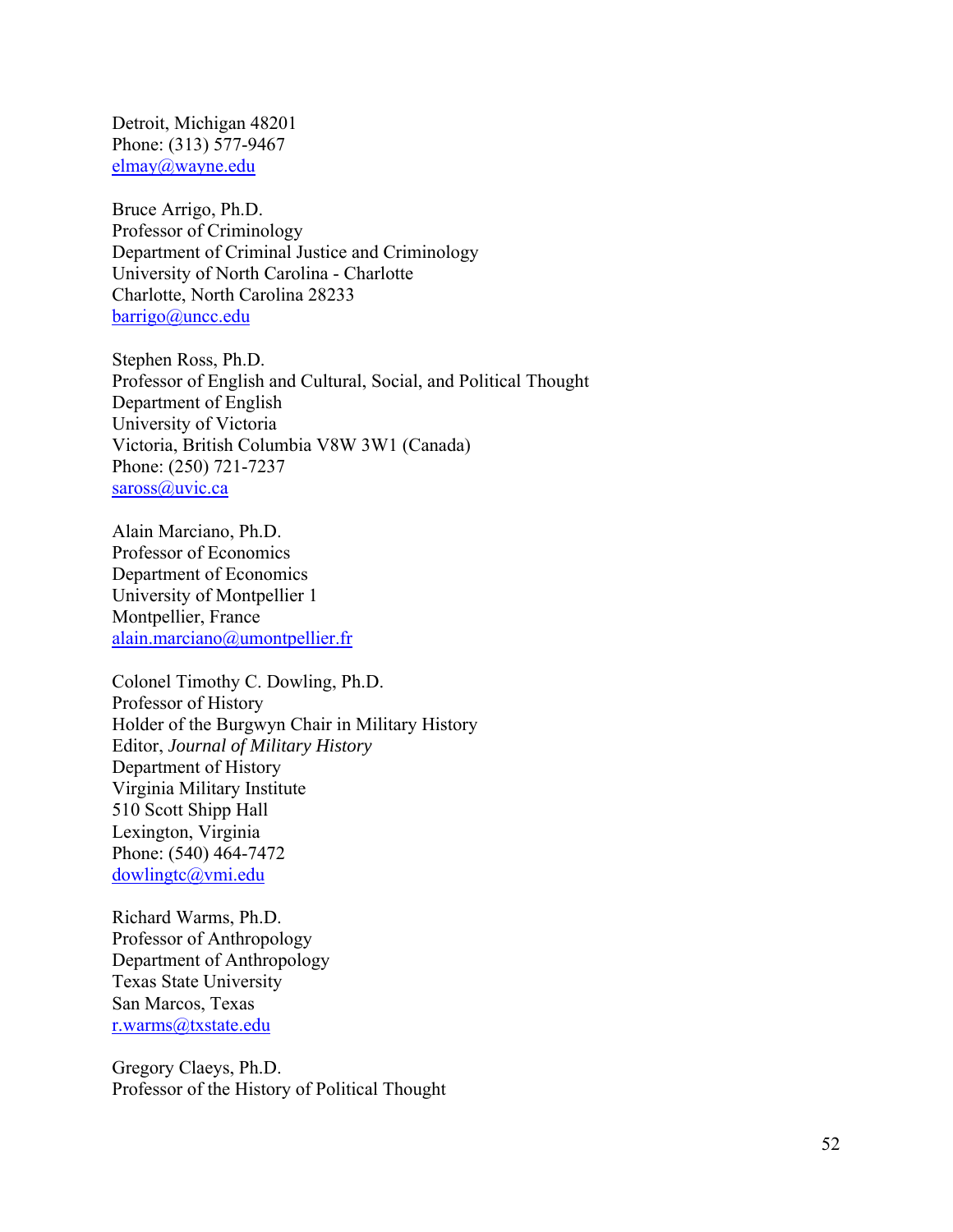Department of History Royal Holloway, University of London London, England (United Kingdom) g.claeys@rhul.ac.uk

Andreas Hess, Ph.D. Professor of Sociology School of Sociology University College Dublin Dublin, Ireland a.hess@ucd.ie

Peter J. Kivisto, Ph.D. Professor of Sociology, Anthropology and Social Welfare Richard A. Swanson Chair of Social Thought Department of Sociology and Social Welfare Augustana College 639 38th Street Rock Island, Illinois, 61201 peterkivisto@augustana.edu

Hilary Callan, Ph.D. Director Emerita, Royal Anthropological Institute Editor-in-Chief, *International Encyclopedia of Anthropology* (Wiley-Backwell) Member of Common Room, St Cross College, Oxford University London, England (United Kingdom) hilary.callan@stx.ox.ac.uk

Carlos E. Cortés, Ph.D. Professor Emeritus of History Department of History University of California, Riverside Humanities Tower 3301 Riverside, California 92521 Phone: (951) 827-1487 carlos.cortes@ucr.edu

Ian C. Jarvie, Ph.D. Professor Emeritus of Philosophy Editor, *Philosophy of the Social Sciences* (Sage) Department of Philosophy York University Toronto, Ontario (Canada) jarvie@yorku.ca

Henry Giroux, Ph.D.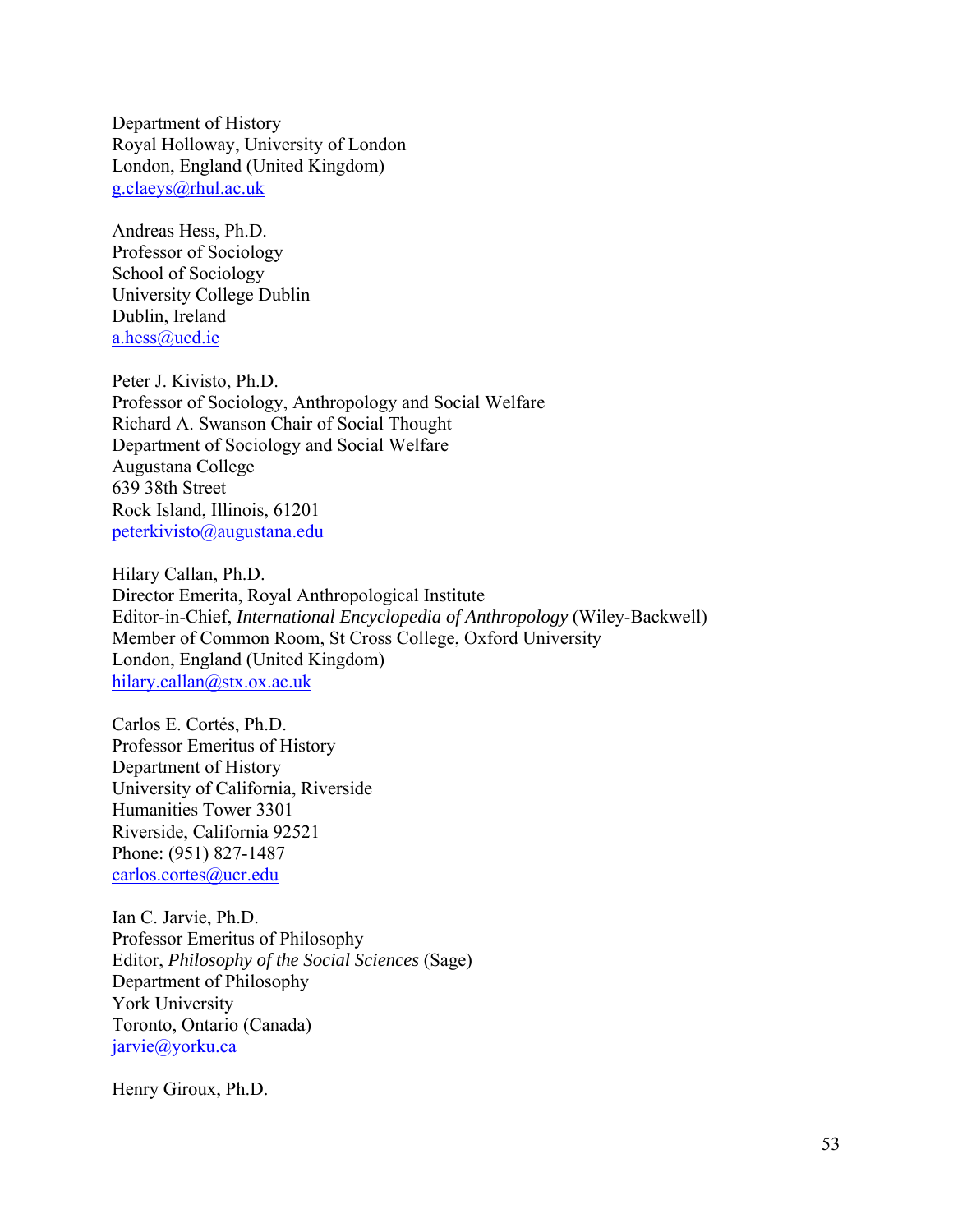McMaster Distinguished University Professor and Chair for Scholarship in the Public Interest The Paulo Freire Distinguished Scholar in Critical Pedagogy Department of English and Cultural Studies McMaster University Hamilton, Ontario (Canada) girouxh@mcmaster.ca

William Forde Thompson, Ph.D. Professor of Psychology Department of Psychology Macquarie University Sydney, Australia bill.thompson@mq.edu.au

Terry Godlove, Ph.D. Professor of Philosophy Department of Philosophy Senior Associate Dean for Curriculum & Personnel Hofstra College of Liberal Arts & Sciences Hofstra University Hempstead, New York Terry.F.Godlove@hofstra.edu

Jerrold Levinson, Ph.D. Distinguished University Professor of Philosophy Emeritus Department of Philosophy University of Maryland, College Park College Park, Maryland august@umd.edu

Stephen Davies, Ph.D. Distinguished University Professor of Philosophy Department of Philosophy University of Aukland Auckland, New Zealand sj.davies@auckland.ac.nz

Richard Shusterman, D.Phil. Distinguished University Professor of Philosophy and English Dorothy F. Schmidt Eminent Scholar in the Humanities Department of Philosophy Center for Body, Mind, and Culture Florida Atlantic University Boca Raton, Florida shuster1@fau.edu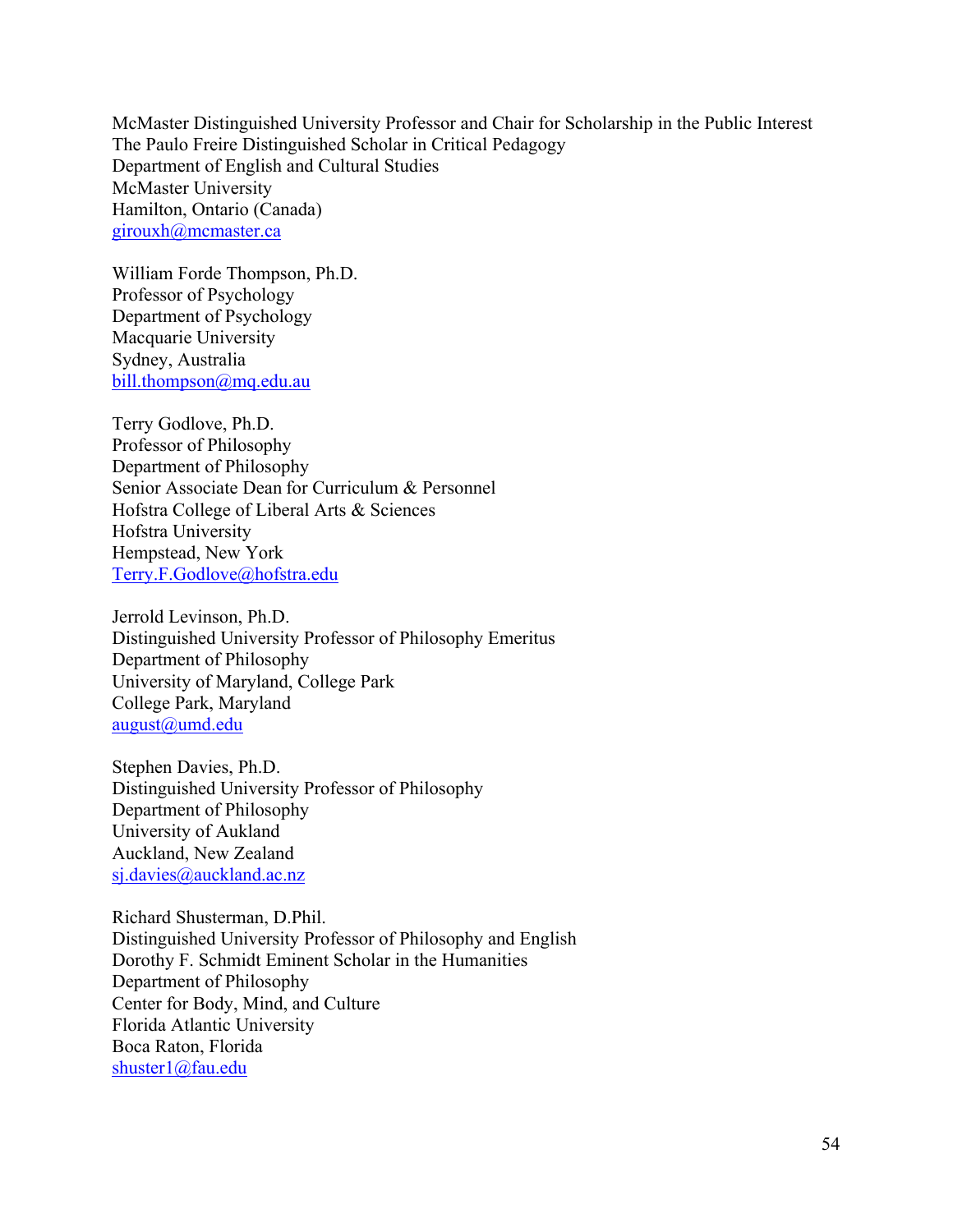Mark Risjord, Ph.D. Professor of Philosophy Department of Philosophy Institute for Liberal Arts Emory College of Arts and Sciences Emory University Atlanta, Georgia mrisjor@emory.edu

Scott Currie, Ph.D. Associate Professor of Ethnomusicology Creative Studies and Media Faculty School of Music College of Liberal Arts University of Minnesota Ferguson Hall 132 2106 Fourth Street South Minneapolis, Minnesota 55455 Phone: (612) 624-7512 Fax: (612) 624-8001 scurrie@umn.edu

Jonathan Goldman, Ph.D. Associate Professor of Musicology Faculty of Music University of Montreal Montreal, Quebec (Canada) jonathan.goldman@umontreal.ca

Michael Gibbons, Ph.D. Associate Professor of Political Science Department of Government and International Affairs School of Interdisciplinary Global Studies University of South Florida Tampa, Florida gibbons@usf.edu

Kennan Ferguson, Ph.D. Professor of Political Science Department of Political Science University of Wisconsin Milwaukee Milwaukee, Wisconsin kennan@uwm.edu

Marco Sgarbi, Ph.D. Associate Professor of History of Philosophy & Vice Provost of Communication & Development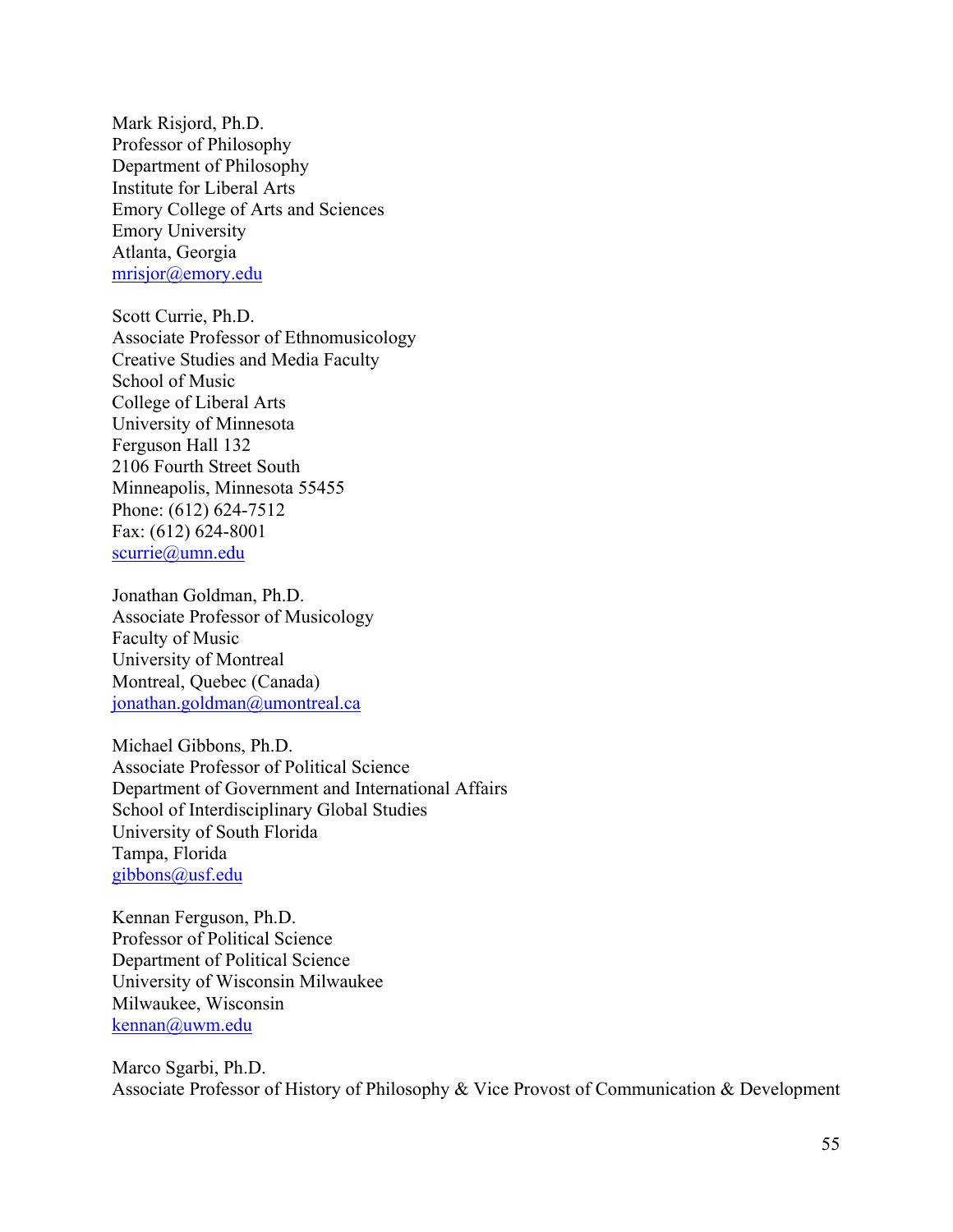Department of Philosophy and Cultural Heritage Ca' Foscari University of Venice Venice, Italy marco.sgarbi@unive.it

Mary Godwyn, Ph.D. Associate Professor of Sociology History and Society Division Babson College Babson Park/Wellesley, Massachusetts mgodwyn@babson.edu

Edward J. Nell, D.Phil./B.Litt. Malcolm B. Smith Distingusighed University Professor of Economics Emeritus Department of Economics Schwartz Center for Economic Policy Analysis Graduate Faculty of Political and Social Science New School for Social Research New School University New York, New York nelle@newschool.edu

Robert Beauregard, Ph.D. Professor of Urban Planning Emeritus Graduate School of Architecture, Planning and Preservation (GSAPP) Director of Doctoral Studies & Chair of Doctoral Subcommittee on Urban Planning Emeritus Columbia University in the City of New York New York, New York rab48@columbia.edu

Laurel Graham, Ph.D. Professor of Sociology Department of Sociology University of South Florida Tampa, Florida. lgraham2@usf.edu

Mala Htun, Ph.D. Professor of Political Science Department of Political Science University of New Mexico Albuquerque, New Mexico malahtun@unm.edu

Simon Susen, Ph.D. Professor of Sociology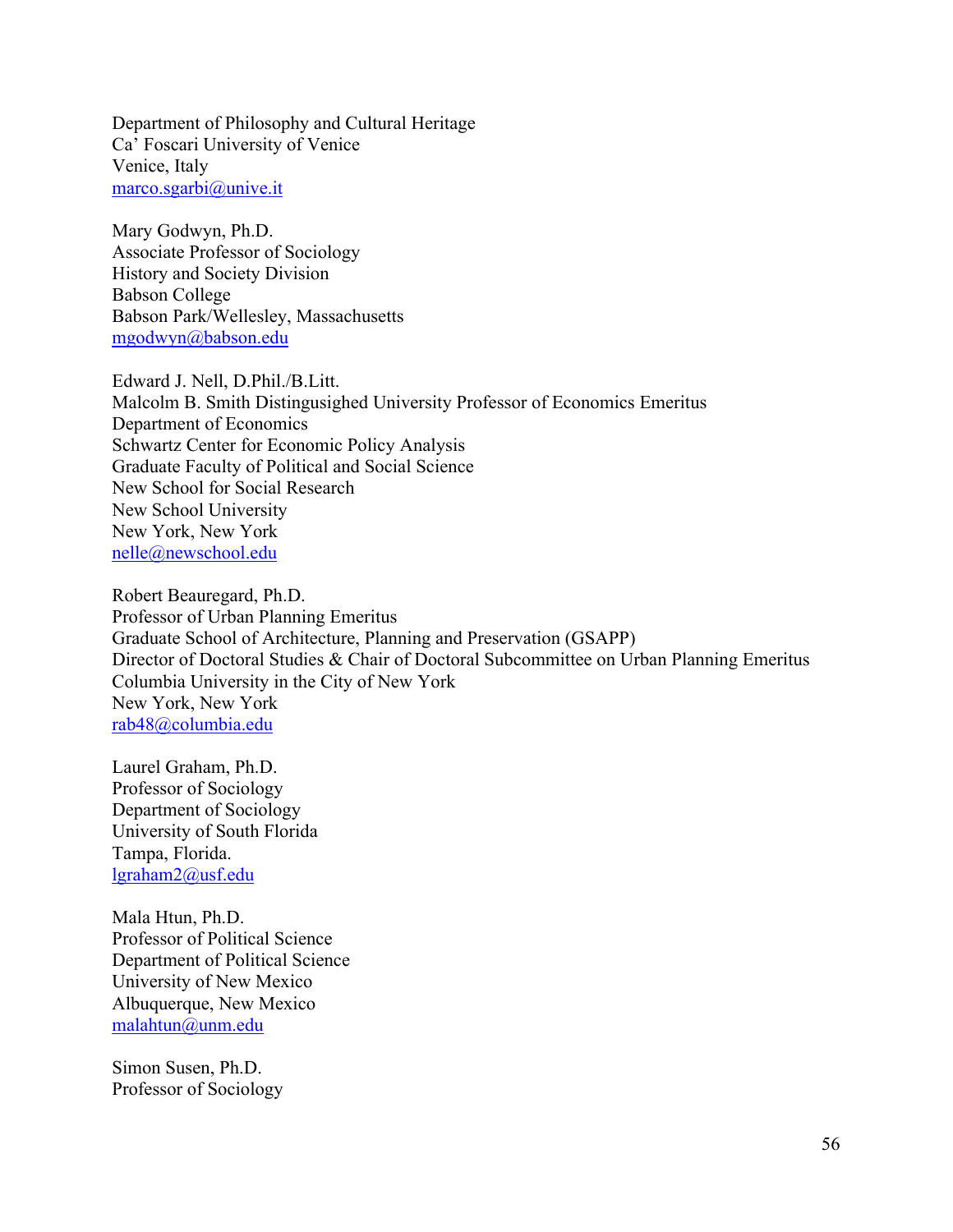Editor, *Journal of Classical Sociology* (Sage) Department of Sociology City, University of London London, England (United Kingdom) Simon.Susen@city.ac.uk

Gerard Delanty, Ph.D. Professor of Sociology and Social & Political Thought Emeritus Editor, *European Journal of Social Theory* (Sage) Centre for Social & Political Thought Department of Sociology University of Sussex Brighton, England (United Kingdom) G.Delanty@sussex.ac.uk

Hans Bernhard Schmid, Dr.Phil. University Professor of Political Economy and Social Philosophy Professur für Politische und Sozialphilosophie / Professor of Political and Social Philosophy Institut für Philosophie Department of Philosophy Faculty of Philosophy and Education Director of Studies - Philosophy and Education Directorate of Doctoral Studies Social Ontology and Philosophy of Social Science Research Group Philosophy of Social Science Roundtable University of Vienna - Universität Wien Vienna, Austria Hans.Bernhard.Schmid@univie.ac.at

R. Jon McGee, Ph.D. Professor of Anthropology Department of Anthropology Texas State University San Marcos, Texas rm08@txstate.edu

Paul A. Roth, Ph.D. Distinguished University Professor of Philosophy and Jewish Studies Philosophy of Social Science Roundtable Humanities Division Department of Philosophy University of California, Santa Cruz Santa Cruz, California paroth@ucsc.edu

David Henderson, Ph.D. Robert R. Chambers Distinguished University Professor of Philosophy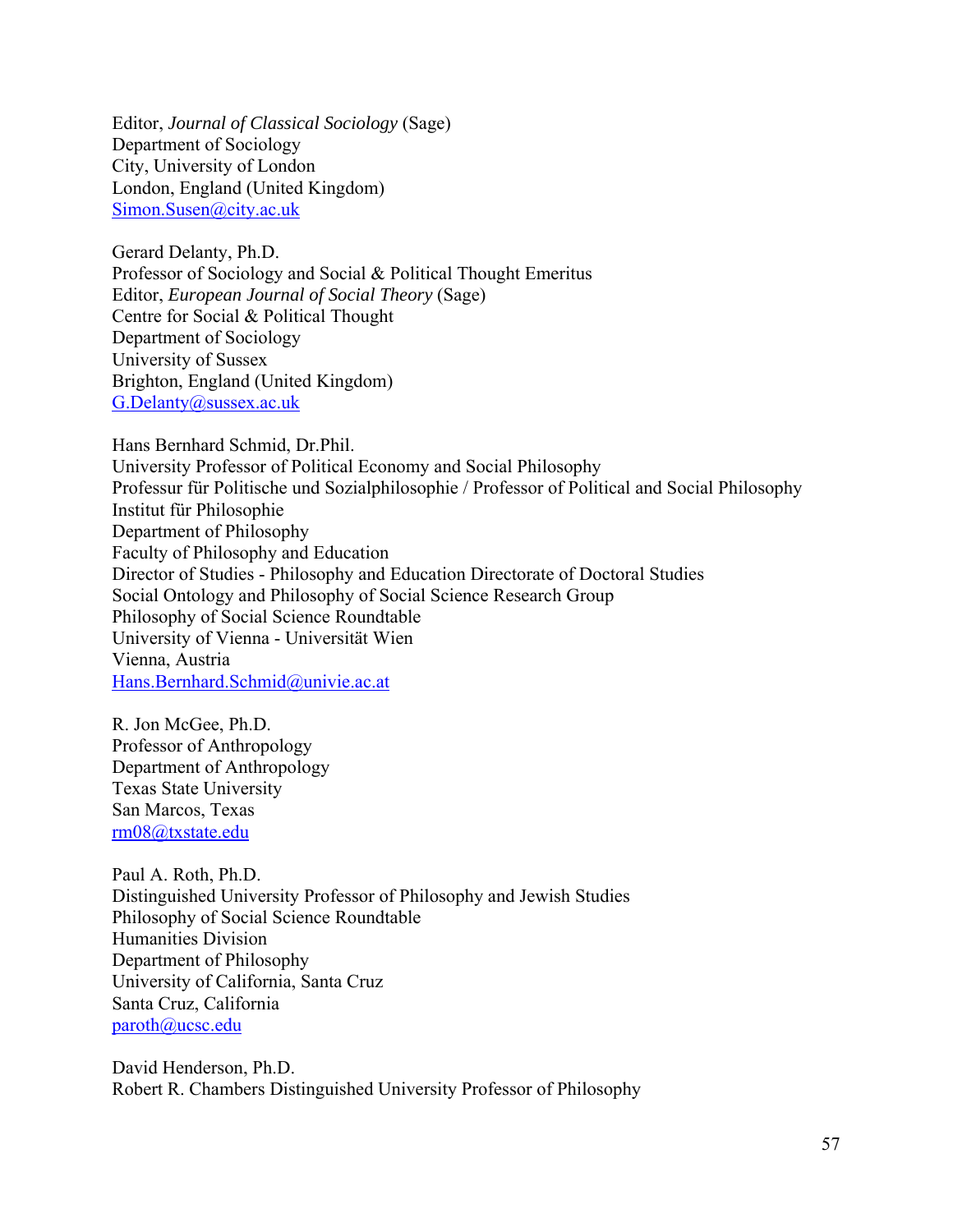Philosophy of Social Science Roundtable Department of Philosophy University of Nebraska – Lincoln Lincoln, Nebraska dhenderson2@unl.edu

Franklin W. Knight, Ph.D. Leonard and Helen R. Stulman Professor of History Department of History Krieger School of Arts and Sciences Johns Hopkins University Baltimore, Maryland fknight@jhu.edu

Evelyn Brooks Higginbotham, Ph.D. Victor S. Thomas Professor of History and of African and African American Studies Department of History Department of African and African American Studies Hutchins Center for African and African American Studies Harvard University Cambridge, Massachusetts ebhiggin@fas.harvard.edu

Chris J. Magoc, Ph.D. Professor of History/Public History Thomas B. Hagen Department of History Mercyhurst University Eire, Pennsylvania cmagoc@mercyhurst.edu

Klaus Bruhn Jensen, Dr.Phil. Professor of Communication Department of Communication University of Copenhagen Copenhagen, Denmark kbj@hum.ku.dk

Vassiliki Kolocotroni, Ph.D. Senior Lecturer in English Literature School of Critical Studies University of Glasgow Glasgow, Scotland (United Kingdom) Vassiliki.Kolocotroni@glasgow.ac.uk

Olga Taxidou, Ph.D. Professor Emerita of Drama and Performance Studies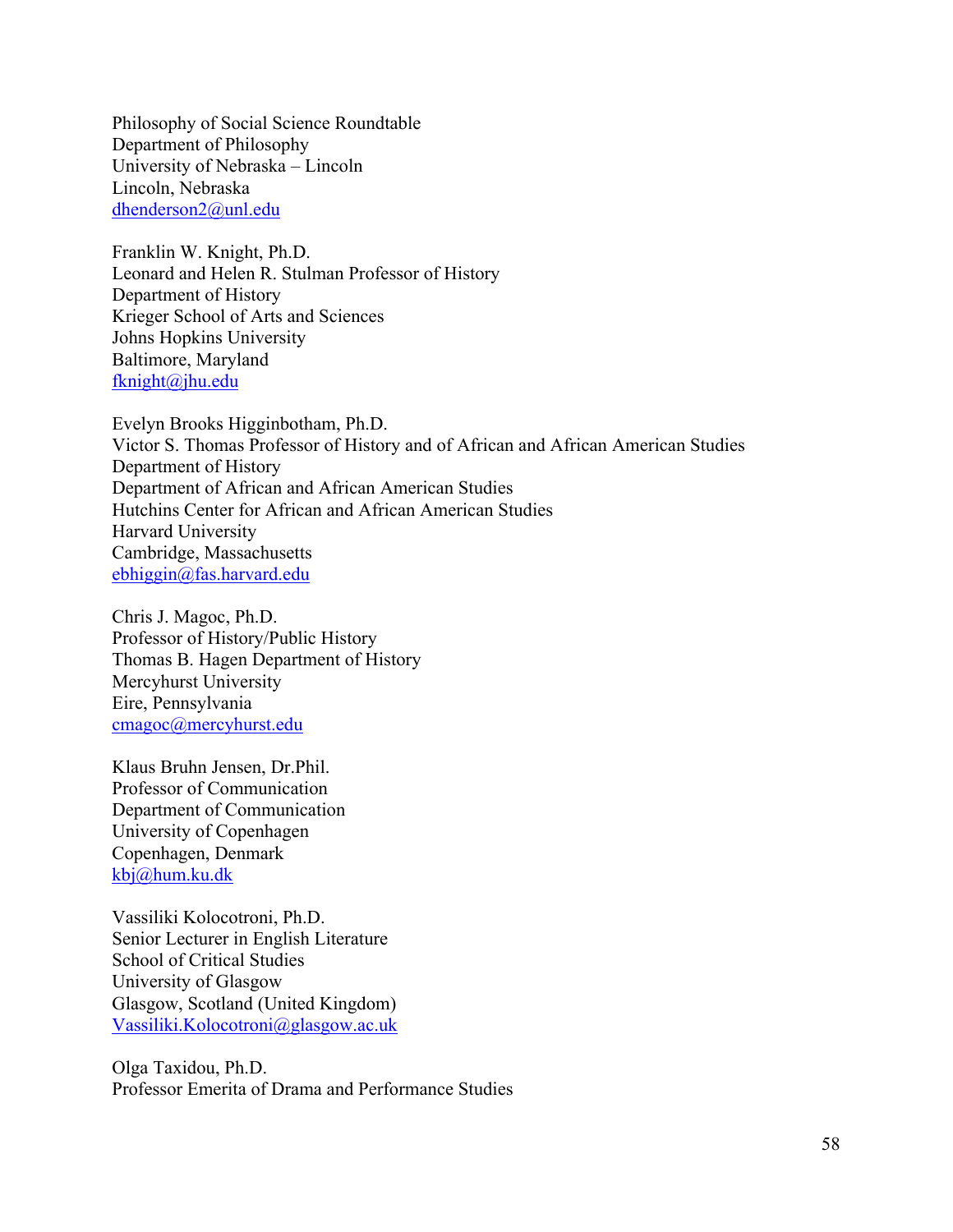Department of English Literature School of Literatures, Languages and Cultures University of Edinburgh Edinburgh, Scotland (United Kingdom) Olga.Taxidou@ed.ac.uk

J.Mitchell Miller, Ph.D. Professor of Criminology and Criminal Justice Department of Criminology and Criminal Justice University of North Florida Jacksonville, Florida mitch.miller@unf.edu

Debra Merskin, Ph.D. Professor of Media Studies School of Journalism & Communication University of Oregon Eugene, Oregon dmerskin@uoregon.edu

David Sulzer, Ph.D. Professor of Neuroscience, Psychiatry, Neurology, Pharmacology & Music Departments of Psychiatry, Neurology, Pharmacology & School of the Arts (Music) Columbia University in the City of New York. New York, New York ds43@cumc.columbia.edu

Yasuhiro Ozuru, Ph.D. Professor of Psychology Department of Psychology University of Alaska Anchorage Anchorage, Alaska yozuru@alaska.edu

Nicholas Haslam, Ph.D. Professor of Psychology Department of Psychology Melbourne School of Psychological Sciences University of Melbourne Melbourne, Australia nhaslam@unimelb.edu.au

Nicholas C. Burbules, Ph.D. Gutgsell Endowed Professor of Education, Educational Policy, Organization and Leadership Edward William and Jane Marr Gutgsell Endowed Professor of Education Department of Education Policy, Organization and Leadership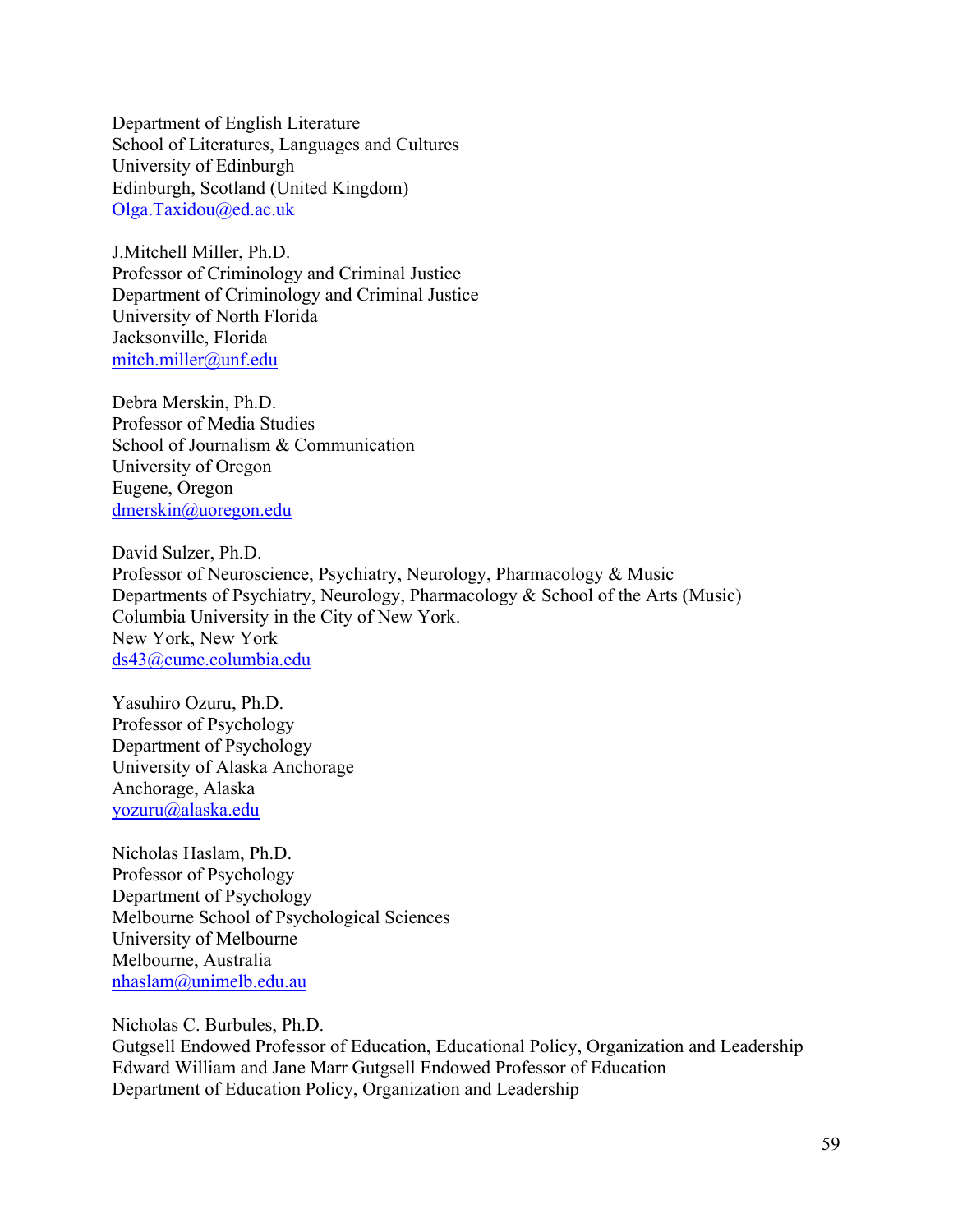University of Illinois, Urbana-Champaign Champaign, Illinois burbules@illinois.edu

Matthew Jefferies, Ph.D. Professor of German History Programme Director, German Studies Department of History School of Arts, Languages and Cultures University of Manchester Manchester, England (United Kingdom) matt.jefferies@manchester.ac.uk

Robert T. Craig, Ph.D. Professor of Communication Emeritus Department of Communication College of Media, Communication & Information University of Colorado Boulder Boulder, Colorado robert.craig@colorado.edu

Jefferson Pooley, Ph.D. Professor of Media and Communication Department of Media and Communication Muhlenberg College Allentown, Pennsylvania jeffersonpooley@muhlenberg.edu

Orville Lee, Ph.D. Associate Professor of Culture and Media (Sociology) Associate Dean for Faculty Affairs Department of Culture and Media Eugene Lang College of Liberal Arts Department of Sociology Graduate Faculty of Political and Social Science New School for Social Research New School University – The New School New York, New York leeo@newschool.edu

Timothy W. Luke, Ph.D. University Distinguished Professor of Political Science Department of Political Science College of Liberal Arts and Human Sciences Virginia Polytechnic Institute and State University (Virginia Tech) Blacksburg, Virginia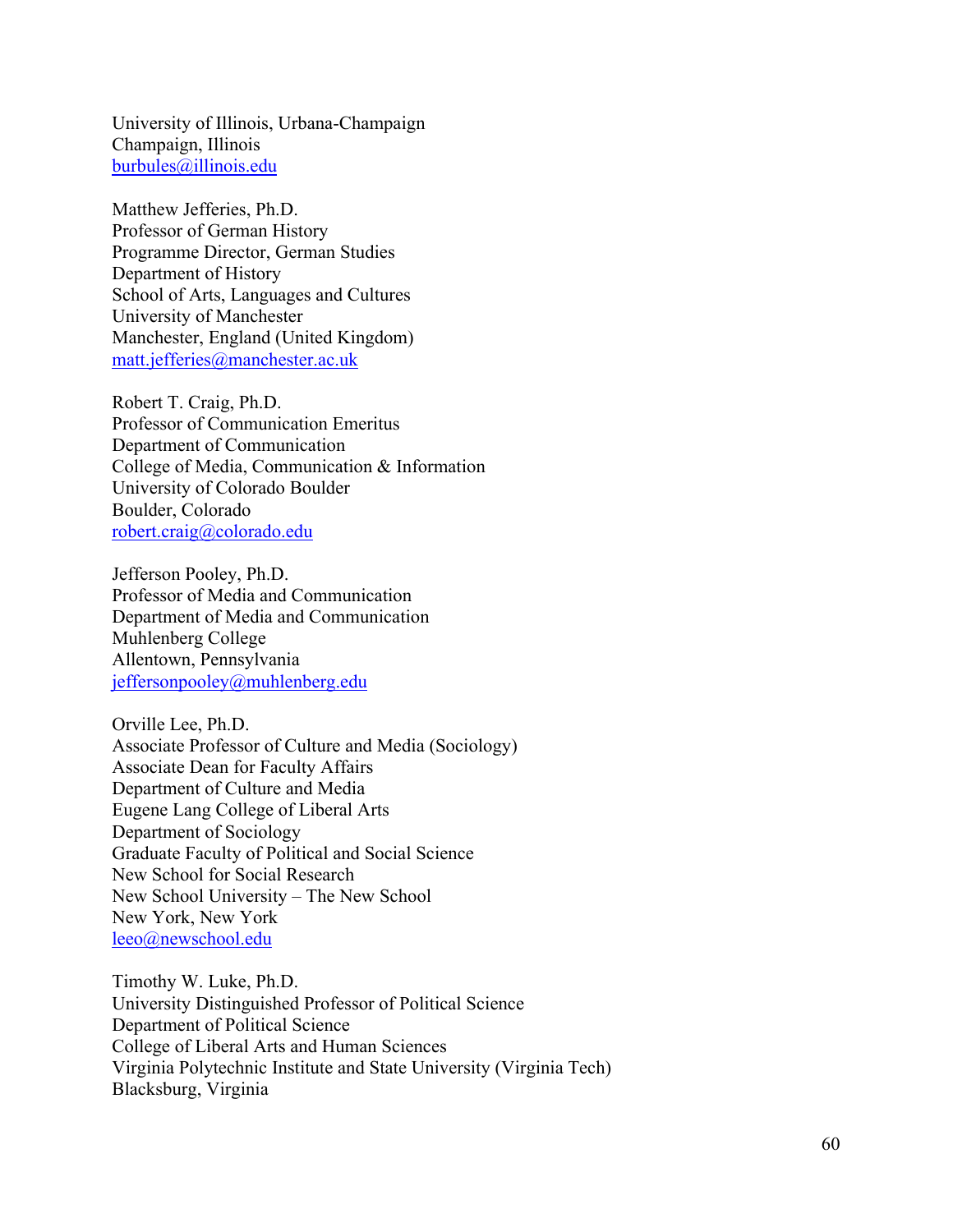#### twluke@vt.edu

Eliza Nichols, Ph.D. Professor of French and Humanities Foreign Languages Coordinator Department of History, Humanities and Social Sciences Columbia College Chicago Vice Provost Emeritus New School University – The New School Chicago, Illinois / New York, New York nicholse@newschool.edu

Beatrice Banu, Ph.D. Professor of Philosophy Emeritus Schools of Public Engagement Dean Emeritus Eugene Lang College of Liberal Arts New School University – The New School New York, New York banub@newschool.edu

David Payne, Ph.D. Professor of Communication Emeritus Department of Communication University of South Florida Tampa, Florida dpayne@usf.edu

Peter McLaren, Ph.D. Distinguished Professor in Critical Studies Co-Director, The Paulo Freire Democratic Project International Ambassador for Global Ethics and Social Justice The Donna Ford Attallah College of Educational Studies Chapman University Professor Emeritus University of California, Los Angeles Orange, California / Los Angeles, California mclaren@chapman.edu

Giovanni Battista Ramello, Ph.D. Professor of Industrial Economics Institute of Public Policy and Collective Choices POLIS, Dipartimento di Giursiprudenza, Scienze Politiche, Economiche e Sociali University of Eastern Piedmont Alessandria, Italy giovannibattista.ramello@unito.it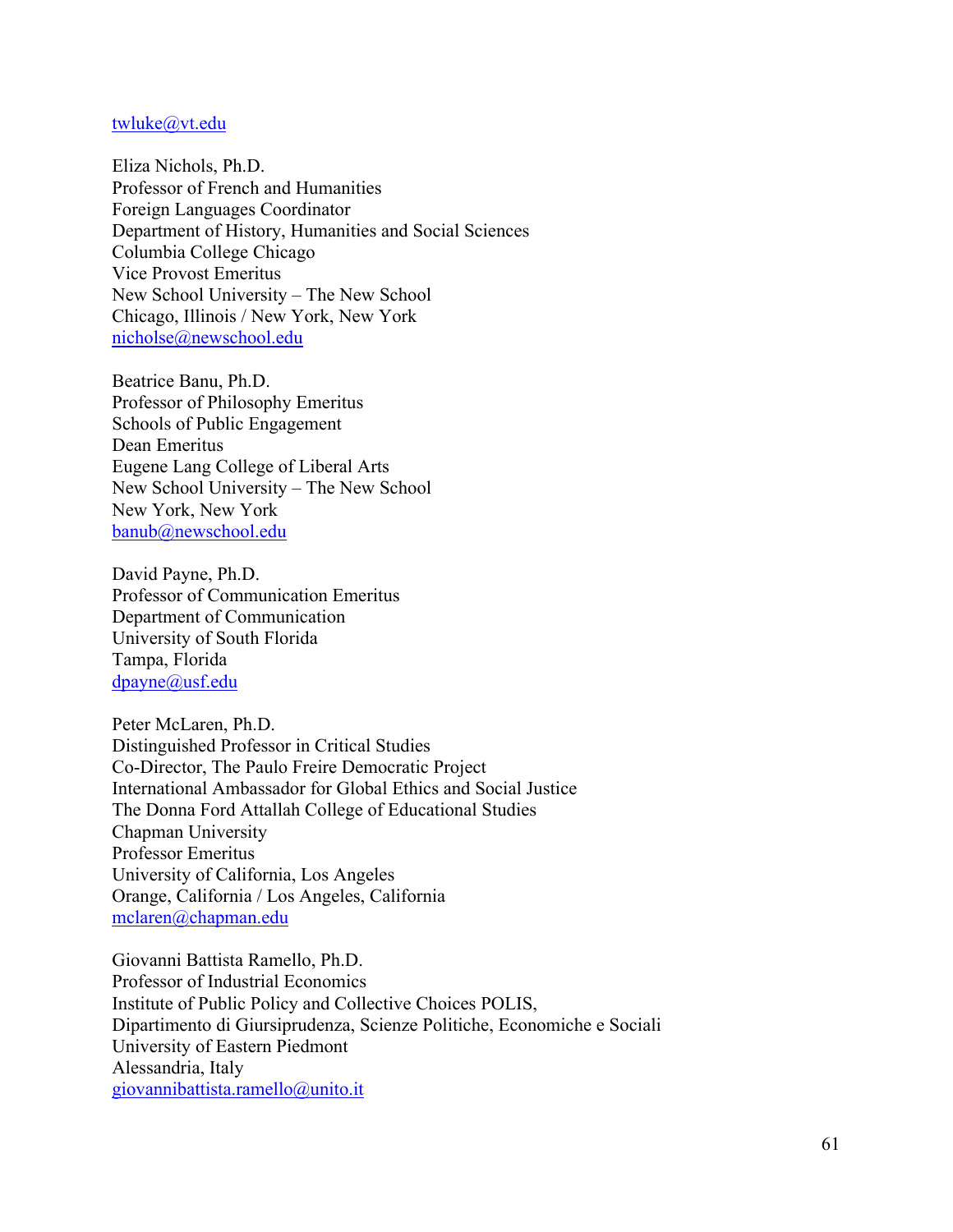Javier A. Galván, Ph.D. Associate Professor of Spanish and History Department of Modern Languages Santa Ana College Santa Ana, California Galvan Javier@sac.edu

Gregory Feldman, Ph.D. Assistant Professor of Anthropology Department of Sociology, Anthropology, and Criminology University of Windsor Windsor, Ontario (Canada) gfeldman@uwindsor.ca

Lisa Tendrich Frank, Ph.D. Historian / Independent Scholar / Independent Researcher Editor-in-Chief, *The World of the Civil War* Tallahassee, Florida lytfrankphd@gmail.com

Steven J. Niven Executive Editor *Dictionary of Caribbean and Afro-Latin American Biography Dictionary of African Biography African American National Biography* Hutchins Center for African and African American Research W. E. B. Du Bois Institute for African and African American Research Department of African and African American Studies Harvard University 104 Mount Auburn Street Cambridge, Massachusetts 02138 Phone: (585) 730-0387 sjniven@fas.harvard.edu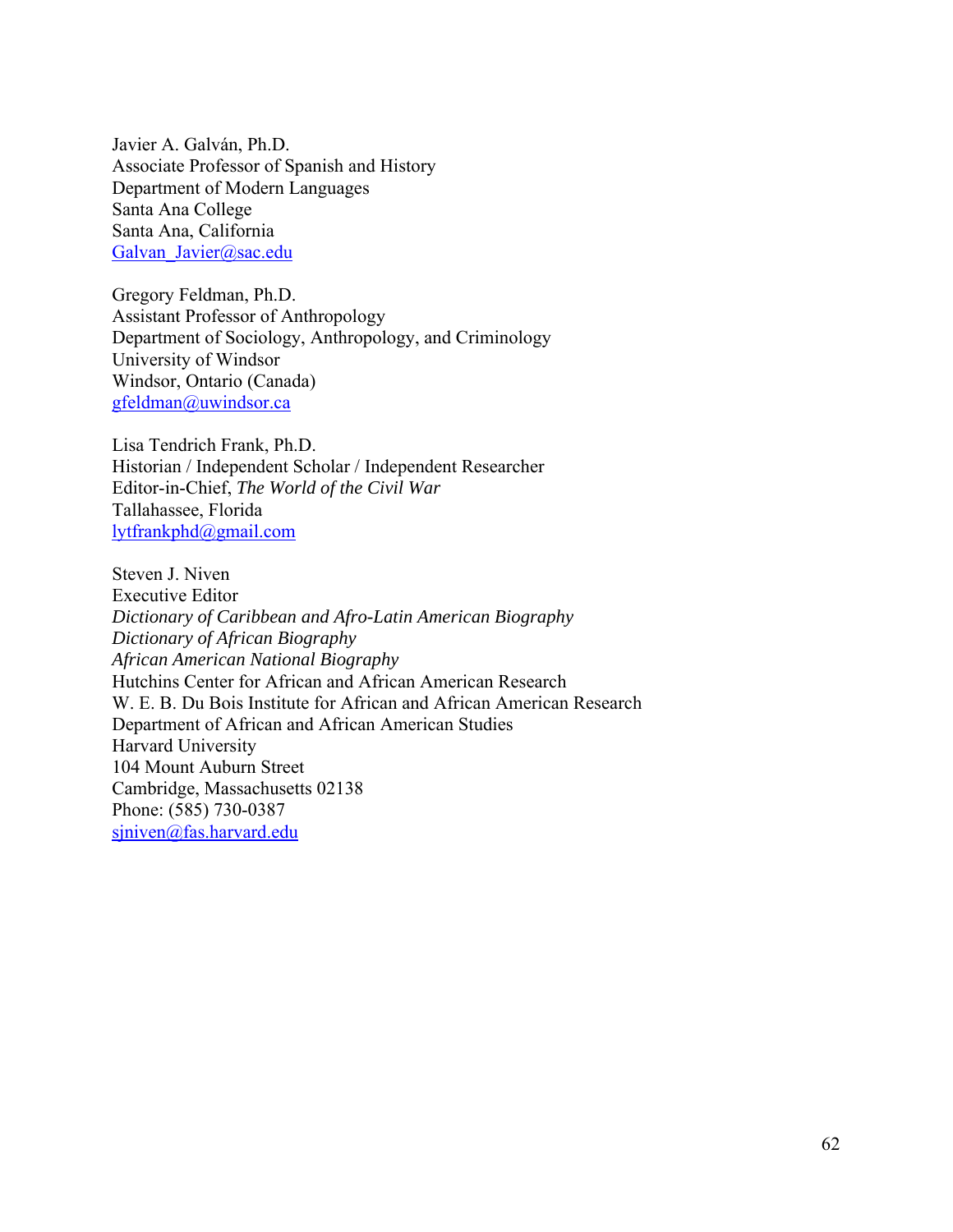*Academic Teaching Reference:* 

Winston Thompson, Ph.D. Dean Emeritus and Professor Emeritus Department of Social Science/Department of History & Political Science Broward College Fort Lauderdale, Florida wthompso@broward.edu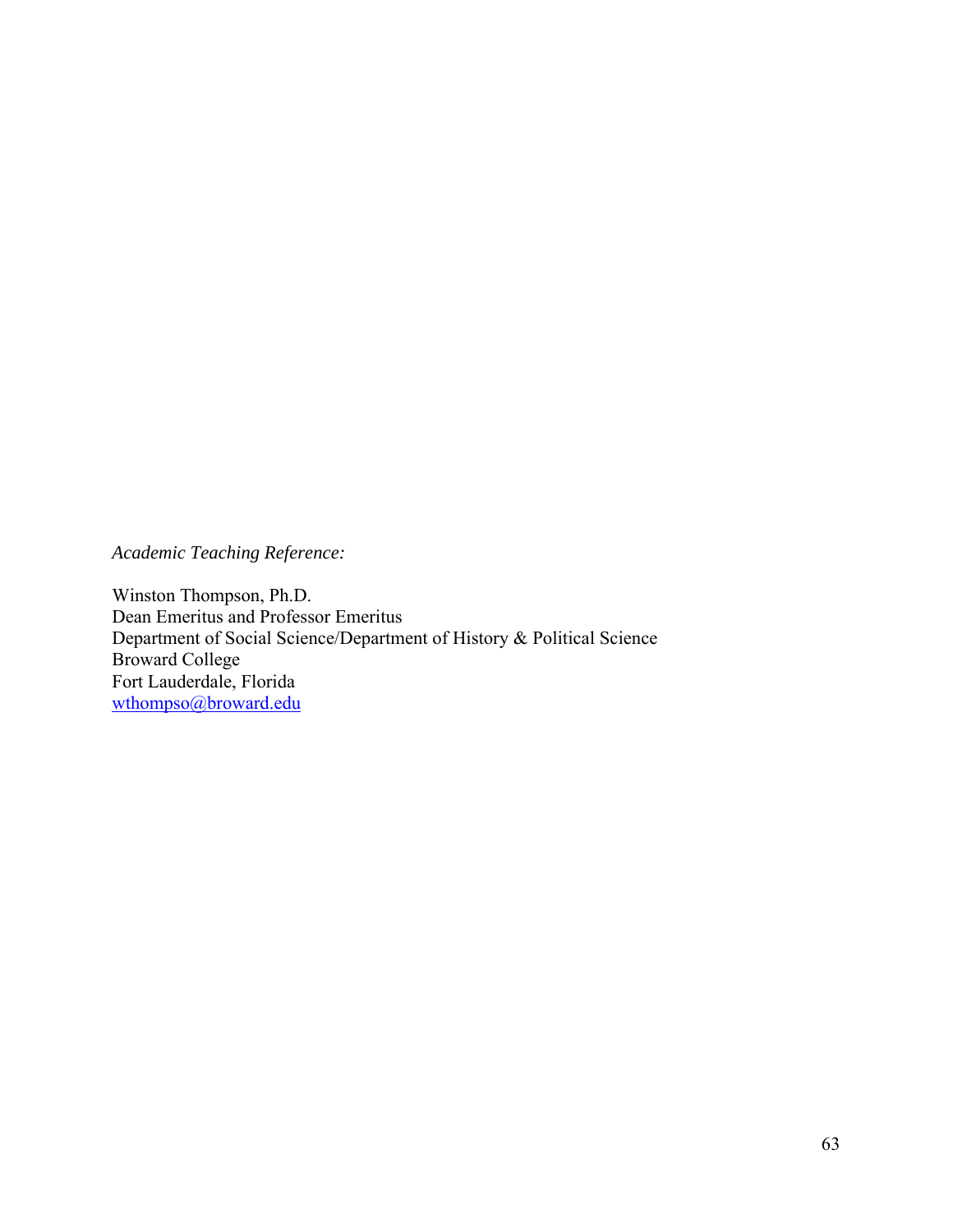### *Jazz Studies/Jazz Performance/Avant-Garde Jazz References:*

Matthew Shipp Jazz Musician (Piano), Composer, and Bandleader New York, New York

William Parker Jazz Musician (Bass), Composer, and Bandleader New York, New York

William Hooker Jazz Musician (Drums), Composer, and Bandleader New York, New York

Charles Gayle Jazz Musician (Saxophone), Composer, and Bandleader Professor of Music Emeritus Bennington College State University of New York (SUNY) at Buffalo New York, New York / Buffalo, New York

Chico Freeman Jazz Musician (Saxophone), Composer, and Bandleader Association for the Advancement of Creative Musicians (AACM), NYC & Chicago Chapters New York, New York / Chicago, Illinois / Paris, France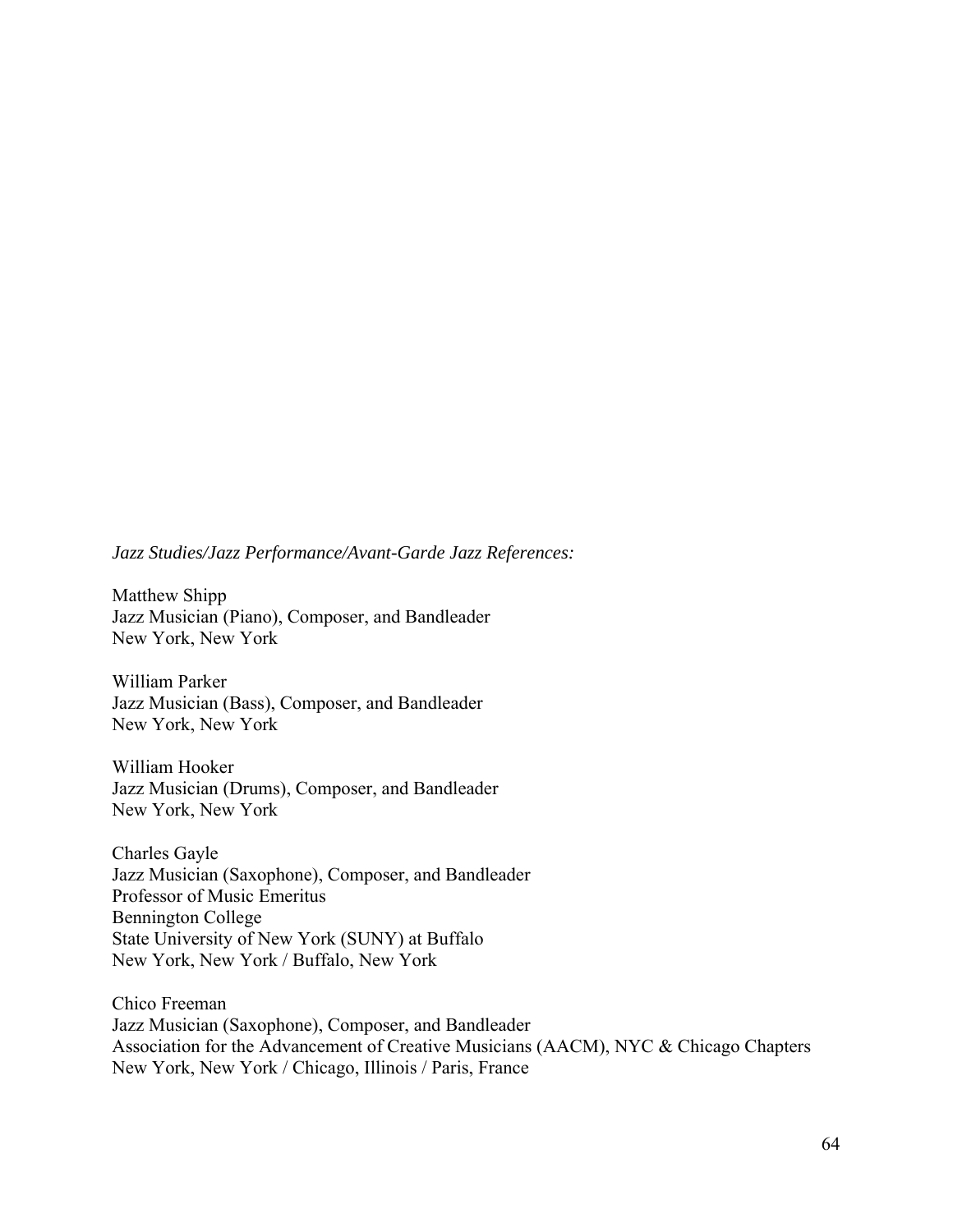Reggie Workman Jazz Musician (Bass), Composer, and Bandleader Professor of Jazz New School University School of Jazz / Mannes Jazz and Contemporary Music Program New School for Jazz and Contemporary Music School of Jazz, College of Performing Arts, The New School New York, New York / Montclair, New Jersey

Daniel Carter Jazz Musician (Saxophone), Composer, Bandleader New York, New York

Cooper-Moore Jazz Musician (Piano), Composer, Bandleader New York, New York

Sabir Mateen Jazz Musician (Saxophone), Composer, and Bandleader New York, New York / Bologna, Italy

Howard Mandel President, Jazz Journalists Association New York, New York / Chicago, Illinois

Frank Alkyer Editor and Publisher, *DownBeat* Magazine Chicago, Illinois

Michael Fagien, M.D. Founder, Editor and Publisher, *Jazziz* Magazine Boca Raton, Florida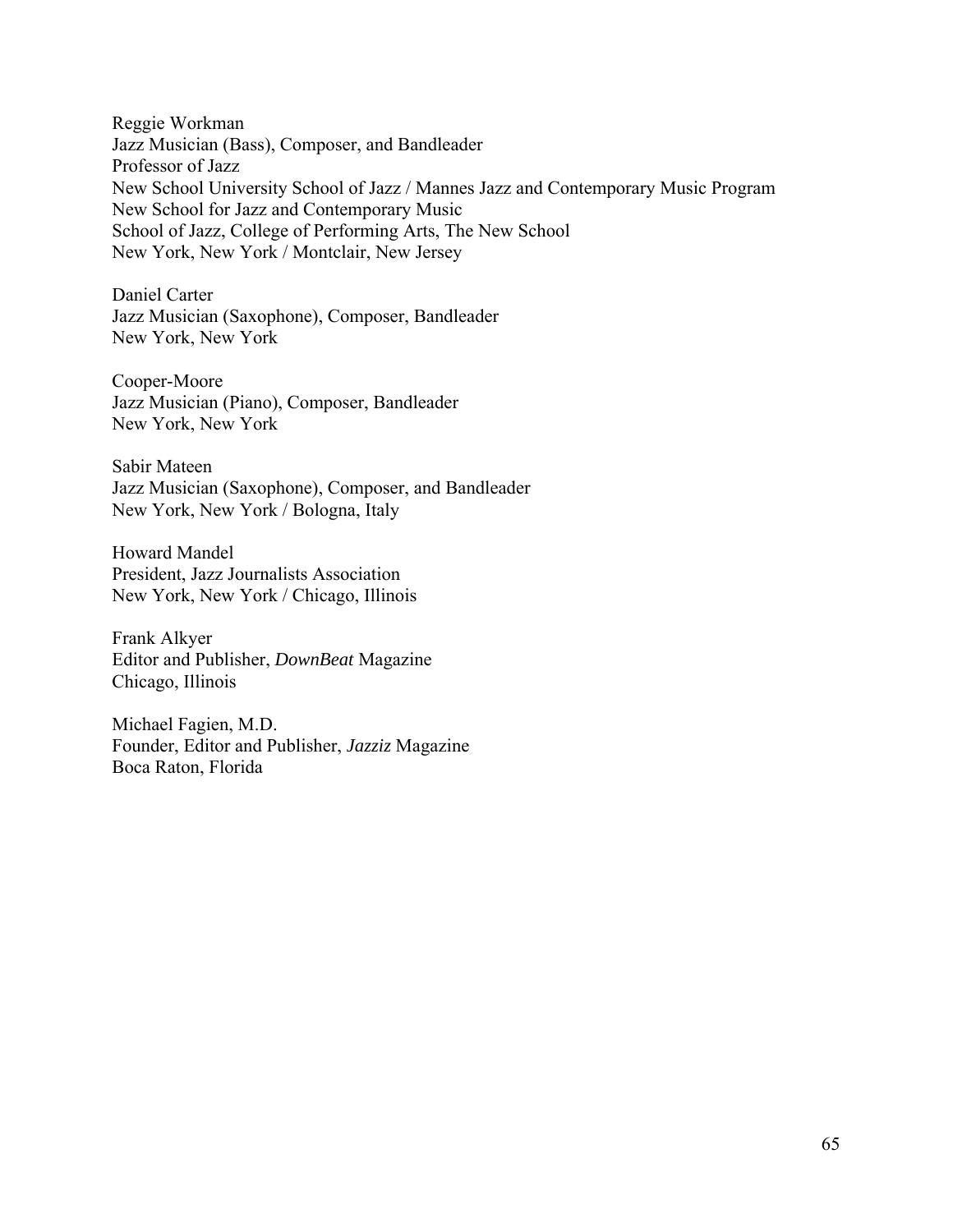# MASTER'S THESIS (SOCIAL & POLITICAL THOUGHT / CULTURAL STUDIES)

(Philosophy of Music and Culture / Sociology of Music and Culture)

### ABSTRACT

### *Philosophy of New Jazz: Reconstructing Adorno*

Director: Stephen Turner (University of South Florida Distinguished University Professor/Graduate Research Professor/Center for Social and Political Thought Director, Departments of Philosophy, Sociology, and Humanities & Cultural Studies)

Theodor W. Adorno, the towering twentieth century German intellectual figure and distinctive musical thinker, was legendary for being over-critical of jazz music. Through a consideration at his admiration for avant-garde chamber and symphonic music, I plan to develop a position that, surprisingly, points towards a theory of unacknowledged acceptance of jazz. The style of jazz that will be the newly constructed musical idiom of admiration for Adorno will be of the heterodox variety. My method of reconstruction will be to interrogate the inconsistencies in Adorno's critical musical writings, and negate such negations with factual evidence of affirmation found in the avant-garde jazz community. This Hegelian approach to musical scholarship has not been as common in the field's published literature as it should be. A linear motive that will be initiated by this treatise's unfolding will be to restore the integrity to jazz culture which Adorno ravished in the realm of critical theory from the 1930's through the middle part of the twentieth century.

 Adorno's two primary interests will undergo a type synthesis in this study that will render justice to both music and philosophy. Early in the study, Adorno's youth experiences with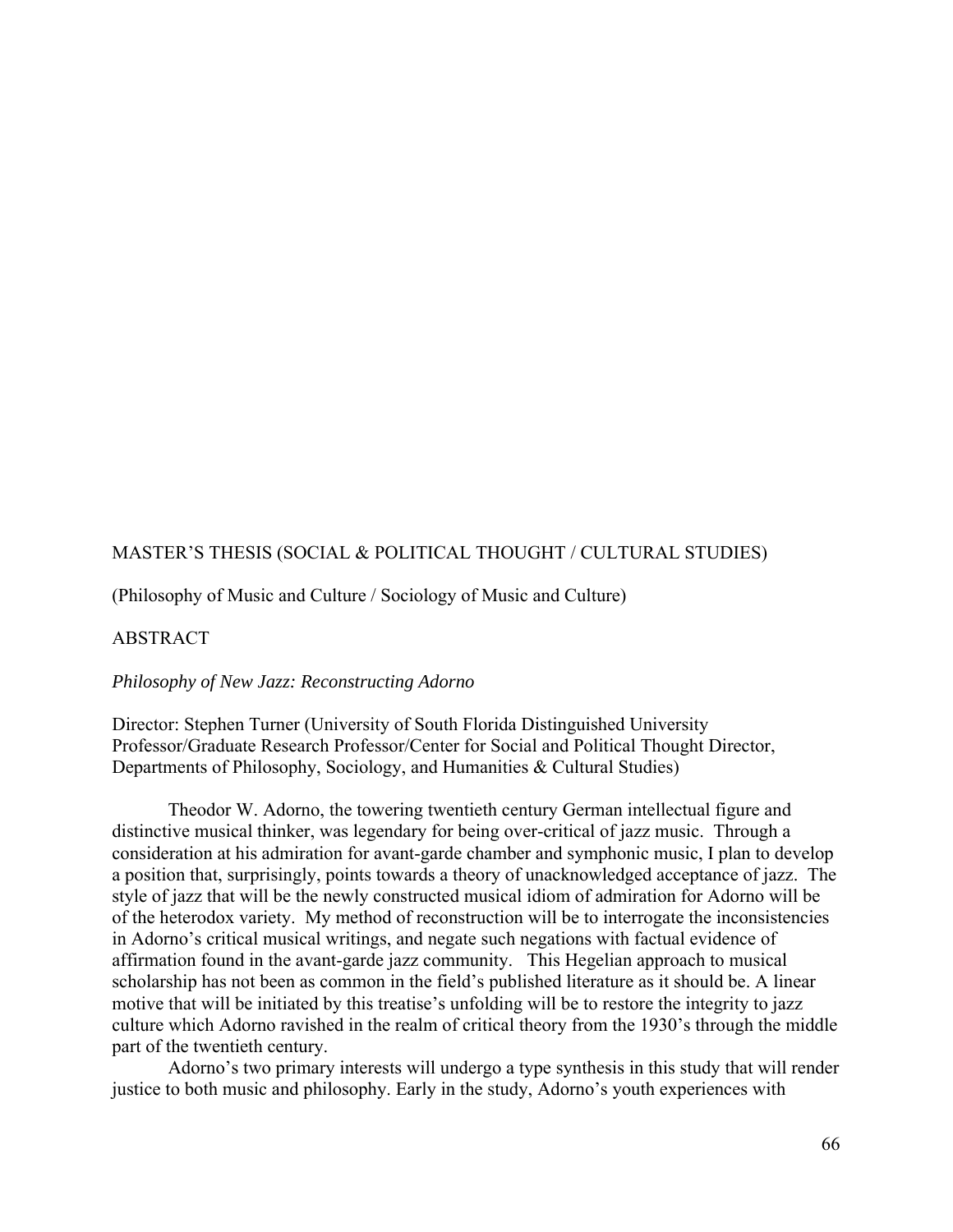Simmel and Kracauer (as well as his later apprenticeship with Walter Benjamin) will be discussed and an effort will be made to determine how such studies altered Adorno's aesthetic values. I am particularly interested in mapping the development of the theory of aura from Benjamin to Adorno, and how auratic art differs from aura-exuding music. Next, an avant-garde jazz composer will be looked at. This will be done to enforce the point that the next generation of jazz musicians who Adorno disliked so much had firmly committed aesthetic values of their own. The modern social philosophical thought that informed these values, which include Kant's Third Critique up to Anthony Giddens' concept of a double hermeneutic, intersect with Adorno's intellectual background. Thus the scholarly aesthetic distance between the 'new jazz' musician and Adorno, I will show not really that wide.

### NEW SCHOOL SENIOR THESIS (ECONOMICS)

### ABSTRACT

#### *Reasons the Federal Reserve Should Care About the Rest of the World*

Director: Alice Rivlin (Bill Clinton Administration Budget Director, Federal Reserve Vice Chair, Congression Budget Office Founding Director, Brookings Institution Economic Studies Senior Fellow, New School and Georgetown Graduate School of Public Policy Distinguished University Professor/Graduate Research Professor [Henry Cohen Professor, Milano Graduate School, New School], American Economic Association President Emeritus)

During September through November of 1998, the Federal Reserve lowered the interest rate by 75 basis points. I believe there were international influences behind the Fed's decisionmaking process during this time period. As the world's largest economy, the U.S. has to set examples and implement policy that will reassure other economies in times of financial crisis. On the other hand, the Fed is the central bank of only the U.S. There are other financial institutions that are organized to operate and regulate from an international scope. Nowhere in the Federal Reserve Act does it state that the Fed, by law, is required to account for the ROW when conducting Open Markets Operations and implementing monetary policy. This raises the issue of the Fed acknowledging international financial events when conducting effective monetary policy at home. Domestically, that endeavor takes into account output, employment and inflation. If the Fed decides to account for the ROW's financial events, then these three economic variables must be analyzed for other nations' economies. I make the claim that the Fed did indeed take into account the ROW when lowering the interest rate in the fall of 1998. The reason why this belief is justifiable is because the U.S. economy was functioning at a very high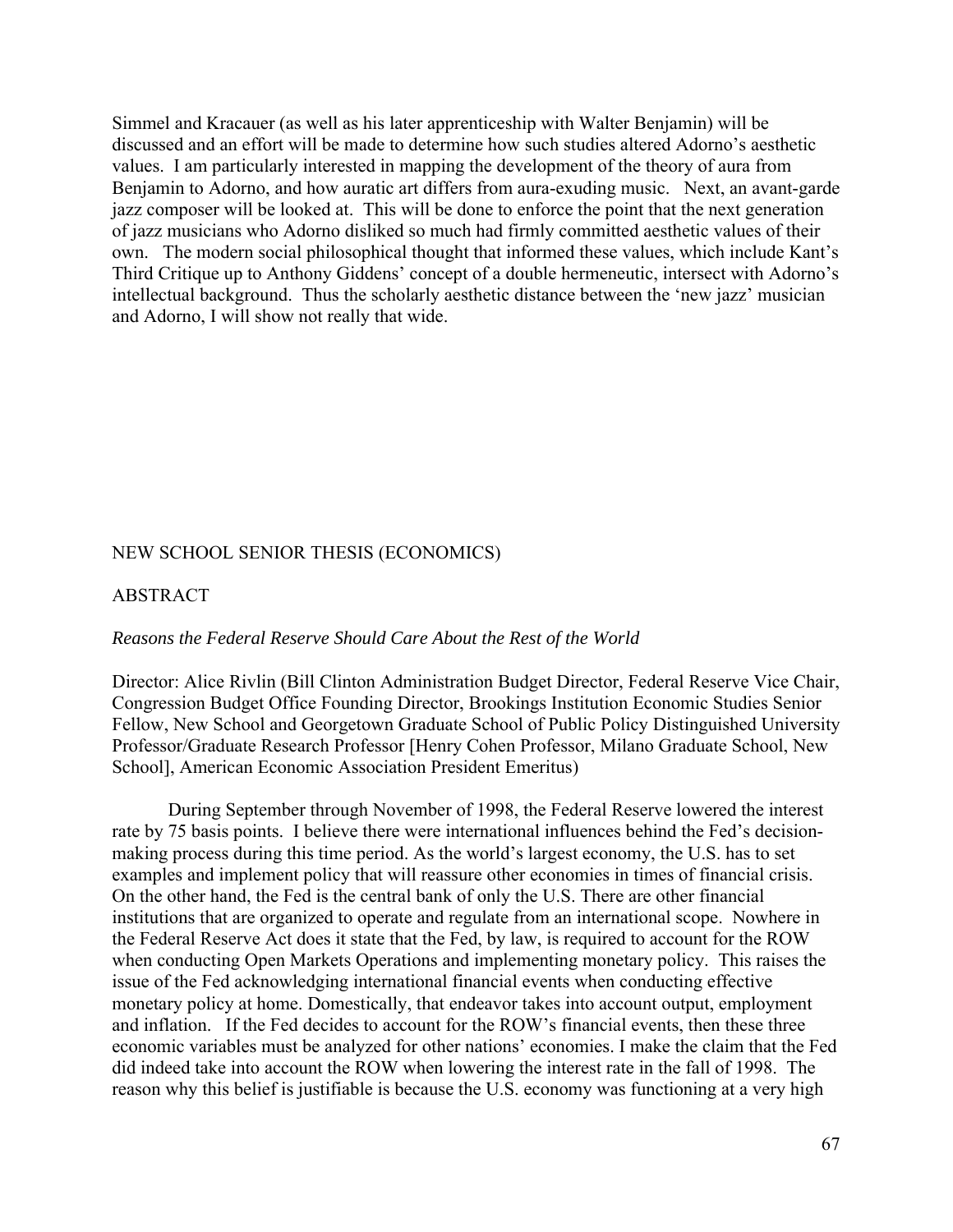rate of growth during this time period, and lowering the interest only sped-up this growth process (which can accelerate prices and cause the type of inflation the Fed seeks to minimize). The Russian default created a financial crisis overseas that had the implication of spreading to other economies, including the U.S. Therefore the method of analysis for this study is to acknowledge external factors in U.S. economic policy and to question the extent of influence they should have at the Fed. My conclusion is that only in extraordinary circumstances, like the fall of 1998, does the Fed allow international financial events influence economic policy at home.

### *Profile / Biography (1371 Words)*

Dustin Garlitz is an American educator, academic, philosopher, sociologist, social scientist, music historian, theorist, accomplished avant-garde jazz tenor saxophonist, soloist, performer, improviser, recording artist, bandleader, composer, arranger, author, writer, editor, critic, commentator, columnist, essayist, blogger, journalist, publisher, consultant, presenter, promoter, organizer, teacher, instructor, lecturer, scholar, researcher, expert, and polymath whose interdisciplinary research, scholarship, creative work, and encyclopedic knowledge spans the arts, the humanities, and the social sciences. He is Vice President and Head of Entertainment of Connected World Internet Ventures, a media company which includes the music division of Connected World Music, catering to the music industry. Born and raised in Gainesville, Florida, elementary, middle, and high school were attended at the University of Florida's P.K. Yonge Developmental Research School. Private studies on saxophone began at age ten and such studies were continued in middle and high school at the University of Florida's P.K. Yonge. College & music school were attended in New York City at New School University's Eugene Lang College, the famous Jazz & Contemporary Music Program, and the world-renowned Mannes School of Music, where he studied jazz performance, contemporary music, music theory, music history (jazz history), and economics, earning a B.A. in liberal arts with an interdisciplinary concentration in social & historical inquiry and a focus on economics by the writing of a senior thesis in economics on the Federal Reserve under the direction of Bill Clinton Administration Budget Director, former Federal Reserve Vice Chair, and Congressional Budget Office founding Director Alice Rivlin. A U.N.H. study abroad program in history, the history of political thought, and economics at prestigious Gonville & Caius College, Cambridge University in England was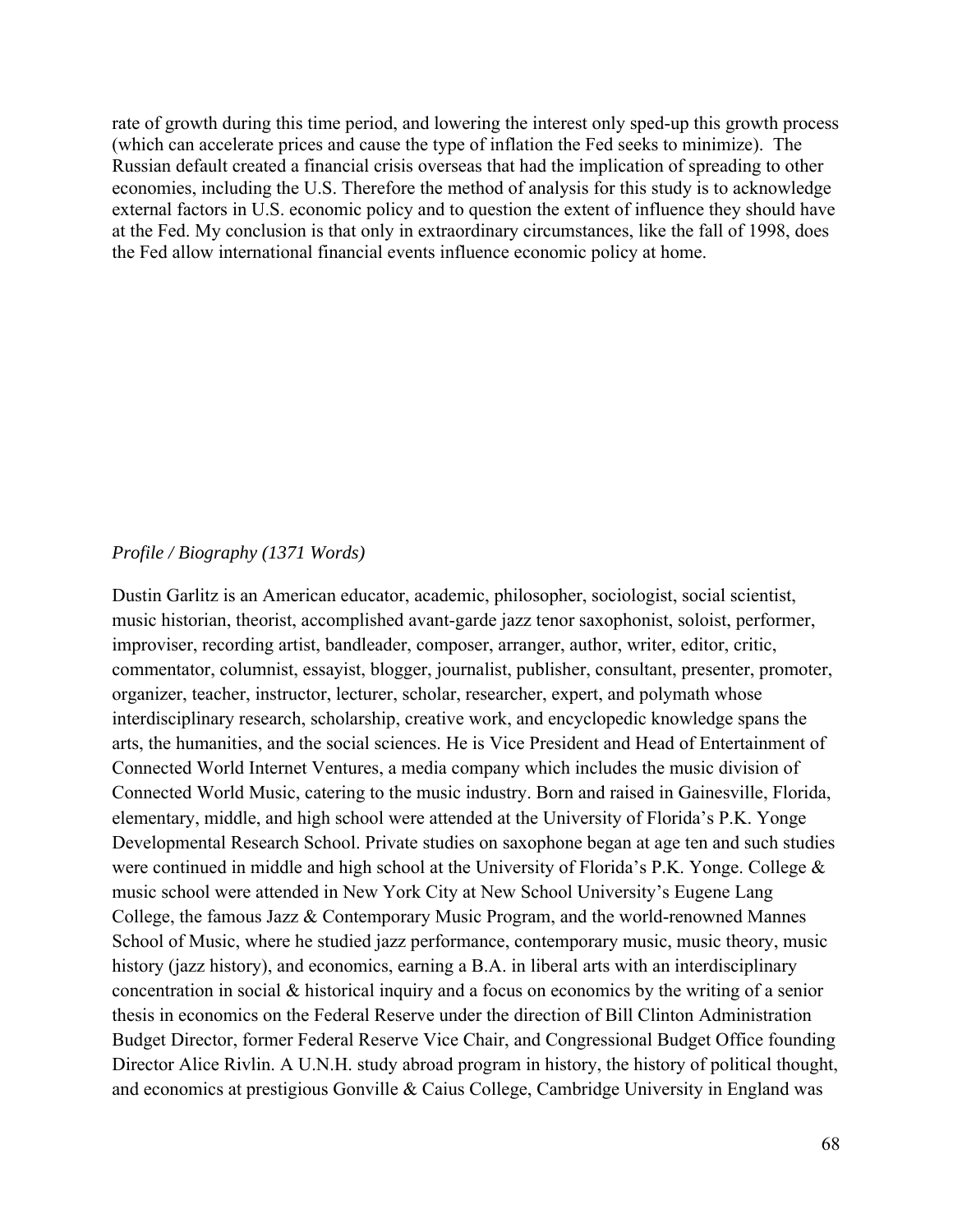completed, as were independent studies & tutorials in economics with New School Distinguished Graduate Professors Alice Rivlin, Lance Taylor, and Edward Nell, and graduate courses in economics, the history of economic thought, economic history, political economy, and economic and public policy were taken for Eugene Lang College credit at the renowned Graduate Faculty of the New School for Social Research & Milano Graduate School with leading economists Alice Rivlin, Lance Taylor, Edward Nell, Anwar Shaikh, and Duncan Foley. While studying at the New School for Social Research, he attended lectures by noted Cambridge economist John Eatwell & seminars by famous philosophers Jacques Derrida, Charles Taylor, and Richard Rorty. Graduate school was attended at the University of South Florida, in which he earned a Master of Liberal Arts with an interdisciplinary concentration in social and political thought, a focus on cultural studies  $\&$  social theory, and a specialization in the sociology of music and culture, as well as an M.A. in philosophy with a specialization in the philosophy of music and culture. He completed coursework for the Doctor of Philosophy in Philosophy with a specialization in the philosophy of music and culture (A.B.D.) at the University of South Florida. His master's thesis in social & political thought/cultural studies was a critique of Adorno's philosophy and sociology of music and culture and its critique of jazz. The master's thesis on Adorno was written under the direction of sociologist & philosopher Stephen Turner, philosopher Ofelia Schutte, and musicologist Maria Cizmic. In his two master's & doctoral degree programs at the University of South Florida, graduate coursework was completed at its Departments of Philosophy, Sociology, Humanities & Cultural Studies, Communication, and World Languages. Also completed were graduate directed independent studies in continental philosophy of music and culture at the University of North Florida with Philosophy Department Chair and Professor Hans-Herbert Kögler, as well as graduate directed research in continental social theory and continental aesthetics of music (doctoral research) at the University of South Florida with Center for Social & Political Thought Director and Graduate Research Professor/Distinguished University Professor of Philosophy and Sociology Stephen Turner & Interdisciplinary Center for Hellenic Culture Director and AFGLC Professor of Greek Culture and Philosophy Joanne Waugh. In graduate school, he served as an article editor of the London School of Economicssupported sociology journal *Critical Contemporary Culture*, a section editor of the *Encyclopedia of Educational Philosophy and Theory* (Springer, 2017), and an editorial board member of the London-based philosophy journal *Evental Aesthetics*. A polymath with encyclopedic knowledge, he is the author of over 100 scholarly publications including 92 chapters in 34 reference books such as *Multicultural America*, *Theory in Social and Cultural Anthropology*, *Cultural Sociology of Mental Illness*, *Music in the Social and Behavioral Sciences*, *The International Encyclopedia of the Social and Behavioral Sciences*, *The Encyclopedia of Law and Economics*, *The Sage Encyclopedia of Economics and Society*, *The Encyclopedia of Political Thought*, *The Encyclopedia of Modern Political Thought*, *The Routledge Encyclopedia of Modernism*, *The Edinburgh Dictionary of Modernism*, *The Sage Encyclopedia of Music and Culture*, *The Wiley-Blackwell Encyclopedia of Social Theory*, *The Sage Handbook of Political Sociology* and *The Research Handbook on the Sociology of Organizations*. Articles have also been published in the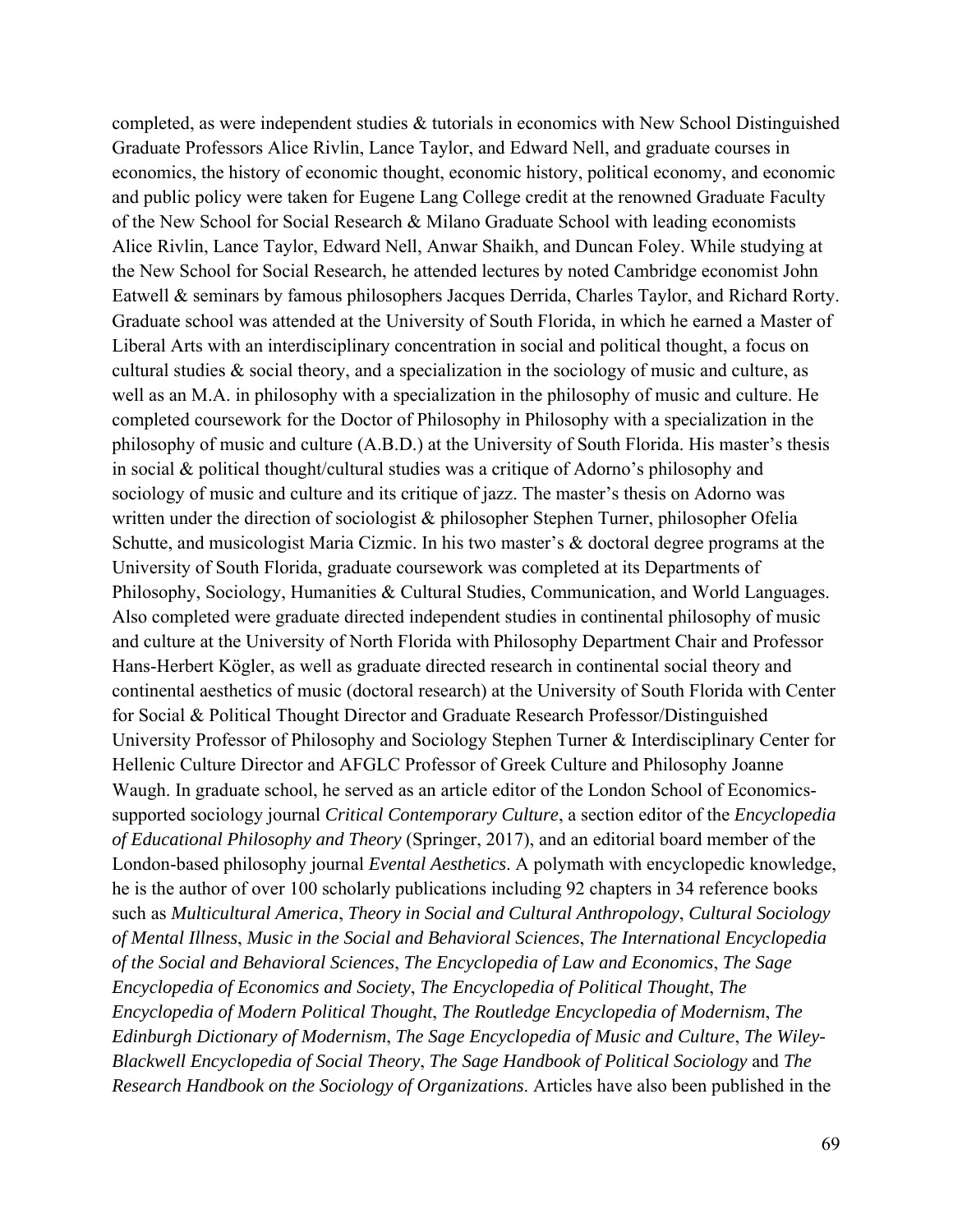Routledge, De Gruyter, & Brill peer-reviewed journals *Educational Philosophy and Theory*, *Kant Yearbook, The Beijing International Review of Education*, as well as the Philosophy of Education Society of Australasia's *Agora* journal (*PESA Agora*). His articles & chapters have been published in the U.S., Europe, and Asia. Scholarly research has been presented at international conferences such as the Philosophy of Social Science Roundtable, & he has served as a peer reviewer for prestigious QS World University Rankings & Czech Science Foundation. He has taught philosophy (ethics) at the Social Science Department of Broward College in South Florida. Scholarly videos have been recorded on the London School of Economics, psychoanalysis, and musicians in politics. A member of the Jazz Journalists Association, his philosophical, historical, sociological, and musicological essays on jazz have been used in coursework & lectures in philosophy, cultural studies, and music at the University of North Florida & Central Connecticut State University by leading Frankfurt School philosopher & Jürgen Habermas/Michel Foucault protégé Hans-Herbert Kögler & legendary musician William Hooker. In New York City, he lived in Manhattan's historic neighborhoods of Greenwich Village & Harlem, regularly performing with his band - the Dustin Garlitz Quartet - at renowned jazz clubs, art galleries, and poetry readings in both neighborhoods. As a jazz musician, he has studied extensively with David S. Ware & Charles Gayle, widely regarded as the two leading tenor saxophonists to emerge from the post-John Coltrane era in avant-garde jazz. He has also studied with jazz saxophonists Chico Freeman & Jane Ira Bloom. Performances on tenor saxophone have occurred with leading avant-garde jazz musicians Cecil Taylor, Bill Dixon, Charles Gayle, Roscoe Mitchell, Muhal Richard Abrams, Reggie Workman, Butch Morris, Billy Bang, William Hooker, William Parker, Roy Campbell, Daniel Carter, Sabir Mateen, Cooper-Moore, Byard Lancaster, Reggie Nicholson, Lou Grassi, Jackson Krall, Tristan Honsinger, Andrea Parkins, Roy Nathanson, Avram Fefer, Elliott Levin, Assif Tsahar, Ori Kaplan, Steve Swell, Andrew Bemkey, Lucian Ban, Frank Sullivan, Garry Dial, Armen Donelian, Andy McKee, Lewis "Flip" Barnes, Mark Hennen, Charles Compo, Jason Kao Hwang, David Soldier, Vijay Iyer, Trevor Dunn, and Mary Halvorson. New music concerts & festival performances have been organized which led to albums, masterclass ensembles, and workshops for leading avant-garde jazz musicians & composers Matthew Shipp, Paul D. Miller a.k.a. DJ Spooky, William Parker, Billy Bang, and Joanne Brackeen. Performances in bands include those with electronic musicians & digital sound designers from the Parsons School of Design, avant-garde musicians & dancers from Washington, D.C., experimental rock musicians from Europe, and hip-hop musicians from Harlem. Performances of avant-garde jazz on tenor saxophone have also occurred with renowned poets David Henderson, Steve Cannon, John Farris, and Steve Dalachinsky. Major venues performed at include the Knitting Factory, Brecht Forum, New York Society for Ethical Culture, Harlem's Lenox Lounge, Brooklyn Academy of Music, A Gathering of the Tribes Gallery, New York University's Tisch School of the Arts, New School University, and George Washington University, as well as prestigious jazz & new music festivals such as the Vision Festival, and high profile memorials such as those for 9/11. He has released an album as a bandleader & an album as a co-bandleader with Mike Pride, both of which featured his original